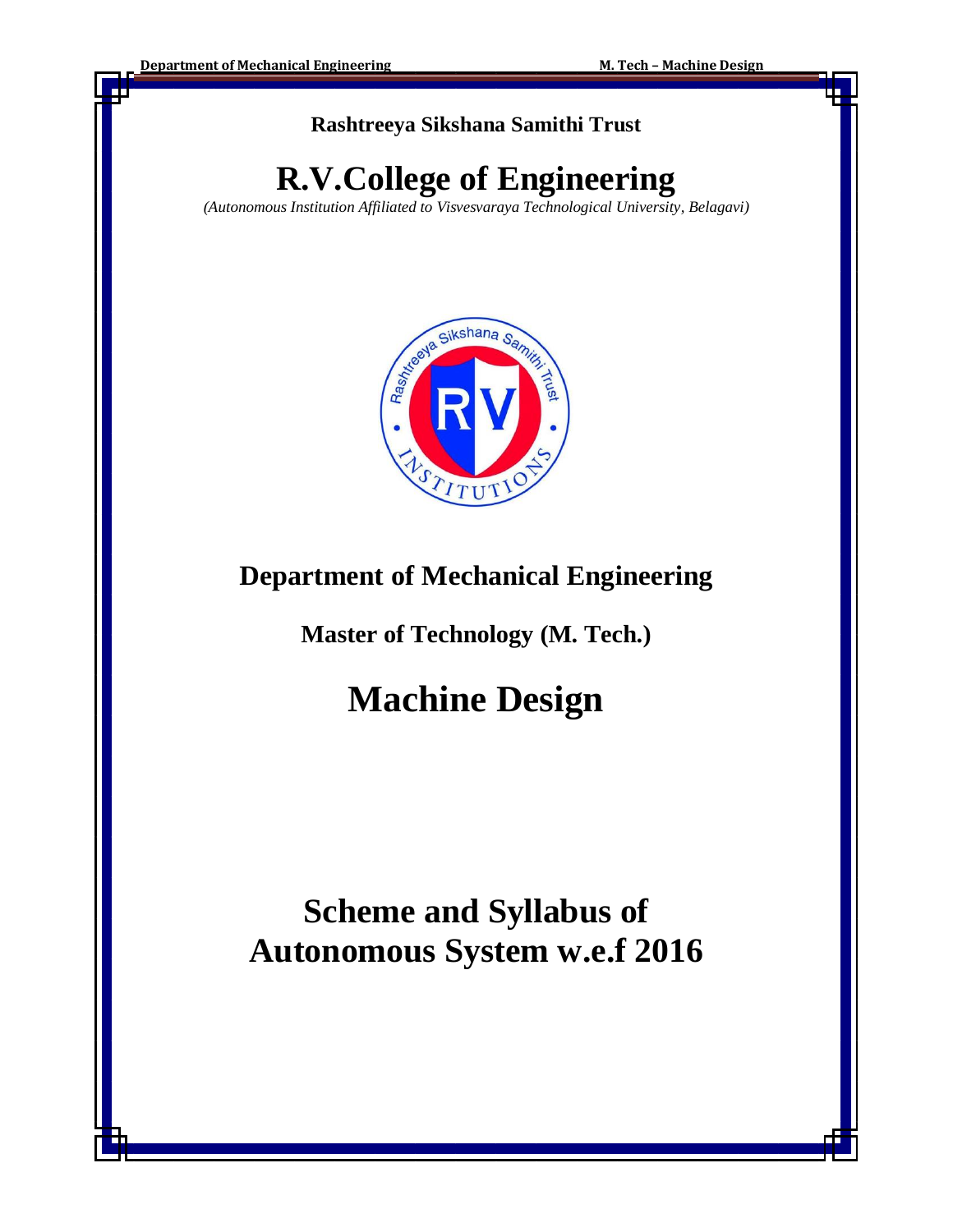# **R.V. College of Engineering, Bengaluru – 59**

*(Autonomous Institution Affiliated to Visvesvaraya Technological University, Belagavi)*

# **Department of Mechanical Engineering**

### **Vision:**

Quality education in Design, Materials, Thermal and Manufacturing with emphasis on research, sustainable technologies and entrepreneurship for societal symbiosis.

### **Mission:**

- Imparting knowledge in basic and applied areas of Mechanical Engineering.
- Providing state-of-the-art laboratories and infrastructure for academics and research in the areas of design, materials, thermal engineering and manufacturing.
- Facilitating faculty development through continuous improvement programs.
- Promoting research, education and training in materials, design, manufacturing, Thermal Engineering and other multidisciplinary areas.
- Strengthening collaboration with industries, research organizations and institutes for internship, joint research and consultancy.
- Imbibing social and ethical values in students, staff and faculty through personality development programs

## **Program Specific Criteria (PSC) as per ASME**

## **Program Educational Objectives (PEO)**

The Graduates of M. Tech. in Machine Design Program will be prepared for:

- **PEO1** Practicing design of engineering systems through the application of the fundamental knowledge and skills of Mechanical Engineering.
- **PEO2** Enhancing their skills through training, independent inquiry, and professional development.
- **PEO3** Working independently as well as collaboratively, while demonstrating the professional and ethical responsibilities of the engineering profession.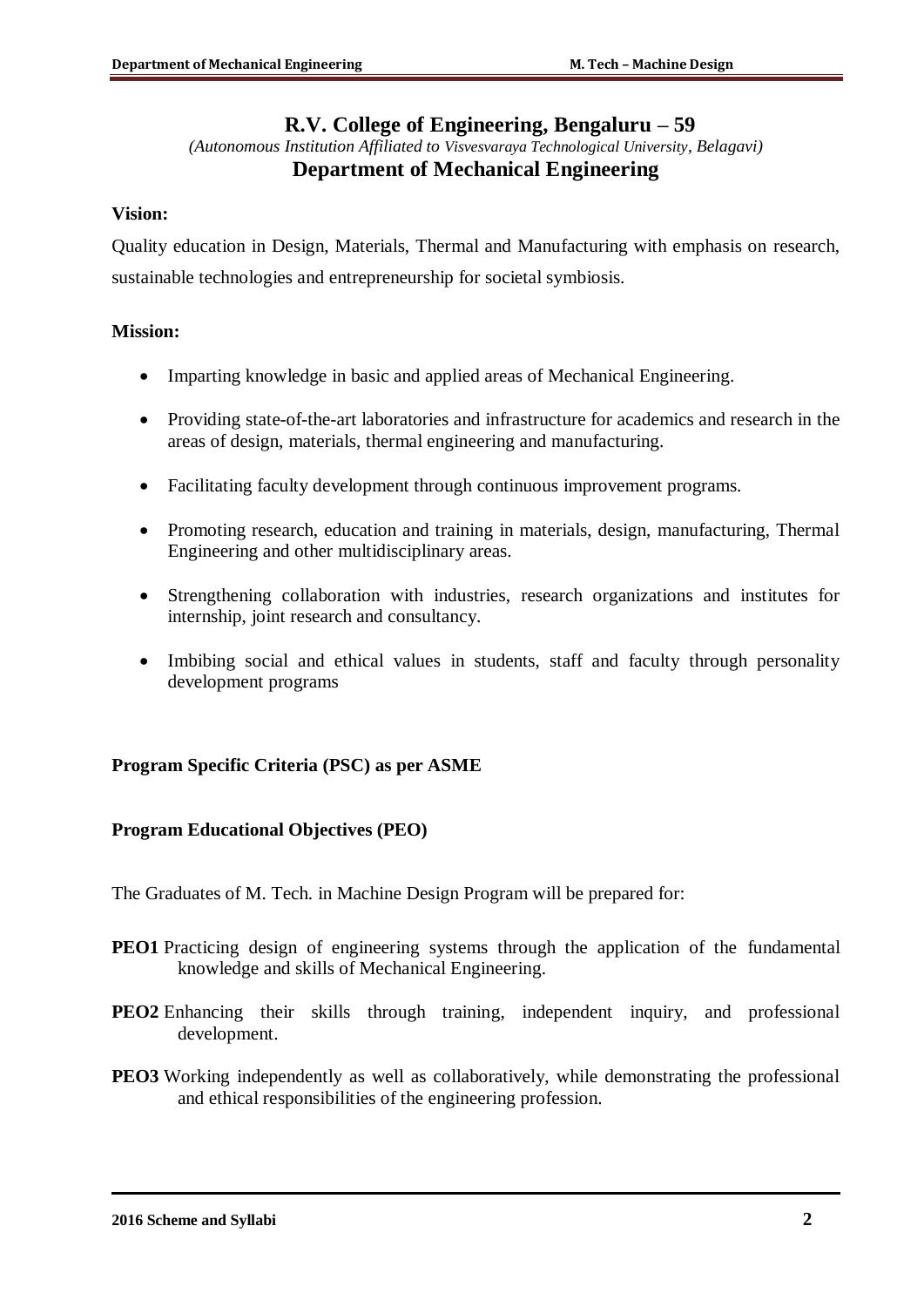#### **Program Outcomes (PO)**

M. Tech. in Machine Design graduates will be able to:

- **PO1:** Apply the knowledge of Mathematics and Engineering for machine design
- **PO2:** Identify and analyze the engineering challenges / problems regarding human needs in daily life about machines and systems.
- **PO3:** Design and develop engineering solutions for global progress, productivity and economic development.
- **PO4:** Use of modern tools and techniques for modeling and analysis of complex engineering systems.
- **PO5:** Understand the impact of Machine Design engineering on all aspects of environment and society and to demonstrate the knowledge and need for sustainable development.
- **PO6:** Work as professionals in accordance with the norms of Machine Design engineering practices and commit to societal, ethical and professional responsibilities.
- **PO7:** Apply professional, ethical, legal, security and social issues in the design systems.
- **PO8:** Demonstrate design principles to work as team member and / or leader in multidisciplinary areas of engineering
- **PO9:** Communicate effectively through written and oral modes.
- **PO10:** Understand and apply project management techniques, tools and practices to plan manage and complete an Engineering Design project.
- **PO11:** Engage in independent and lifelong learning by pursuing higher studies and training.

#### **Program: M.Tech in Machine Design**

#### **Program Specific Criteria (PSC):**

#### **Program Specific Criteria (PSC) as per American Society of Mechanical Engineers**

The curriculum is designed to enable the students to (a) apply principles of engineering design, analysis, selection of materials and manufacturing processes using modern tools and techniques to new products; (b) be proficient in costing, quality assessment and its life cycle management; (c) work in teams, communicate effectively, demonstrate concern for environment and sustainability of products and processes.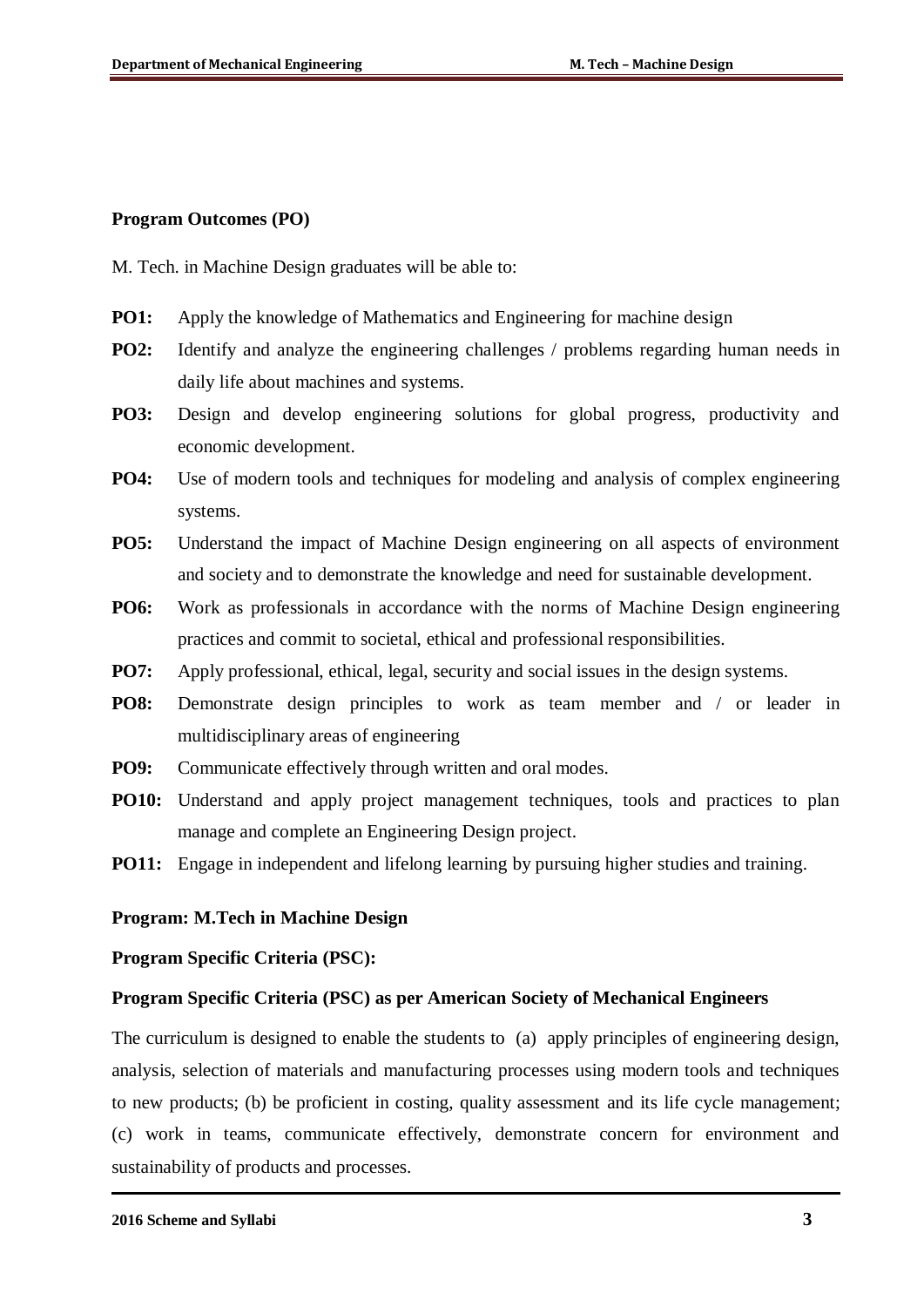The faculty members of the program possess in-depth understanding and expertise in their areas of specialization with a commitment to periodically update their knowledge in respective domains.

### **Program Specific Outcomes (PSO)**

M. Tech. in Machine Design graduates will be able to:

- **PSO 1**: Design Mechanical systems using interrelationship among force, stress, vibration and failure analysis.
- **PSO 2**: Develop advanced analysis tools for evaluating performance of mechanical systems to enhance the capability of the designer.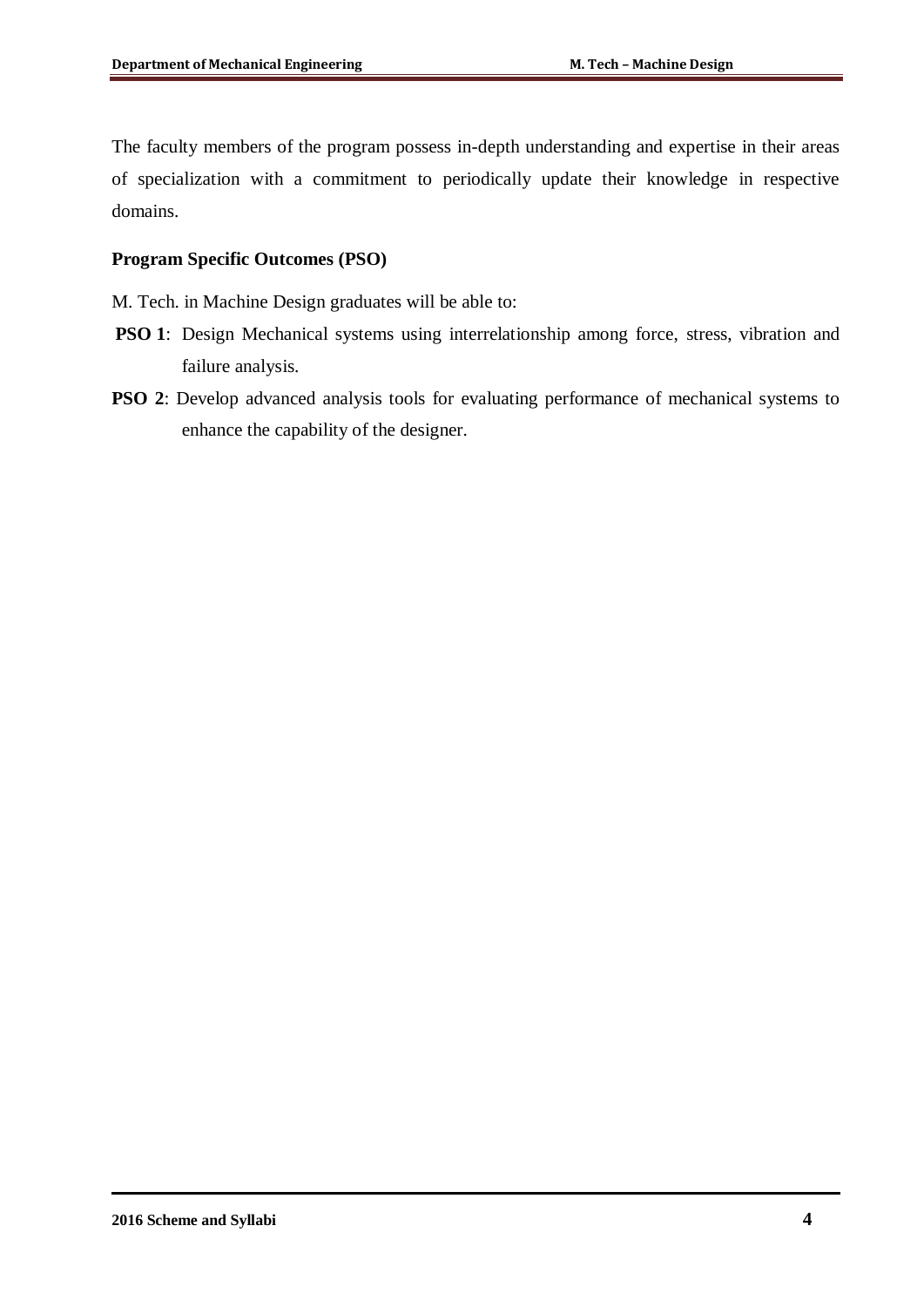#### **R. V. College of Engineering, Bengaluru – 59.** *(An Autonomous Institution Affiliated to Visvesvaraya Technological University, Belagavi)* **Department of Mechanical Engineering**

|                       | <b>FIRST SEMESTER</b> |                                                               |            |                |                 |                          |                        |                |  |  |  |  |  |
|-----------------------|-----------------------|---------------------------------------------------------------|------------|----------------|-----------------|--------------------------|------------------------|----------------|--|--|--|--|--|
|                       |                       |                                                               |            |                |                 | <b>CREDIT ALLOCATION</b> |                        | <b>Total</b>   |  |  |  |  |  |
| SI.<br>N <sub>0</sub> | <b>Course Code</b>    | <b>Course Title</b>                                           | <b>BoS</b> | Lecture<br>L   | <b>Tutorial</b> | <b>Practical</b>         | <b>Self-Study</b><br>D | <b>Credits</b> |  |  |  |  |  |
|                       | 16MEM11P              | <b>Project Management</b>                                     | IM         | 3              |                 | $\Omega$                 | $\Omega$               | 4              |  |  |  |  |  |
| 2                     | 16MAT12C              | <b>Advanced Mathematics</b>                                   | <b>MA</b>  | 4              | $\overline{0}$  | $\Omega$                 | $\theta$               | 4              |  |  |  |  |  |
| 3                     | 16MMD13               | <b>Advanced Finite Element</b><br>Methods (Theory & Practice) | <b>ME</b>  | 4              | $\Omega$        |                          | $\overline{0}$         |                |  |  |  |  |  |
| $\overline{4}$        | 16MMD14               | Advanced Theory of<br><b>Vibrations</b>                       | <b>ME</b>  | $\overline{4}$ | $\theta$        | $\theta$                 |                        |                |  |  |  |  |  |
| 5                     | 16MMD15X              | Elective 1                                                    | <b>ME</b>  | 4              | $\theta$        | $\Omega$                 | $\Omega$               | 4              |  |  |  |  |  |
| 6                     | 16HSS16               | Professional Skill Development                                | <b>HSS</b> | $\Omega$       | $\theta$        | $\mathcal{D}$            | $\Omega$               | $\mathfrak{2}$ |  |  |  |  |  |
|                       |                       | <b>Total</b>                                                  | 19         |                | 3               |                          | 24                     |                |  |  |  |  |  |

| <b>Elective 1</b> |                                 |          |                                    |  |  |  |  |  |
|-------------------|---------------------------------|----------|------------------------------------|--|--|--|--|--|
| 16MMD151          | <b>Advanced Solid Mechanics</b> | 16MMD152 | <b>Acoustics and Noise Control</b> |  |  |  |  |  |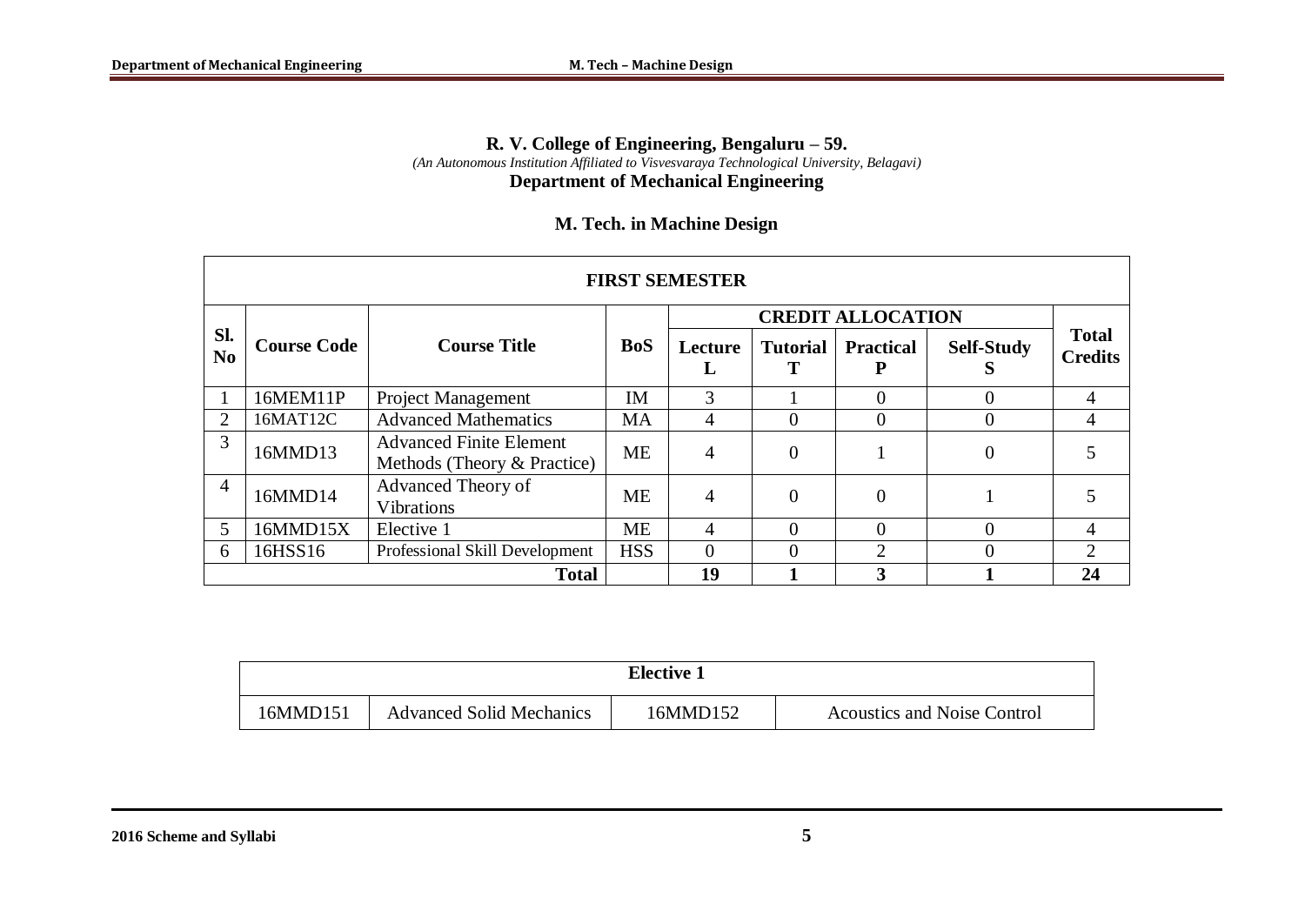#### **R. V. College of Engineering, Bengaluru – 59.** *(An Autonomous Institution Affiliated to Visvesvaraya Technological University, Belagavi)*

#### **Department of Mechanical Engineering**

|            |                       |                             |            | <b>SECOND SEMESTER</b> |                 |                          |                   |                                |
|------------|-----------------------|-----------------------------|------------|------------------------|-----------------|--------------------------|-------------------|--------------------------------|
|            | <b>Course</b><br>Code |                             |            |                        |                 | <b>CREDIT ALLOCATION</b> |                   |                                |
| SI.<br>No. |                       | <b>Course Title</b>         | <b>BoS</b> | Lecture                | <b>Tutorial</b> | <b>Practical</b>         | <b>Self-Study</b> | <b>Total</b><br><b>Credits</b> |
|            |                       |                             |            | L                      | Т               | P                        | D                 |                                |
|            | 16MEM21R              | <b>Research Methodology</b> | IM         | 3                      |                 | $\theta$                 | 0                 | 4                              |
| 2.         | 16MMD22               | Theory of Mechanisms        | <b>ME</b>  | 4                      | $\Omega$        |                          | $\theta$          |                                |
|            |                       | (Theory & Practice)         |            |                        |                 |                          |                   |                                |
| 3.         | 16MMD23X              | Elective 2                  | <b>ME</b>  | 4                      | $\Omega$        | $\theta$                 | $\Omega$          | 4                              |
| 4.         | 16MMD24X              | Elective 3                  | <b>ME</b>  | 4                      | $\Omega$        | $\Omega$                 | 0                 | 4                              |
| 5.         | 16MMD25X              | Elective 4                  | <b>ME</b>  | 4                      | $\Omega$        | $\Omega$                 | 0                 | 4                              |
| 6.         | 16MMD26               | Minor Project               | <b>ME</b>  | 0                      | $\Omega$        |                          | 0                 | 5                              |
|            |                       | <b>Total</b>                |            | 19                     |                 | 6                        |                   | 26                             |

|          | Elective 2                                  |                                                          |                                 |  |  |  |  |  |  |  |  |  |
|----------|---------------------------------------------|----------------------------------------------------------|---------------------------------|--|--|--|--|--|--|--|--|--|
| 16MMD231 | Tribology and Bearing Design                | 16MMD232/16MTE232<br>Design of Hydraulics and Pneumatics |                                 |  |  |  |  |  |  |  |  |  |
|          | Elective 3                                  |                                                          |                                 |  |  |  |  |  |  |  |  |  |
| 16MMD241 | Theory of Plates and Shells                 | 16MMD242/16MCM242                                        | Industrial Robotics             |  |  |  |  |  |  |  |  |  |
|          |                                             | <b>Elective 4</b>                                        |                                 |  |  |  |  |  |  |  |  |  |
| 16MMD251 | <b>Selection of Materials and Processes</b> | 16MMD252                                                 | Computer Applications in Design |  |  |  |  |  |  |  |  |  |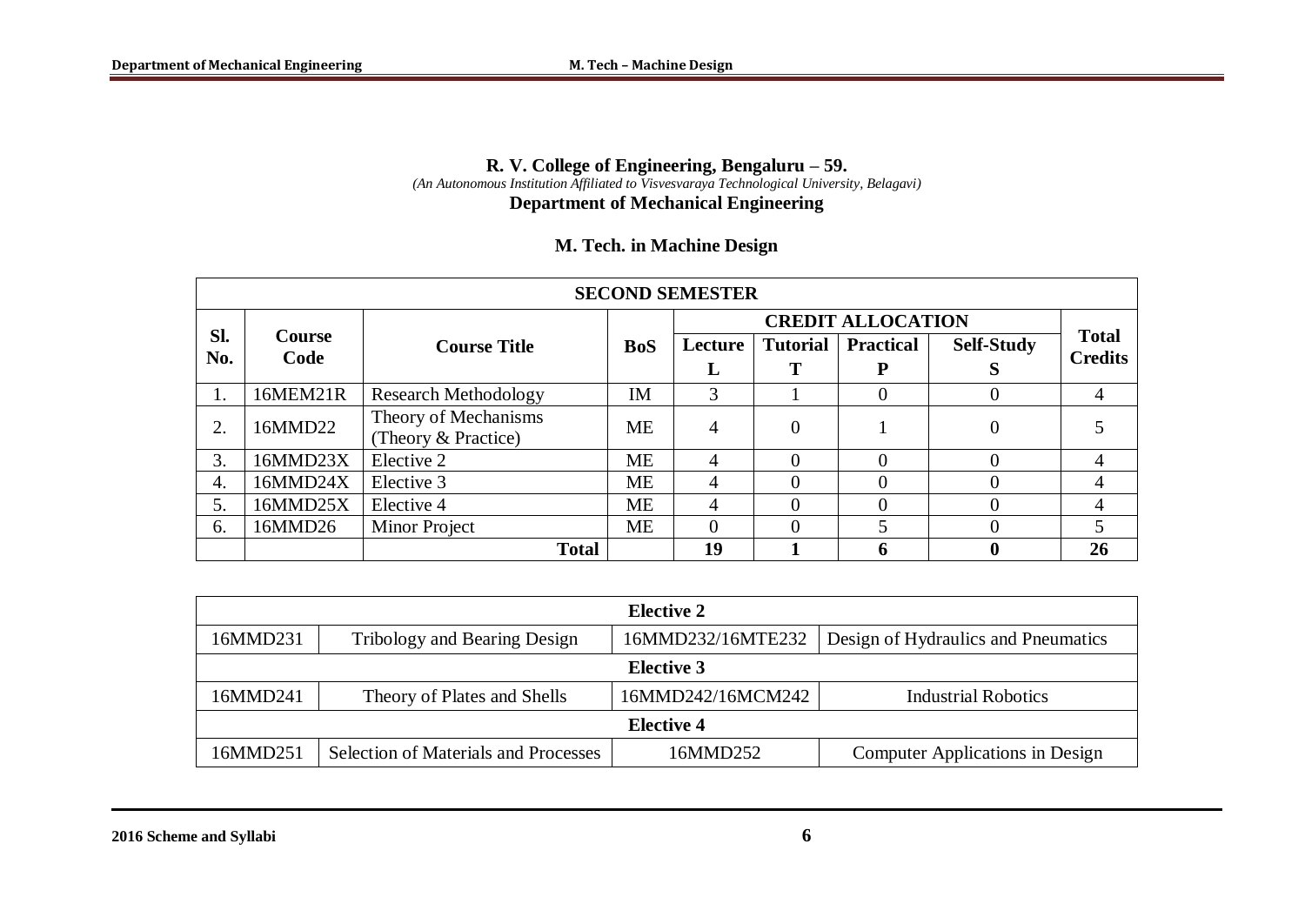#### **R. V. College of Engineering, Bengaluru – 59.** *(An Autonomous Institution Affiliated to Visvesvaraya Technological University, Belagavi)* **Department of Mechanical Engineering**

|                             | <b>THIRD SEMESTER</b> |                                |            |                |                 |                          |                   |                |  |  |  |  |  |
|-----------------------------|-----------------------|--------------------------------|------------|----------------|-----------------|--------------------------|-------------------|----------------|--|--|--|--|--|
|                             |                       |                                |            |                |                 | <b>CREDIT ALLOCATION</b> |                   |                |  |  |  |  |  |
| Sl.<br>No.                  | <b>Course Code</b>    | <b>Course Title</b>            | <b>BoS</b> | Lecture        | <b>Tutorial</b> | <b>Practical</b>         | <b>Self-Study</b> | <b>Credits</b> |  |  |  |  |  |
|                             |                       |                                |            | L              |                 |                          |                   |                |  |  |  |  |  |
|                             | 16MMD31               | <b>Advanced Machine Design</b> | <b>ME</b>  | 4              | $\theta$        |                          |                   |                |  |  |  |  |  |
|                             |                       | (Theory & Practice)            |            |                |                 |                          |                   |                |  |  |  |  |  |
| $\mathcal{D}_{\mathcal{L}}$ | 16MMD32X              | Elective 5                     | <b>ME</b>  | 4              |                 |                          |                   |                |  |  |  |  |  |
| 3                           | 16MMD33X              | Elective 6                     | <b>ME</b>  | 4              |                 | $\Omega$                 |                   |                |  |  |  |  |  |
| 4                           | 16MMD34X              | Elective 7                     | <b>ME</b>  | $\overline{4}$ |                 |                          |                   |                |  |  |  |  |  |
| 5                           | 16MMD35               | Internship/Industrial Training | <b>ME</b>  | $\Omega$       |                 | 3                        |                   |                |  |  |  |  |  |
| 6                           | 16MMD36               | <b>Technical Seminar</b>       | <b>ME</b>  | 0              |                 | ◠                        |                   |                |  |  |  |  |  |
|                             |                       | <b>Total</b>                   |            | 16             |                 | n                        |                   | 22             |  |  |  |  |  |

|          | <b>Elective 5</b>                                                            |          |                            |  |  |  |  |  |  |  |  |
|----------|------------------------------------------------------------------------------|----------|----------------------------|--|--|--|--|--|--|--|--|
| 16MMD321 | 16MMD322<br><b>Computational Fluid Dynamics</b><br><b>Fracture Mechanics</b> |          |                            |  |  |  |  |  |  |  |  |
|          | Elective 6                                                                   |          |                            |  |  |  |  |  |  |  |  |
| 16MMD331 | Mechatronics system design                                                   | 16MMD332 | <b>Rotor Dynamics</b>      |  |  |  |  |  |  |  |  |
|          | <b>Elective 7</b>                                                            |          |                            |  |  |  |  |  |  |  |  |
| 16MMD341 | Design of Smart Structures                                                   | 16MMD342 | Design of Pressure Vessels |  |  |  |  |  |  |  |  |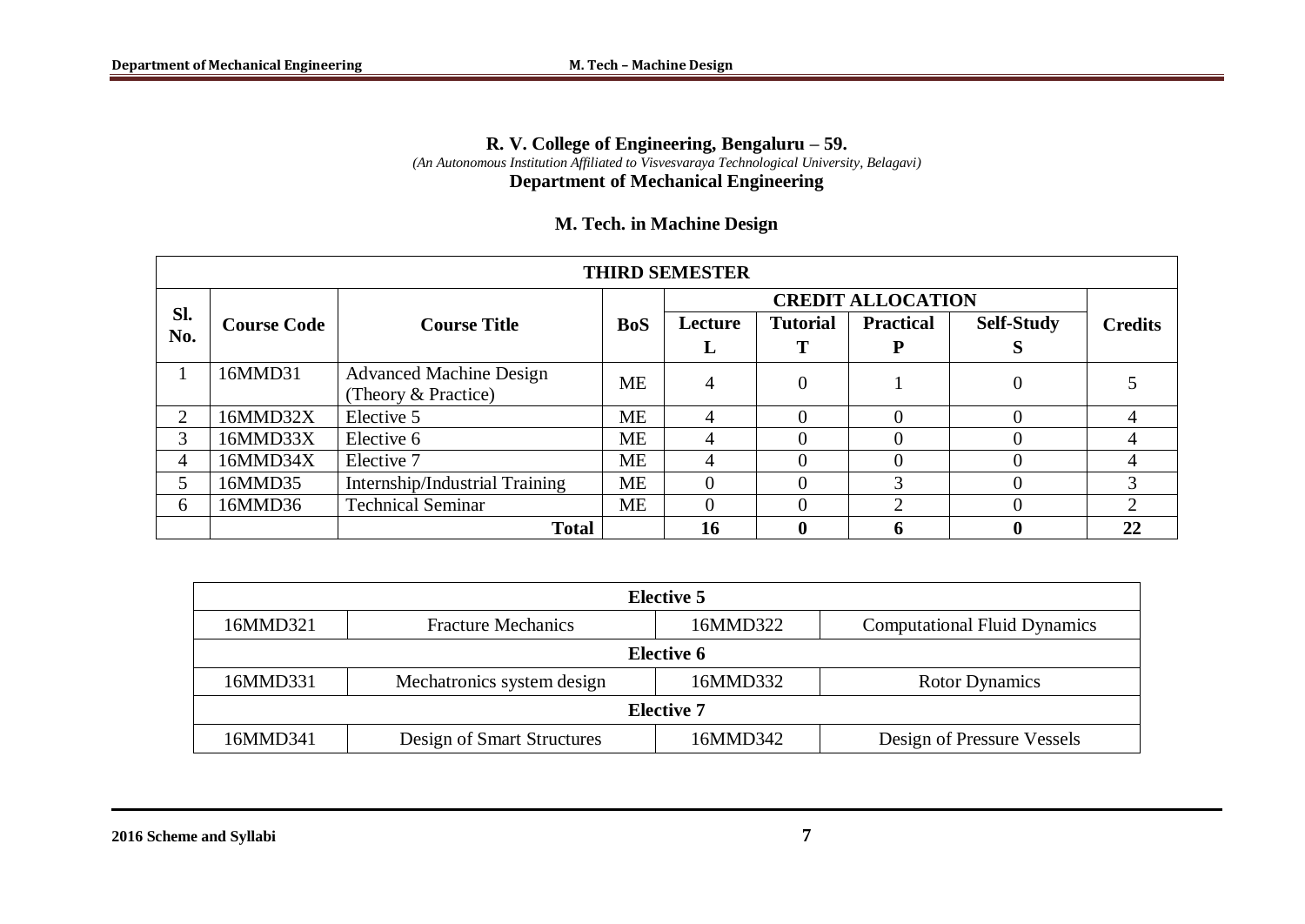#### **R. V. College of Engineering, Bengaluru – 59.** *(An Autonomous Institution Affiliated to Visvesvaraya Technological University, Belagavi)* **Department of Mechanical Engineering**

|                       | <b>FOURTH SEMESTER</b> |                     |            |                          |                 |                  |                   |                |  |  |  |  |
|-----------------------|------------------------|---------------------|------------|--------------------------|-----------------|------------------|-------------------|----------------|--|--|--|--|
|                       | <b>Course Code</b>     |                     |            | <b>CREDIT ALLOCATION</b> |                 |                  |                   |                |  |  |  |  |
| SI.<br>N <sub>o</sub> |                        | <b>Course Title</b> | <b>BoS</b> | Lecture                  | <b>Tutorial</b> | <b>Practical</b> | <b>Self-Study</b> | <b>Credits</b> |  |  |  |  |
|                       |                        |                     |            | ┻                        |                 | D                |                   |                |  |  |  |  |
|                       | 16MMD41                | Major Project       | <b>ME</b>  |                          | $\Omega$        | 26               |                   | 26             |  |  |  |  |
|                       | 16MMD42                | Seminar             | <b>ME</b>  |                          | 0               |                  |                   |                |  |  |  |  |
|                       |                        | <b>Total</b>        |            |                          | 0               | 28               |                   | 28             |  |  |  |  |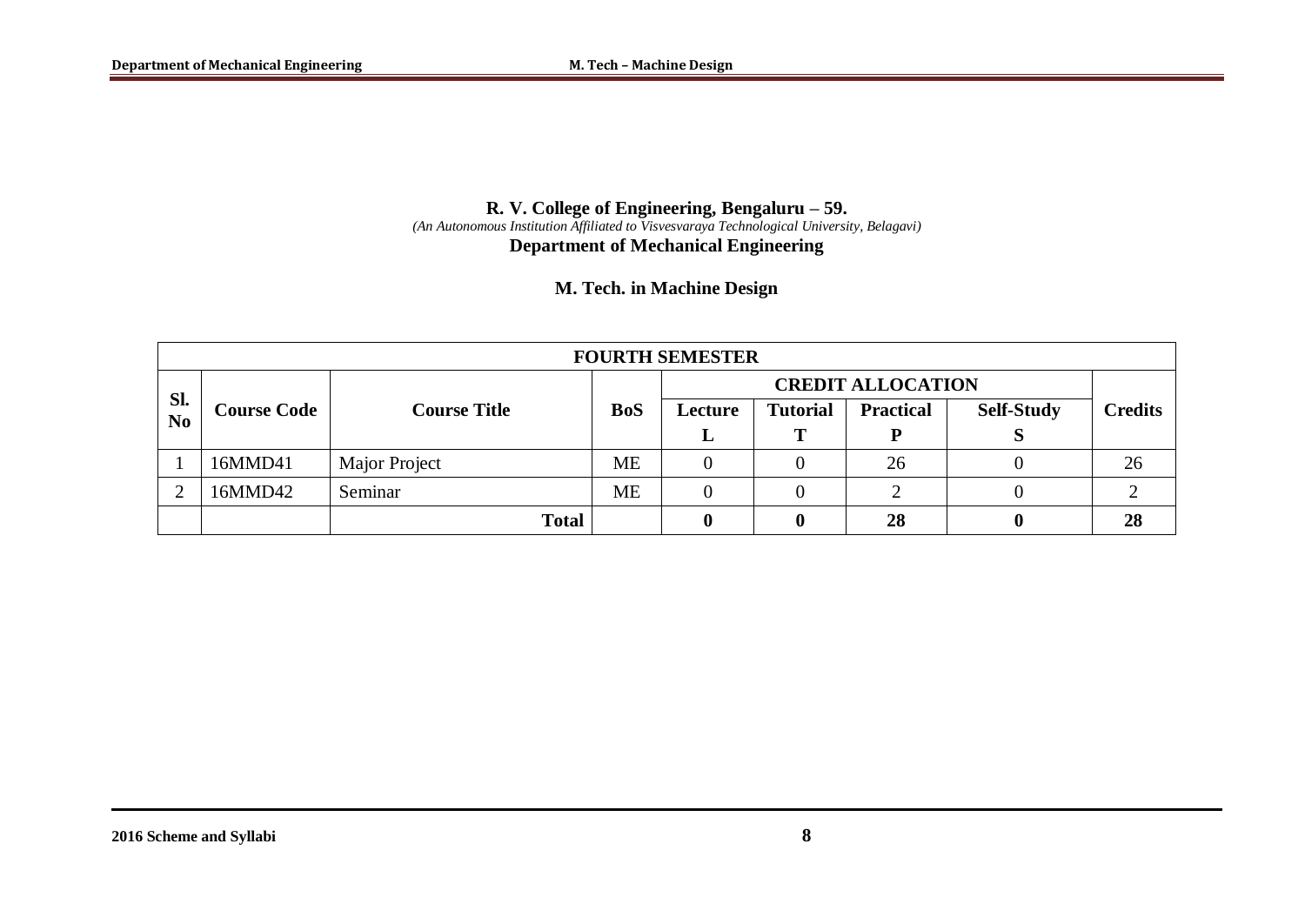|                                                                                                                                                                                                                                                                                                                                                                                     |  |                                                  | <b>THIRD SEMESTER</b>                                                       |                                                                                                                                                                                          |                |                                                                                                                                                                                                                                                                                                                                                                                                                                                                                                                                                                                                                                                                                                                                                                                                                                                                                                                                                                                                                                                                      |
|-------------------------------------------------------------------------------------------------------------------------------------------------------------------------------------------------------------------------------------------------------------------------------------------------------------------------------------------------------------------------------------|--|--------------------------------------------------|-----------------------------------------------------------------------------|------------------------------------------------------------------------------------------------------------------------------------------------------------------------------------------|----------------|----------------------------------------------------------------------------------------------------------------------------------------------------------------------------------------------------------------------------------------------------------------------------------------------------------------------------------------------------------------------------------------------------------------------------------------------------------------------------------------------------------------------------------------------------------------------------------------------------------------------------------------------------------------------------------------------------------------------------------------------------------------------------------------------------------------------------------------------------------------------------------------------------------------------------------------------------------------------------------------------------------------------------------------------------------------------|
|                                                                                                                                                                                                                                                                                                                                                                                     |  |                                                  | <b>ADVANCED MACHINE DESIGN</b>                                              |                                                                                                                                                                                          |                |                                                                                                                                                                                                                                                                                                                                                                                                                                                                                                                                                                                                                                                                                                                                                                                                                                                                                                                                                                                                                                                                      |
| 16MMD31<br><b>Course Code</b><br>$\ddot{\cdot}$<br>L:T:P:S<br><b>Hrs/Week</b><br>$\ddot{\cdot}$<br><b>Credits</b><br>0 <sub>5</sub><br><b>Course Objective:</b><br>Graduates will be able to<br>1. Fundamental understanding of linear elastic fracture mechanics (LEFM) and the conditions under<br>which LEFM is valid;<br>2. Explain generalized (nonlinear) fracture mechanics; |  | (Theory & Practice)                              | <b>CIE Marks</b>                                                            |                                                                                                                                                                                          | $100 + 50$     |                                                                                                                                                                                                                                                                                                                                                                                                                                                                                                                                                                                                                                                                                                                                                                                                                                                                                                                                                                                                                                                                      |
|                                                                                                                                                                                                                                                                                                                                                                                     |  |                                                  | 4:0:2:0                                                                     | <b>SEE Marks</b>                                                                                                                                                                         | $\ddot{\cdot}$ | $100 + 50$                                                                                                                                                                                                                                                                                                                                                                                                                                                                                                                                                                                                                                                                                                                                                                                                                                                                                                                                                                                                                                                           |
|                                                                                                                                                                                                                                                                                                                                                                                     |  |                                                  |                                                                             | <b>SEE Duration</b>                                                                                                                                                                      | $\ddot{\cdot}$ | $3 + 3$ Hrs.                                                                                                                                                                                                                                                                                                                                                                                                                                                                                                                                                                                                                                                                                                                                                                                                                                                                                                                                                                                                                                                         |
|                                                                                                                                                                                                                                                                                                                                                                                     |  |                                                  |                                                                             |                                                                                                                                                                                          |                |                                                                                                                                                                                                                                                                                                                                                                                                                                                                                                                                                                                                                                                                                                                                                                                                                                                                                                                                                                                                                                                                      |
| features                                                                                                                                                                                                                                                                                                                                                                            |  |                                                  | 3. Demonstrate various regimes of fatigue crack growth;<br>Unit 1<br>Unit 2 | 4. Experimental methods to assess the integrity and/or life of structural components.<br><b>Stress-Life (S-N) Approach:</b> S-N curves, Statistical nature of fatigue test data, General |                | 12 hours<br><b>Introduction:</b> Role of failure prevention analysis in mechanical design, Modes of mechanical failure, Review<br>of failure theories for ductile and brittle materials including Mohr's theory and modified Mohr's theory,<br>Numerical examples. Fatigue of Materials: Introductory concepts, High cycle and low cycle fatigue, Fatigue<br>design models, Fatigue design methods , Fatigue design criteria, Fatigue testing, Test methods and standard<br>test specimens, Fatigue fracture surfaces and macroscopic features, Fatigue mechanisms and microscopic<br>12 hours<br>S-N behaviour,<br>Mean stress effects, Different factors influencing S-N behaviour, S-N curve representation and<br>approximations, Constant life diagrams, Fatigue life estimation using SN approach. Strain-Life(ε-N)approach:<br>Monotonic stress-strain behaviour ,Strain controlled test methods, Cyclic stress-strain behavior ,Strain based<br>approach to life estimation, Determination of strain life fatigue properties, Mean stress effects, Effect of |
|                                                                                                                                                                                                                                                                                                                                                                                     |  | surface finish, Life estimation by ε-N approach. |                                                                             |                                                                                                                                                                                          |                |                                                                                                                                                                                                                                                                                                                                                                                                                                                                                                                                                                                                                                                                                                                                                                                                                                                                                                                                                                                                                                                                      |
|                                                                                                                                                                                                                                                                                                                                                                                     |  |                                                  | Unit 3                                                                      |                                                                                                                                                                                          |                |                                                                                                                                                                                                                                                                                                                                                                                                                                                                                                                                                                                                                                                                                                                                                                                                                                                                                                                                                                                                                                                                      |
| crack growth at notches.                                                                                                                                                                                                                                                                                                                                                            |  |                                                  |                                                                             |                                                                                                                                                                                          |                | 12 hours<br><b>LEFM Approach:</b> LEFM concepts, Crack tip plastic zone, Fracture toughness, Fatigue crack growth, Mean<br>stress effects, Crack growth life estimation. Notches and their effects: Concentrations and gradients in stress<br>and strain, S-N approach for notched membranes, mean 30 stress effects and Haigh diagrams, Notch strain<br>analysis and the strain – life approach, Neuber's rule, Glinka's rule, and applications of fracture mechanics to                                                                                                                                                                                                                                                                                                                                                                                                                                                                                                                                                                                            |
|                                                                                                                                                                                                                                                                                                                                                                                     |  |                                                  |                                                                             |                                                                                                                                                                                          |                |                                                                                                                                                                                                                                                                                                                                                                                                                                                                                                                                                                                                                                                                                                                                                                                                                                                                                                                                                                                                                                                                      |
|                                                                                                                                                                                                                                                                                                                                                                                     |  |                                                  | Unit 4                                                                      |                                                                                                                                                                                          |                |                                                                                                                                                                                                                                                                                                                                                                                                                                                                                                                                                                                                                                                                                                                                                                                                                                                                                                                                                                                                                                                                      |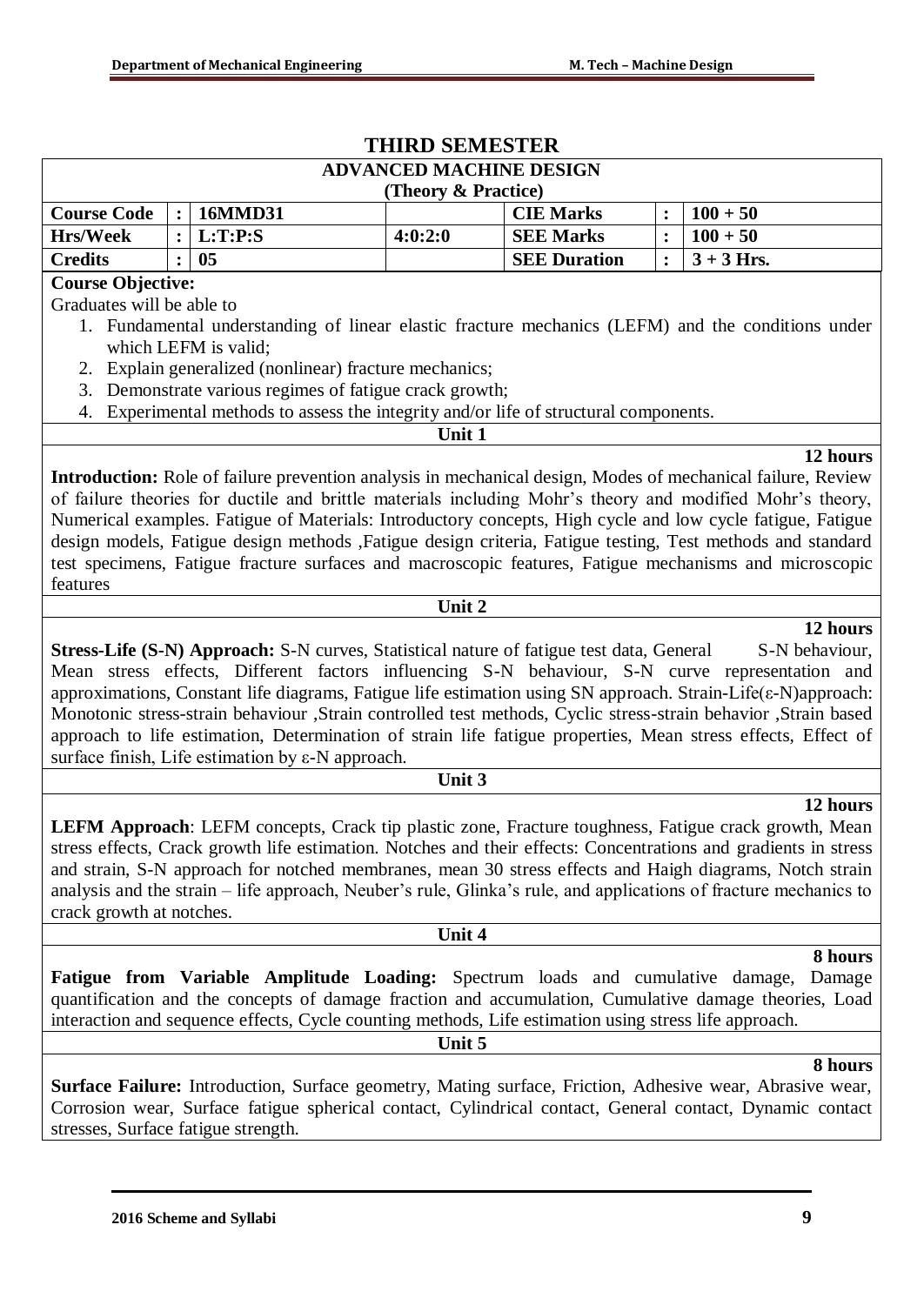### **Unit – 6 Lab component**

#### **Lab exercises**

- 1. To determine the fatigue life  $(N_f)$  as functions of uniaxial tensile stress for an aluminium alloy.
- 2. To study the effect of fluctuating stress normally encountered in the cyclic loading of materials in service.
- 3. To determine the critical speed of shaft with various diameters.
- 4. To generate S-N curve by performing test on rotating-beam fatigue test
- 5. Perform fatigue analysis using ANSYS Workbench
- 6. Perform stress based approach for high cycle fatigue for constant amplitude, variable amplitude with proportional loading using ANSYS Workbench

**Course Outcomes:** After going through this course the student will be able to:

- CO1: Identify and explain the types of fractures of engineered materials and their characteristic features
- CO2: Develop detailed understanding of S-N curves, S-N approach & behaviour
- CO3: Understand the differences in the classification of fracture mechanics (LEFM and EPFM) and how their corresponding parameters can be utilized to determine conditions under which engineering materials will be liable to fail catastrophically in service.

CO4: Appreciate the theoretical basis of the experimental techniques utilized for surface failure analysis

### **References**

- 1. Ralph I. Stephens, Ali Fatemi, Robert, Henry o. Fuchs, "Metal Fatigue in engineering", John wiley Newyork, Second edition. 2001. ISBN: 978-1-933489-67-4
- 2. Failure of Materials in Mechanical Design, Jack. A. Collins, John Wiley, Newyork 1992. ISBN: 988-3- 955783-62-2
- 3. Robert L. Norton , "Machine Design", Pearson Education India, 2000, ISBN 0-06-008493-3
- 4. S.Suresh, "Fatigue of Materials", Cambridge University Press, -1998 5.Julie.A.Benantine , "Fundamentals of Metal Fatigue Analysis", Prentice Hall,1990 6.Fatigue and Fracture, ASM Hand Book, Vol 19,2002. ISBN: 924-3-865783-67-8

### **Scheme of Continuous Internal Evaluation (CIE) for Theory**

CIE will consist of TWO Tests, TWO Quizzes and ONE assignment. The test will be for 30 marks each and the quiz for 10 marks each. The assignment will be for 20 marks. The total marks for CIE (Theory) will be 100 marks.

### **Scheme of Continuous Internal Evaluation (CIE) for Practical**

CIE for the practical courses will be based on the performance of the student in the laboratory, every week. The laboratory records will be evaluated for 40 marks. One test will be conducted for 10 marks. The total marks for CIE (Practical) will be for 50 marks.

### **Scheme of Semester End Examination (SEE) for Theory**

The question paper will have FIVE questions with internal choice from each unit. Each question will carry 20 marks. Student will have to answer one question from each unit. The total marks for SEE (Theory) will be 100 marks.

### **Scheme of Semester End Examination (SEE) for Practical**

SEE for the practical courses will be based on conducting the experiments and proper results for 40 marks and 10 marks for viva-voce. The total marks for SEE (Practical) will be 50 marks.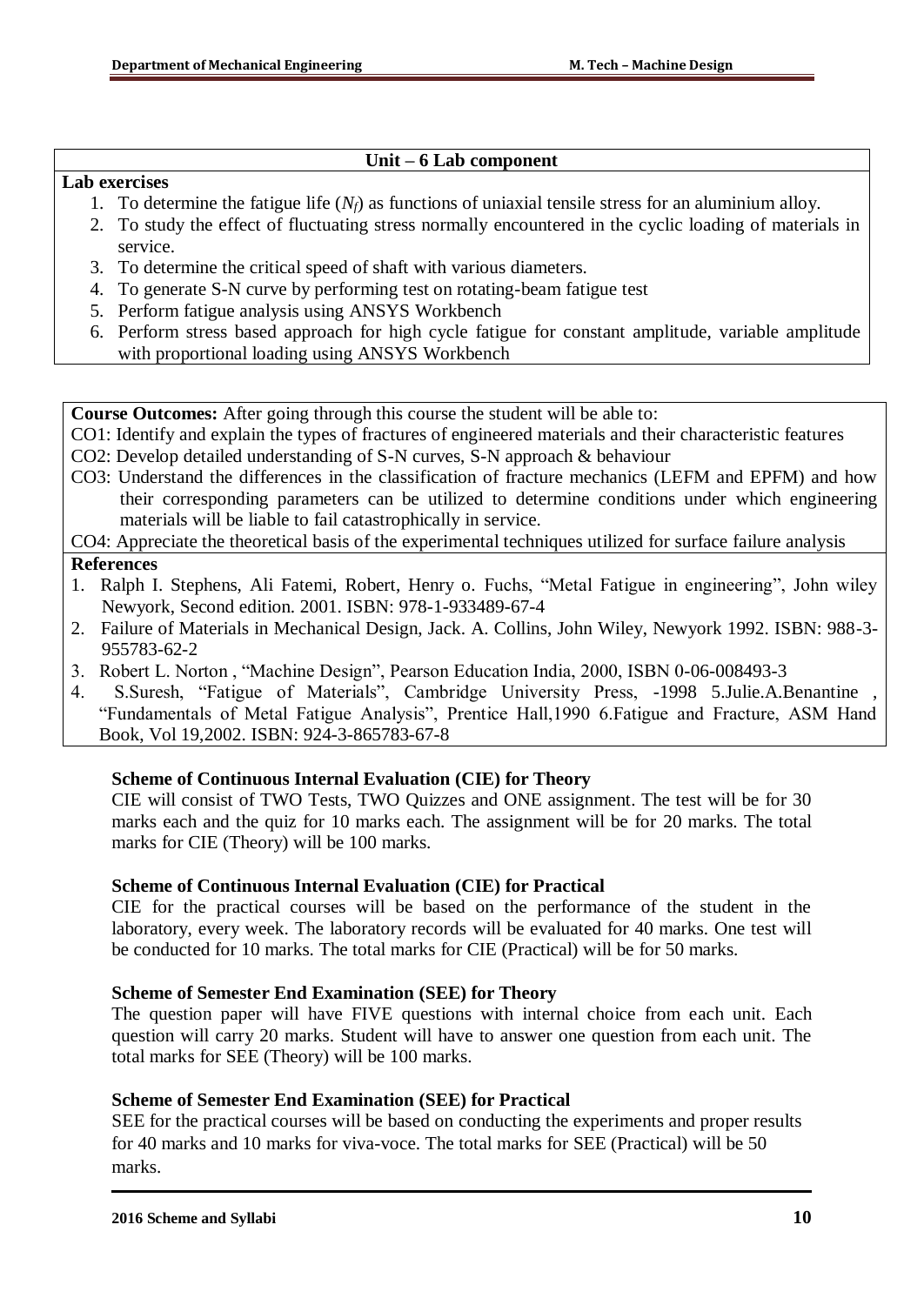|                 | PO <sub>1</sub>          | PO <sub>2</sub>          | PO <sub>3</sub>          | PO <sub>4</sub>          | PO <sub>5</sub>          | <b>PO6</b>               | PO <sub>7</sub> | PO <sub>8</sub>              | PO <sub>9</sub>          | <b>PO10</b>              | <b>PO11</b> |
|-----------------|--------------------------|--------------------------|--------------------------|--------------------------|--------------------------|--------------------------|-----------------|------------------------------|--------------------------|--------------------------|-------------|
| CO <sub>1</sub> | $\overline{\phantom{a}}$ | IVI                      |                          | M                        |                          |                          | -               | $\qquad \qquad \blacksquare$ | $\overline{\phantom{0}}$ |                          |             |
| CO <sub>2</sub> | H                        | $\overline{\phantom{0}}$ | $\overline{\phantom{0}}$ | $\overline{\phantom{0}}$ | $\overline{\phantom{0}}$ | $\overline{\phantom{a}}$ | М               | $\overline{\phantom{m}}$     | $\overline{\phantom{0}}$ | $\overline{\phantom{0}}$ |             |
| CO <sub>3</sub> | ∸                        | M                        | $\overline{\phantom{0}}$ | ТТ<br>п                  |                          | тт                       | -               | $\overline{\phantom{a}}$     | $\overline{\phantom{a}}$ | $\overline{\phantom{0}}$ |             |
| CO <sub>4</sub> | M                        |                          |                          |                          | -                        | $\overline{\phantom{0}}$ |                 | $\overline{\phantom{0}}$     |                          |                          |             |

# **Mapping of Course Outcomes (CO) to Program Outcomes (PO)**

|                 | PSO <sub>1</sub> | PSO <sub>2</sub> |
|-----------------|------------------|------------------|
| CO <sub>1</sub> |                  | H                |
| CO <sub>2</sub> | М                |                  |
| CO <sub>3</sub> |                  |                  |
| CO4             | H                |                  |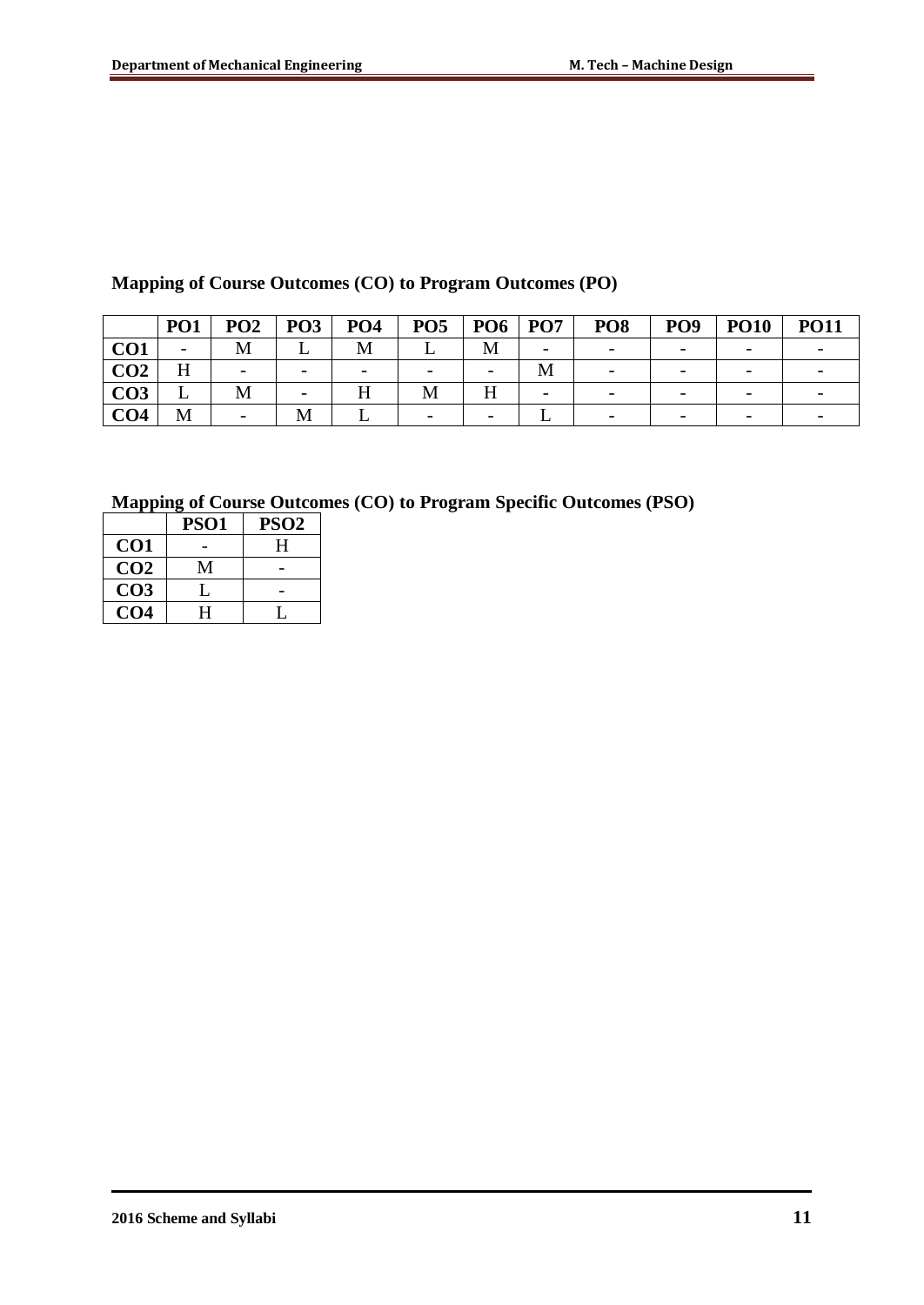|                                                         |                                                                                                               |                                                                                                                                                                                               | <b>FRACTURE MECHANICS</b> |                     |   |            |  |  |  |  |  |
|---------------------------------------------------------|---------------------------------------------------------------------------------------------------------------|-----------------------------------------------------------------------------------------------------------------------------------------------------------------------------------------------|---------------------------|---------------------|---|------------|--|--|--|--|--|
|                                                         |                                                                                                               |                                                                                                                                                                                               | (Elective 5)              |                     |   |            |  |  |  |  |  |
| <b>Course Code</b>                                      | $\ddot{\cdot}$                                                                                                | 16MMD321                                                                                                                                                                                      |                           | <b>CIE Marks</b>    | : | <b>100</b> |  |  |  |  |  |
| <b>Hrs/Week</b>                                         | :                                                                                                             | L:T:P: S                                                                                                                                                                                      | 4:0:0:0                   | <b>SEE Marks</b>    | : | <b>100</b> |  |  |  |  |  |
| <b>Credits</b>                                          |                                                                                                               | 04                                                                                                                                                                                            |                           | <b>SEE Duration</b> |   | 3 Hrs.     |  |  |  |  |  |
| <b>Course Objective:</b>                                |                                                                                                               |                                                                                                                                                                                               |                           |                     |   |            |  |  |  |  |  |
| Graduates shall be able to                              |                                                                                                               |                                                                                                                                                                                               |                           |                     |   |            |  |  |  |  |  |
|                                                         |                                                                                                               | 1. Understand the fracture behavior of materials.                                                                                                                                             |                           |                     |   |            |  |  |  |  |  |
|                                                         |                                                                                                               | 2. Apply Linear & nonlinear fracture mechanics principles & their applications to structural                                                                                                  |                           |                     |   |            |  |  |  |  |  |
| design.                                                 |                                                                                                               |                                                                                                                                                                                               |                           |                     |   |            |  |  |  |  |  |
| 3. To perform damage tolerance analysis of structures.  |                                                                                                               |                                                                                                                                                                                               |                           |                     |   |            |  |  |  |  |  |
| 4. Explain fracture phenomena in metals and non-metals. |                                                                                                               |                                                                                                                                                                                               |                           |                     |   |            |  |  |  |  |  |
|                                                         | Unit 1                                                                                                        |                                                                                                                                                                                               |                           |                     |   |            |  |  |  |  |  |
|                                                         |                                                                                                               |                                                                                                                                                                                               |                           |                     |   | 8 hours    |  |  |  |  |  |
|                                                         |                                                                                                               | History and Overview, Why Structures Fail, Historical Perspective, Early Fracture Research, The                                                                                               |                           |                     |   |            |  |  |  |  |  |
|                                                         |                                                                                                               | Liberty Ships, Post-War Fracture Mechanics Research, The Fracture Mechanics Approach to                                                                                                       |                           |                     |   |            |  |  |  |  |  |
|                                                         |                                                                                                               | Design, The Energy Criterion, The Stress-Intensity Approach, Time-Dependent Crack Growth                                                                                                      |                           |                     |   |            |  |  |  |  |  |
|                                                         |                                                                                                               | and Damage Tolerance, Effect of Material Properties on Fracture, A Brief Review of                                                                                                            |                           |                     |   |            |  |  |  |  |  |
|                                                         | Dimensional Analysis.                                                                                         |                                                                                                                                                                                               |                           |                     |   |            |  |  |  |  |  |
|                                                         |                                                                                                               |                                                                                                                                                                                               | Unit 2                    |                     |   |            |  |  |  |  |  |
|                                                         | 12 hours<br><b>Linear Elastic Fracture Mechanics, An Atomic View of Fracture, Stress Concentration Effect</b> |                                                                                                                                                                                               |                           |                     |   |            |  |  |  |  |  |
|                                                         |                                                                                                               |                                                                                                                                                                                               |                           |                     |   |            |  |  |  |  |  |
|                                                         |                                                                                                               | of Flaws, The Griffith Energy Balance, Comparison with the Critical Stress Criterion, Modified<br>Griffith Equation, The Energy Release Rate, Instability and the R-Curve, Reasons for the R- |                           |                     |   |            |  |  |  |  |  |
|                                                         |                                                                                                               | Curve Shape, Load Control vs. Displacement Control, Structures with Finite Compliance, Stress                                                                                                 |                           |                     |   |            |  |  |  |  |  |
|                                                         |                                                                                                               | Analysis of Cracks, The Stress Intensity Factor, Relationship between K and Global Behaviour,                                                                                                 |                           |                     |   |            |  |  |  |  |  |
|                                                         |                                                                                                               | Effect of Finite Size, Principle of Superposition, Weight Functions.                                                                                                                          |                           |                     |   |            |  |  |  |  |  |
|                                                         |                                                                                                               |                                                                                                                                                                                               | Unit 3                    |                     |   |            |  |  |  |  |  |
|                                                         |                                                                                                               |                                                                                                                                                                                               |                           |                     |   | 12 hours   |  |  |  |  |  |
|                                                         |                                                                                                               | Relationship between K and G, Crack-Tip Plasticity, The Irwin Approach, The Strip-Yield                                                                                                       |                           |                     |   |            |  |  |  |  |  |
|                                                         |                                                                                                               | Model, Comparison of Plastic Zone Corrections, Plastic Zone Shape, K -Controlled Fracture,                                                                                                    |                           |                     |   |            |  |  |  |  |  |
|                                                         |                                                                                                               | Plane Strain Fracture: Fact vs. Fiction, Effect of Thickness on Apparent Fracture Toughness,                                                                                                  |                           |                     |   |            |  |  |  |  |  |
|                                                         |                                                                                                               | Plastic Zone Effects, Implications for Cracks in Structures, Mixed-Mode Fracture,                                                                                                             |                           |                     |   |            |  |  |  |  |  |
|                                                         |                                                                                                               | Mathematical Foundations of Linear Elastic Fracture Mechanics, Plane Elasticity, Cartesian                                                                                                    |                           |                     |   |            |  |  |  |  |  |
|                                                         |                                                                                                               | Coordinates, Polar Coordinates, Crack Growth Instability Analysis, Crack-Tip Stress Analysis,                                                                                                 |                           |                     |   |            |  |  |  |  |  |
|                                                         |                                                                                                               | Generalized In-Plane Loading, The Westergaard Stress Function, Elastic-Plastic Fracture                                                                                                       |                           |                     |   |            |  |  |  |  |  |
|                                                         |                                                                                                               | Mechanics, Crack-Tip-Opening Displacement, The Contour Integral, J as a Path-Independent                                                                                                      |                           |                     |   |            |  |  |  |  |  |
|                                                         |                                                                                                               | Line Integral, J as a Stress Intensity Parameter, The Large Strain Zone, Laboratory                                                                                                           |                           |                     |   |            |  |  |  |  |  |
|                                                         |                                                                                                               | Measurement of J, Relationships Between J and CTOD, Crack-Growth Resistance Curves,                                                                                                           |                           |                     |   |            |  |  |  |  |  |
|                                                         |                                                                                                               | Stable and Unstable Crack Growth, Computing J for a Growing Crack, J-Controlled Fracture.                                                                                                     |                           |                     |   |            |  |  |  |  |  |
|                                                         |                                                                                                               |                                                                                                                                                                                               | Unit 4                    |                     |   |            |  |  |  |  |  |
|                                                         |                                                                                                               |                                                                                                                                                                                               |                           |                     |   | 8 hours    |  |  |  |  |  |
|                                                         |                                                                                                               | Fatigue Crack Propagation, Similitude in Fatigue, Empirical Fatigue Crack Growth                                                                                                              |                           |                     |   |            |  |  |  |  |  |
|                                                         |                                                                                                               | Equations, Crack Closure, A Closer Look at Crack-Wedging Mechanisms, Effects of Loading                                                                                                       |                           |                     |   |            |  |  |  |  |  |
|                                                         |                                                                                                               | Variables on Closure, The Fatigue Threshold, The Closure Model for the Threshold, A Two-                                                                                                      |                           |                     |   |            |  |  |  |  |  |
|                                                         |                                                                                                               | Criterion Model, Threshold Behaviour in Inert Environments, Variable Amplitude Loading and                                                                                                    |                           |                     |   |            |  |  |  |  |  |

Retardation, Linear Damage Model for Variable Amplitude Fatigue, Reverse Plasticity at the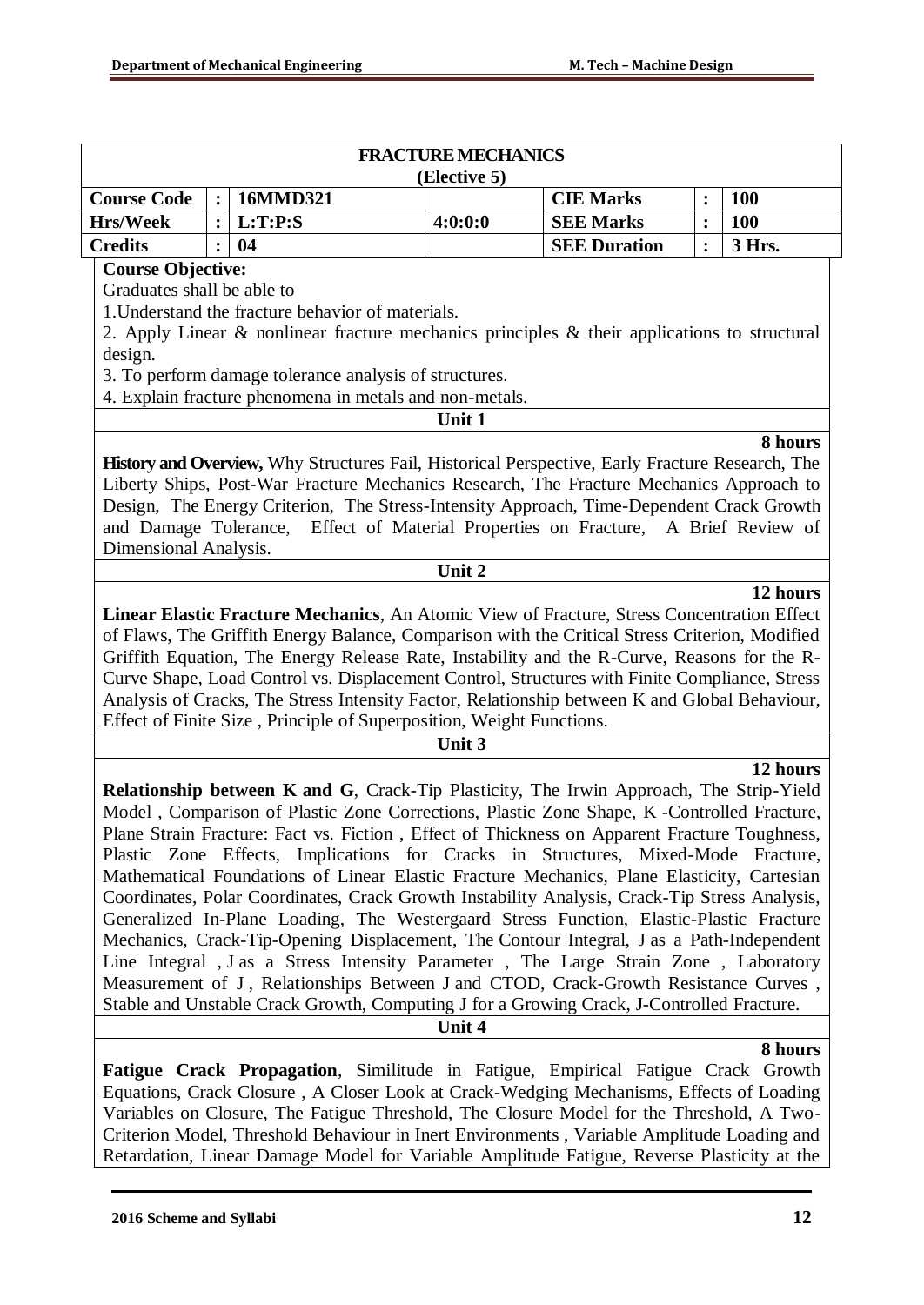Crack Tip, The Effect of Overloads and Under loads , Models for Retardation and Variable Amplitude Fatigue, Growth of Short Cracks, Micro-mechanisms of Fatigue , Fatigue in Region II, Fatigue at High ∆K Values, Fatigue Crack Growth Experiments, Crack Growth Rate and Threshold Measurement, Closure Measurements, A Proposed Experimental Definition of  $\Delta K_{\text{eff}}$ , Damage Tolerance Methodology.

### **Unit 5**

### **8 hours**

**Computational Fracture Mechanics**, Overview of Numerical Methods, The Finite Element Method, The Boundary Integral Equation Method, Traditional Methods in Computational Fracture Mechanics, Stress and Displacement Matching, Elemental Crack Advance, Contour Integration, Virtual Crack Extension: Stiffness Derivative Formulation, Virtual Crack Extension: Continuum Approach, The Energy Domain Integral, Theoretical Background, Generalization to Three Dimensions , Finite Element Implementation, Mesh Design, Linear Elastic Convergence Study , Analysis of Growing Cracks , Properties of Singularity Elements, Quadrilateral Element, Triangular Element.

**Course Outcomes:** After going through this course the student will be able to:

CO1: Illustrate material failure for any combination of applied stresses.

CO2: Estimate failure conditions of a structure

CO3: Determine the stress intensity factor for simple components of simple geometry

CO4: Predict the likelihood of failure of a structure containing a defect

#### **References**

- 1. FractureMechanics: Fundamentals and Applications, T. L. Anderson, Taylor and Francis Fourth Edition, 2005. ISBN: 977-3-735689-37-8
- 2. Elementary Engineering Fracture Mechanics, David Broek, Kluwer Academic Publishers, 4<sup>th</sup> revised edition. ISBN: 978-1-935159-47-9
- 3. Elements of Fracture Mechanics, Prashanth Kumar, Tata McGraw-Hill Education, 2009 ISBN: 077- 1-732682-17-2
- 4. Fracture Mechanics by E.E. Gdoutos, Kluwer Academic Publishing, Boston, 1993. ISBN: 947-1- 272683-32-9
- 5. Deformation and Fracture Mechanics of Engineering Materials by R.W. Hertzberg, Callister, Fourth Edition, John Wiley and Sons, Inc., 1996, ISBN: 078-3-736649-27-2

### **Scheme of Continuous Internal Evaluation (CIE)**

CIE will consist of TWO Tests, TWO Quizzes and ONE assignment. The test will be for 30 marks each and the quiz for 10 marks each. The assignment will be for 20 marks. The total marks for CIE (Theory) will be 100 marks.

#### **Scheme of Semester End Examination (SEE)**

The question paper will have FIVE questions with internal choice from each unit. Each question will carry 20 marks. Student will have to answer one question from each unit. The total marks for SEE (Theory) will be 100 marks.

|                 | PO <sub>1</sub> | PO <sub>2</sub> | PO <sub>3</sub> | PO <sub>4</sub> | PO <sub>5</sub> | PO <sub>6</sub> | PO <sub>7</sub> | PO <sub>8</sub> | PO <sub>9</sub> | <b>PO10</b> | <b>PO11</b> |
|-----------------|-----------------|-----------------|-----------------|-----------------|-----------------|-----------------|-----------------|-----------------|-----------------|-------------|-------------|
| CO <sub>1</sub> | ∸               |                 |                 |                 |                 | -               |                 |                 |                 |             |             |
| CO <sub>2</sub> | -               |                 | 11              | IVI.            |                 |                 |                 |                 |                 |             |             |
| CO <sub>3</sub> | 11              |                 | -               |                 | 1VI             | -               |                 |                 |                 |             |             |
| CO4             |                 |                 | М               |                 |                 |                 |                 |                 |                 |             |             |

#### **Mapping of Course Outcomes (CO) to Program Outcomes (PO)**

|                 | <b>PSO1</b> | PSO <sub>2</sub> |
|-----------------|-------------|------------------|
| CO1             |             | M                |
| CO <sub>2</sub> |             | H                |
| CO <sub>3</sub> | н           |                  |
| CO4             |             |                  |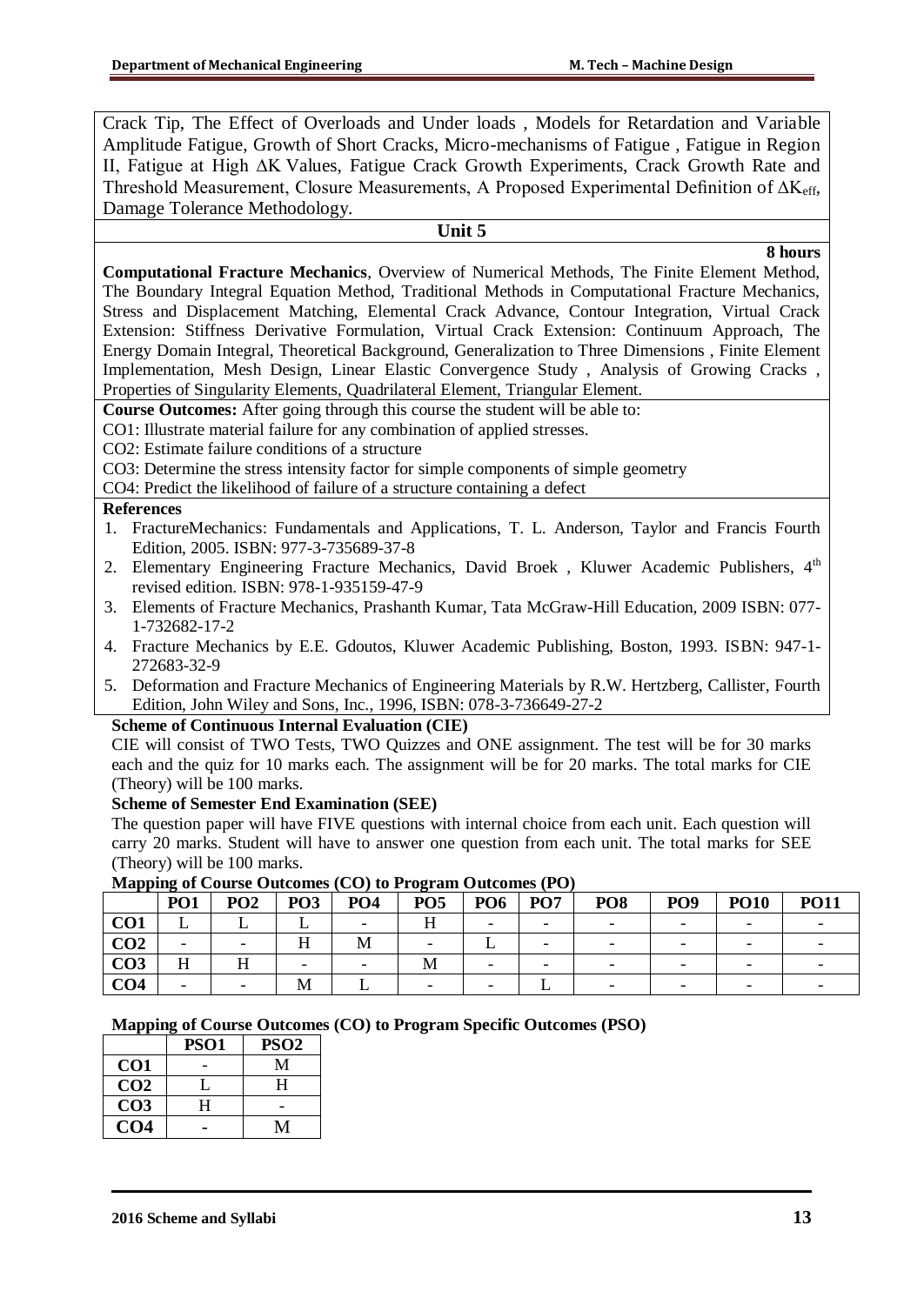|                                   |                | <b>COMPUTATIONAL FLUID MECHANICS</b>                                                                                                                         |              |                     |                |            |
|-----------------------------------|----------------|--------------------------------------------------------------------------------------------------------------------------------------------------------------|--------------|---------------------|----------------|------------|
|                                   |                |                                                                                                                                                              | (Elective 5) |                     |                |            |
| <b>Course Code</b>                |                | 16MMD322                                                                                                                                                     |              | <b>CIE Marks</b>    | :              | <b>100</b> |
| <b>Hrs/Week</b>                   | $\ddot{\cdot}$ | L:T:P:S                                                                                                                                                      | 4:0:0:0      | <b>SEE Marks</b>    | $\ddot{\cdot}$ | <b>100</b> |
| <b>Credits</b>                    |                | 04                                                                                                                                                           |              | <b>SEE Duration</b> | $\ddot{\cdot}$ | 3 Hrs.     |
| The objectives of this course are |                |                                                                                                                                                              |              |                     |                |            |
|                                   |                | To introduce the basics of computational fluid dynamics and its application to solve                                                                         |              |                     |                |            |
|                                   |                | engineering problems.                                                                                                                                        |              |                     |                |            |
| $\bullet$                         |                | Introduction to basic governing equations of fluid flow and heat transfer.                                                                                   |              |                     |                |            |
| $\bullet$                         |                | To train the students to apply these equations to real fluid flow situations.                                                                                |              |                     |                |            |
| $\bullet$                         |                | Introduction to numerical methods and popular discretization techniques to solve these                                                                       |              |                     |                |            |
| equations.                        |                |                                                                                                                                                              |              |                     |                |            |
|                                   |                | Unit $-I$                                                                                                                                                    |              |                     |                | 06 Hrs     |
|                                   |                | Introduction to CFD:the need for computer simulations of fluid flows; Brief                                                                                  |              |                     |                |            |
|                                   |                | history of CFD; A few examples of contribution of CFD to engineering design<br>Governing equations of fluid flows: Navier-Stokes equations, Equations of     |              |                     |                |            |
|                                   |                | inviscid compressible and incompressible flows; Concepts of convection and                                                                                   |              |                     |                |            |
| diffusion.                        |                |                                                                                                                                                              |              |                     |                |            |
|                                   |                |                                                                                                                                                              |              |                     |                |            |
|                                   |                |                                                                                                                                                              |              |                     |                |            |
|                                   |                | $Unit - II$                                                                                                                                                  |              |                     |                | 07 Hrs     |
|                                   |                | Analysis of the governing equations of fluid flows: Navier-Stokes to Burgers                                                                                 |              |                     |                |            |
|                                   |                | equation, Convection-diffusion equation, Linear convection equation, Diffusion                                                                               |              |                     |                |            |
|                                   |                | equation, Unsteady and steady state heat conduction equations.                                                                                               |              |                     |                |            |
|                                   |                | Mathematical classification of Partial Differential Equations (PDEs): Elliptic,                                                                              |              |                     |                |            |
|                                   |                | Parabolic and Hyperbolic equations; Physical significance of the equation; Method<br>of Characteristics; diffusion, Burgers and linear convection equations. |              |                     |                |            |
|                                   |                | $Unit - III$                                                                                                                                                 |              |                     |                | $07$ Hrs   |
|                                   |                | Finite difference method: Introduction to Finite Difference Method (FDM) and its                                                                             |              |                     |                |            |
|                                   |                | application to unsteady heat conduction and steady heat conduction equations;                                                                                |              |                     |                |            |
|                                   |                | Explicit and implicit methods; FDM for linear convection equation and upwind                                                                                 |              |                     |                |            |
|                                   |                | differencing method; FDM in two dimensions.                                                                                                                  |              |                     |                |            |
|                                   |                | <b>Properties of numerical methods:</b> Consistency, Stability, Convergence, Order of                                                                        |              |                     |                |            |
|                                   |                | accuracy, Modified equations, Artificial viscosity or Numerical diffusion,                                                                                   |              |                     |                |            |
| Numerical dispersion.             |                |                                                                                                                                                              |              |                     |                |            |
|                                   |                | $Unit - IV$                                                                                                                                                  |              |                     |                | $07$ Hrs   |
|                                   |                | Finite volume method: Introduction to Finite Volume Method (FVM) and its                                                                                     |              |                     |                |            |
|                                   |                | application to unsteady and steady heat conduction equations, Linear convection                                                                              |              |                     |                |            |
|                                   |                | equation; Central discretization and upwind discretization in FVM; 2-D Finite                                                                                |              |                     |                |            |
|                                   |                | volume method on Cartesian, quadrilateral and triangular grids; Basics of grid                                                                               |              |                     |                |            |
| generation.                       |                |                                                                                                                                                              |              |                     |                |            |
|                                   |                |                                                                                                                                                              |              |                     |                |            |
|                                   |                |                                                                                                                                                              |              |                     |                |            |
|                                   |                |                                                                                                                                                              |              |                     |                |            |
|                                   |                |                                                                                                                                                              |              |                     |                |            |
|                                   |                |                                                                                                                                                              |              |                     |                |            |
|                                   |                |                                                                                                                                                              |              |                     |                |            |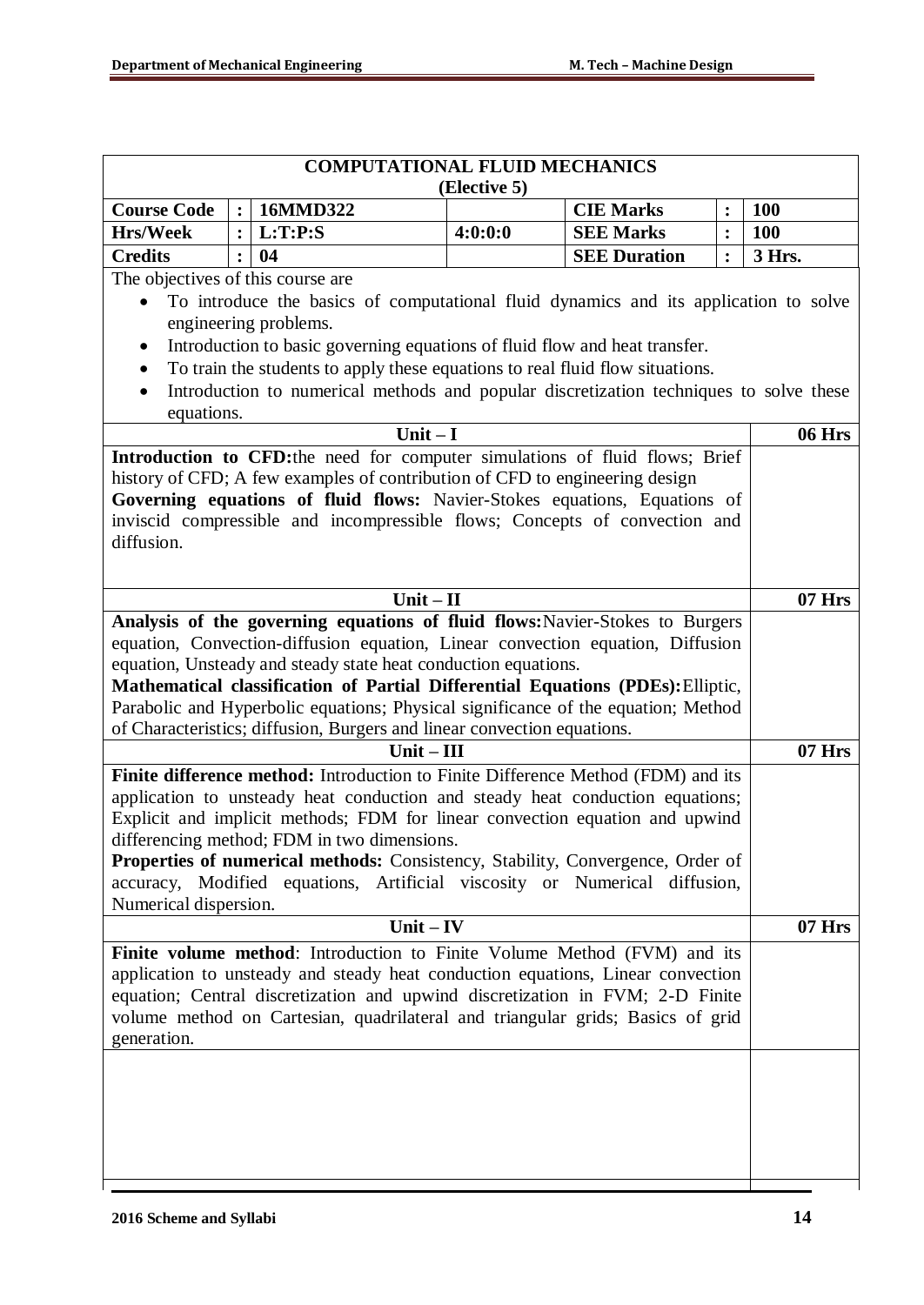|                         | Unit $-$ V                                                                                                                                                                                                | $07$ Hrs |
|-------------------------|-----------------------------------------------------------------------------------------------------------------------------------------------------------------------------------------------------------|----------|
|                         | Numerical methods for incompressible flows: Basic problem of the pressure                                                                                                                                 |          |
|                         | updating; stream function and vorticity formulation, Pressure correction methods,                                                                                                                         |          |
|                         | SIMPLE algorithm, Artificial compressibility formulation.                                                                                                                                                 |          |
|                         | Solution of algebraic equations: Gauss-Seidel iteration method, Tri-diagonal                                                                                                                              |          |
|                         | matrix (Thomas) algorithm, Alternating Direction Implicit (ADI) method.                                                                                                                                   |          |
|                         |                                                                                                                                                                                                           |          |
|                         | <b>Course outcomes:</b>                                                                                                                                                                                   |          |
|                         | After the course the students will be able to:                                                                                                                                                            |          |
|                         | Understand the basics involved in the developments of CFD ( $L1 \& L2$ ).                                                                                                                                 |          |
|                         | Formulate and solve processes (L3).                                                                                                                                                                       |          |
|                         | Interpret the results and to obtain the solution to governing equations to fluid flow                                                                                                                     |          |
|                         | and heat flow processes $(L4 \& L5)$ .                                                                                                                                                                    |          |
|                         | Ability to develop CFD models for "real world" engineering problems (L6).                                                                                                                                 |          |
|                         |                                                                                                                                                                                                           |          |
|                         | <b>Reference Books</b>                                                                                                                                                                                    |          |
| $\mathbf{1}$            | John D Anderson; Computational Fluid Dynamics: The Basics with Applications; McGraw-Hill, 6th                                                                                                             |          |
|                         | Edition; 1995; ISBN: 0070016852;                                                                                                                                                                          |          |
| $\overline{2}$          | J.Tu,G.Yeoh,C.Liu ;Computational Fluid Dynamics: a Practical Approach; Elsevier, 2 <sup>nd</sup> Edition                                                                                                  |          |
|                         | ;2013 ; ISBN-13: 9780750685634                                                                                                                                                                            |          |
| $\overline{\mathbf{3}}$ | Joel H Ferziger and Peric; Computational Methods for Fluid Dynamics; Springer 2 <sup>nd</sup> edition, 1999,                                                                                              |          |
|                         | ISBN:3540653732                                                                                                                                                                                           |          |
| $\overline{\mathbf{4}}$ | SV Patankar; Numerical Fluid flow and Heat Transfer; Hemisphere Publishing Corporation; 1980;<br>ISBN: 0891165223                                                                                         |          |
|                         |                                                                                                                                                                                                           |          |
| $\overline{5}$          | H.Versteeg, W.Malalsekra; An Introduction to Compuational Fluid Dynamics, Finite Volume<br>Method: 2 <sup>nd</sup> Edition ,Dorling Kindersley Pvt Ltd Copyright 2008 with Pearson Education Ltd UK. ISBN |          |
|                         | : 978-81-317-2048-6                                                                                                                                                                                       |          |
| 6                       | J. C. Tannehill, D. A. Anderson and R. H. Pletcher, Computational Fluid Mechanics and Heat                                                                                                                |          |
|                         | Transfered, 2, Taylor & Francis, UK, 2001.                                                                                                                                                                |          |

### **Mapping of Course Outcomes (CO) to Program Outcomes (PO)**

| $\mathbf{r}$ o    |       |                   | - 0   |       |                   |                   |
|-------------------|-------|-------------------|-------|-------|-------------------|-------------------|
|                   | MEPO1 | MEPO <sub>2</sub> | MEPO3 | MEPO4 | MEPO <sub>5</sub> | MEPO <sub>6</sub> |
| $\overline{C}$ 01 |       |                   |       |       |                   |                   |
| CO <sub>2</sub>   | М     |                   |       |       |                   |                   |
| CO <sub>3</sub>   | М     |                   |       |       | M                 |                   |
| CO <sub>4</sub>   |       |                   |       |       |                   |                   |

|                 | PSO <sub>1</sub> | PSO <sub>2</sub> |
|-----------------|------------------|------------------|
| CO <sub>1</sub> |                  |                  |
| CO <sub>2</sub> |                  |                  |
| CO <sub>3</sub> | н                |                  |
| CO4             |                  |                  |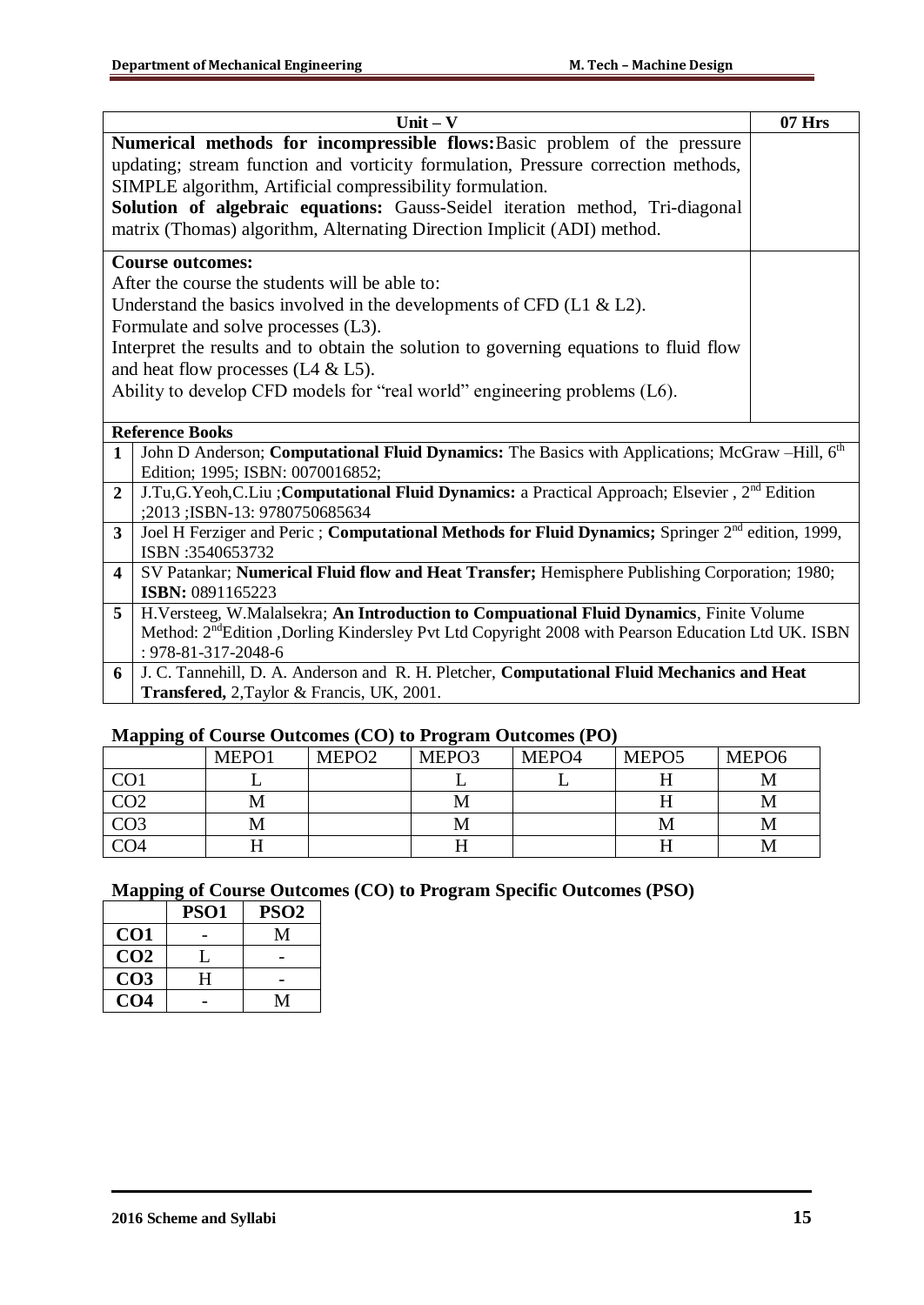|                                                                                                                                       |                                          |                                                                                                                                                     | <b>MECHATRONICS SYSTEMS</b> |                     |                |               |  |  |  |  |  |
|---------------------------------------------------------------------------------------------------------------------------------------|------------------------------------------|-----------------------------------------------------------------------------------------------------------------------------------------------------|-----------------------------|---------------------|----------------|---------------|--|--|--|--|--|
|                                                                                                                                       |                                          |                                                                                                                                                     | (Elective 6)                |                     |                |               |  |  |  |  |  |
| <b>Course Code</b>                                                                                                                    | $\ddot{\cdot}$                           | 16MMD331                                                                                                                                            |                             | <b>CIE Marks</b>    | :              | <b>100</b>    |  |  |  |  |  |
| <b>Hrs/Week</b>                                                                                                                       | $\mathbf{.}$                             | L:T:P:S                                                                                                                                             | 4:0:0:0                     | <b>SEE Marks</b>    | $\ddot{\cdot}$ | 100           |  |  |  |  |  |
| <b>Credits</b>                                                                                                                        |                                          | 04                                                                                                                                                  |                             | <b>SEE Duration</b> | $\ddot{\cdot}$ | 3 Hrs.        |  |  |  |  |  |
|                                                                                                                                       | <b>Course Learning Objectives (CLO):</b> |                                                                                                                                                     |                             |                     |                |               |  |  |  |  |  |
| Graduates shall be able to                                                                                                            |                                          |                                                                                                                                                     |                             |                     |                |               |  |  |  |  |  |
| Substantiate the need for interdisciplinary study in technology education.                                                            |                                          |                                                                                                                                                     |                             |                     |                |               |  |  |  |  |  |
| Understand the evolution and development of Mechatronics as a discipline.<br>2.                                                       |                                          |                                                                                                                                                     |                             |                     |                |               |  |  |  |  |  |
| Compare various types of transducers used in industrial automation, machine control systems,<br>3.<br>instrumentation and equipments. |                                          |                                                                                                                                                     |                             |                     |                |               |  |  |  |  |  |
|                                                                                                                                       |                                          |                                                                                                                                                     |                             |                     |                |               |  |  |  |  |  |
| 4.<br>of each element.                                                                                                                |                                          | Understand the applications of microprocessors in various systems and to know the functions                                                         |                             |                     |                |               |  |  |  |  |  |
|                                                                                                                                       |                                          |                                                                                                                                                     | Unit $-I$                   |                     |                | $07$ Hrs      |  |  |  |  |  |
|                                                                                                                                       |                                          | Introduction: Definition, Multidisciplinary Scenario, Evolution of Mechatronics, Design of                                                          |                             |                     |                |               |  |  |  |  |  |
|                                                                                                                                       |                                          | Mechatronics system, Objectives, advantages and disadvantages of Mechatronics.                                                                      |                             |                     |                |               |  |  |  |  |  |
|                                                                                                                                       |                                          | Transducers and Sensors: Definition and classification of transducers, Difference between                                                           |                             |                     |                |               |  |  |  |  |  |
|                                                                                                                                       |                                          | transducer and sensor, Definition and classification of sensors, Principle of working and                                                           |                             |                     |                |               |  |  |  |  |  |
|                                                                                                                                       |                                          | applications of light sensors, proximity switches and Hall effect sensors.                                                                          |                             |                     |                |               |  |  |  |  |  |
|                                                                                                                                       |                                          | $Unit - II$                                                                                                                                         |                             |                     |                | <b>10 Hrs</b> |  |  |  |  |  |
|                                                                                                                                       |                                          | Microprocessors and Microcontrollers: Introduction, Microprocessor systems, Basic elements                                                          |                             |                     |                |               |  |  |  |  |  |
|                                                                                                                                       |                                          | of control systems, Microcontrollers, Difference between Microprocessor and Microcontrollers,                                                       |                             |                     |                |               |  |  |  |  |  |
|                                                                                                                                       |                                          | Microprocessor architecture, Terminology-CPU, memory and address, I/O and Peripheral devices,                                                       |                             |                     |                |               |  |  |  |  |  |
|                                                                                                                                       |                                          | ALU, Instruction and Program, Assembler, Data, Registers, Program Counter, Flags, Fetch cycle;                                                      |                             |                     |                |               |  |  |  |  |  |
|                                                                                                                                       |                                          | write cycle, state, bus interrupts. Intel's 8085A Microprocessor.                                                                                   |                             |                     |                |               |  |  |  |  |  |
|                                                                                                                                       |                                          |                                                                                                                                                     | $Unit - III$                |                     |                | 12 Hrs        |  |  |  |  |  |
|                                                                                                                                       |                                          | PLC: Introduction to PLC's, basic structure, Principle of operation, Programming and concept of                                                     |                             |                     |                |               |  |  |  |  |  |
|                                                                                                                                       |                                          | ladder diagram, Concept of latching & selection of a PLC.                                                                                           |                             |                     |                |               |  |  |  |  |  |
|                                                                                                                                       |                                          | Integration: Integration: Introduction & background, Advanced actuators, Pneumatic actuators,                                                       |                             |                     |                |               |  |  |  |  |  |
|                                                                                                                                       |                                          | Industrial Robot, different parts of a Robot-Controller, Drive, Arm, End Effectors, Sensor &                                                        |                             |                     |                |               |  |  |  |  |  |
| Functional requirements of robot.                                                                                                     |                                          |                                                                                                                                                     |                             |                     |                |               |  |  |  |  |  |
|                                                                                                                                       |                                          |                                                                                                                                                     | Unit $-$ IV                 |                     |                | 12 Hrs        |  |  |  |  |  |
|                                                                                                                                       |                                          | Mechanical Actuation: Mechanical systems, types of motion, Cams, Gear trains, Ratchet & Pawl,                                                       |                             |                     |                |               |  |  |  |  |  |
|                                                                                                                                       |                                          | Belt and chain drives, Mechanical aspects of motor selection.                                                                                       |                             |                     |                |               |  |  |  |  |  |
|                                                                                                                                       |                                          | Electrical Actuation System: Electrical systems, Mechanical switches, Solenoids, Relays,                                                            |                             |                     |                |               |  |  |  |  |  |
|                                                                                                                                       |                                          | DC/AC Motors, Principle of Stepper Motors & servomotors.                                                                                            |                             |                     |                |               |  |  |  |  |  |
|                                                                                                                                       |                                          |                                                                                                                                                     | $Unit - V$                  |                     |                | <b>09 Hrs</b> |  |  |  |  |  |
|                                                                                                                                       |                                          | Pneumatic and Hydraulic systems: Actuating systems, Pneumatic and hydraulic systems,                                                                |                             |                     |                |               |  |  |  |  |  |
|                                                                                                                                       |                                          | Classifications of Valves, Pressure relief valves, Pressure regulating/reducing valves, Pressure<br>sequence valve, Cylinders and rotary actuators. |                             |                     |                |               |  |  |  |  |  |
|                                                                                                                                       |                                          | <b>DCV&amp; FCV:</b> Principle & construction details, types of sliding spool valve, Solenoid operated,                                             |                             |                     |                |               |  |  |  |  |  |
|                                                                                                                                       |                                          | Symbols of hydraulic elements, Components of hydraulic system, functions of various units of                                                        |                             |                     |                |               |  |  |  |  |  |
| hydraulic system.                                                                                                                     |                                          |                                                                                                                                                     |                             |                     |                |               |  |  |  |  |  |
|                                                                                                                                       |                                          |                                                                                                                                                     |                             |                     |                |               |  |  |  |  |  |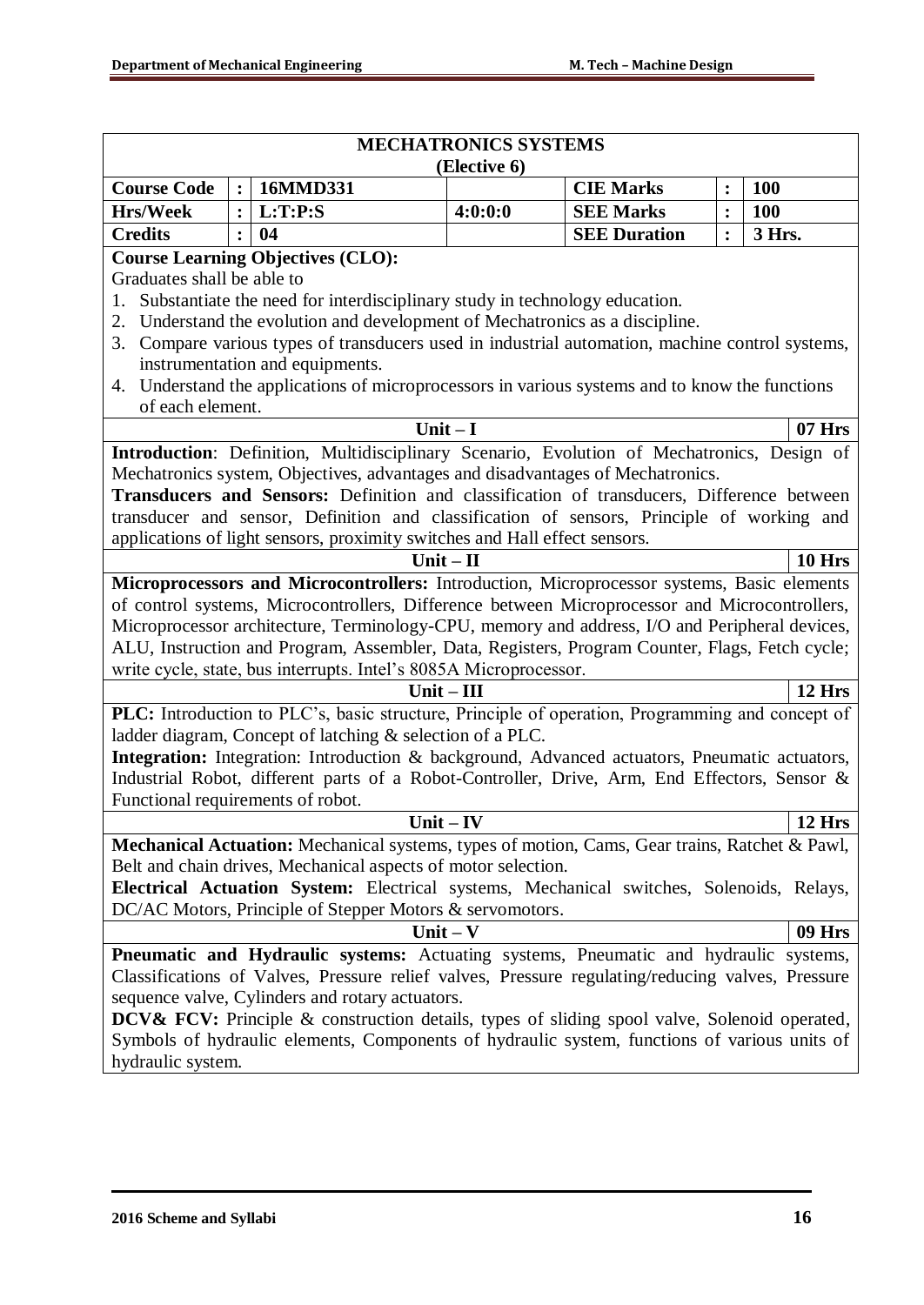### **Course Outcomes:**

After going through this course the student will be able to:

- CO1: Define various types of transducers used in industrial automation and machine control systems.
- CO2: Explain the architecture of microprocessors system
- CO3: Describe the working principle of mechanical, electrical, pneumatic and hydraulic actuators
- CO4: Design ladder logic based PLC circuit to control various industrial activities

### **Reference Books**

- 1. Nitaigour Premchand Mahalik, "Mechatronics-Principles, Concepts and Applications", Tata Mc Graw Hill –2003, ISBN:0070483744
- 2. Anthony Esposito, "Fluid Power", Pearson Education 6<sup>th</sup> Edition-2011, ISBN:0135136903
- 3. W.Bolton, "Mechatronics Electronic Control Systems in Mechanical and Electrical Engineering", Pearson Education-2005, ISBN: 0273742868
- 4. Mechatronics by "HMT Ltd. Tata Mc GrawHill -2000.ISBN: 007463643X

### **Scheme of Continuous Internal Evaluation (CIE)**

CIE will consist of TWO Tests, TWO Quizzes and ONE assignment. The test will be for 30 marks each and the quiz for 10 marks each. The assignment will be for 20 marks. The total marks for CIE (Theory) will be 100 marks.

### **Scheme of Semester End Examination (SEE)**

The question paper will have FIVE questions with internal choice from each unit. Each question will carry 20 marks. Student will have to answer one question from each unit. The total marks for SEE (Theory) will be 100 marks.

| . .             | PO <sub>1</sub> | PO <sub>2</sub> | PO <sub>3</sub> | PO <sub>4</sub> | ຼ<br>PO <sub>5</sub> | PO <sub>6</sub> | PO <sub>7</sub> | PO <sub>8</sub> | PO <sub>9</sub> | <b>PO10</b> | <b>PO11</b> |
|-----------------|-----------------|-----------------|-----------------|-----------------|----------------------|-----------------|-----------------|-----------------|-----------------|-------------|-------------|
| CO <sub>1</sub> |                 |                 |                 |                 |                      |                 | М               |                 |                 |             |             |
| CO <sub>2</sub> |                 |                 |                 |                 |                      |                 |                 |                 |                 |             |             |
| CO <sub>3</sub> |                 | М               |                 |                 |                      |                 |                 |                 |                 |             |             |
| CO <sub>4</sub> | M               |                 |                 |                 |                      |                 |                 |                 |                 |             |             |

#### **Mapping of Course Outcomes (CO) to Program Outcomes (PO)**

|                 | PSO1 | PSO <sub>2</sub> |
|-----------------|------|------------------|
| CO <sub>1</sub> | М    | H                |
| CO <sub>2</sub> |      |                  |
| CO <sub>3</sub> | н    |                  |
| CO4             |      | M                |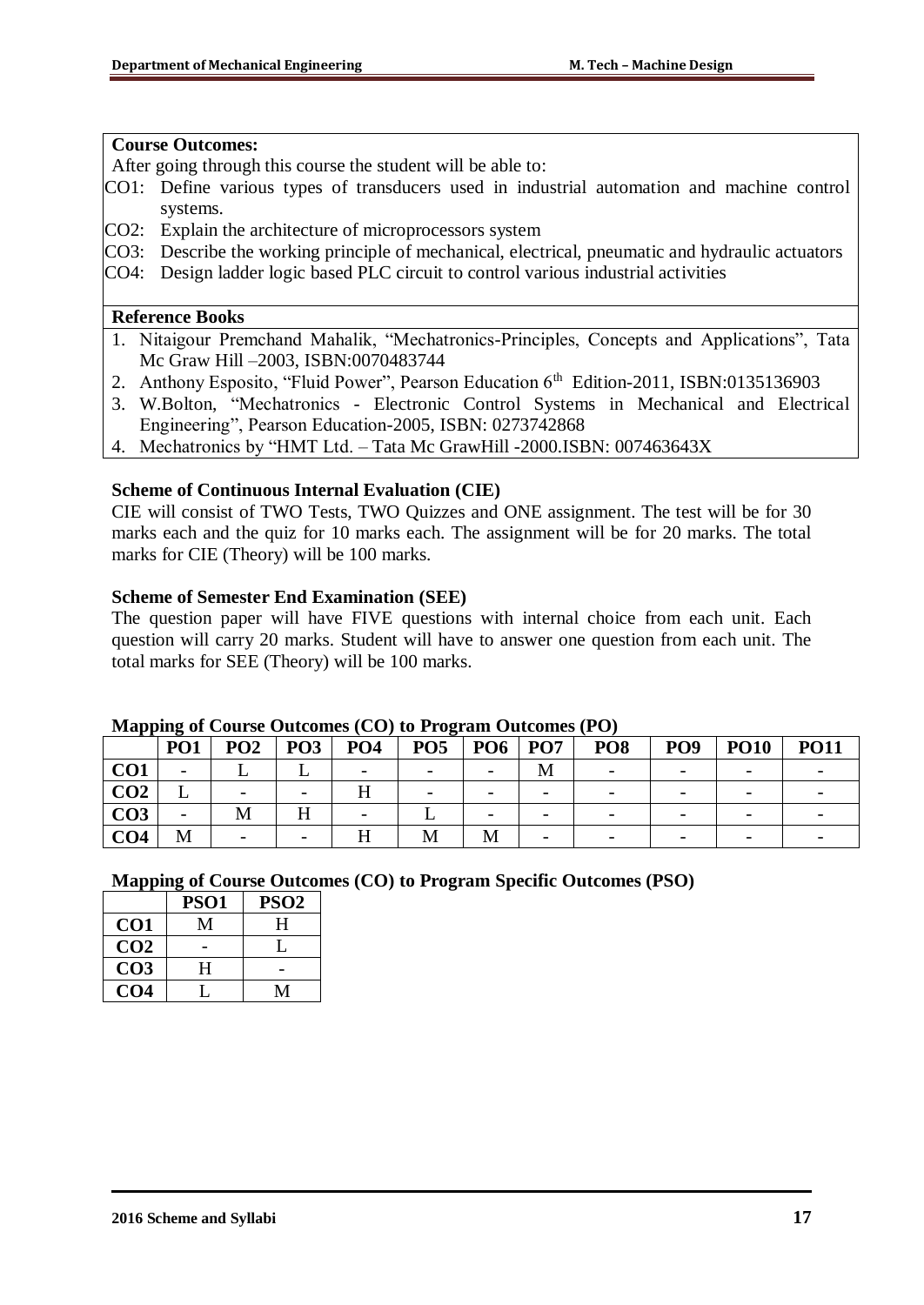|                            |                |                                                                                                                                                                 | <b>ROTOR DYNAMICS</b> |                                                                 |                  |            |
|----------------------------|----------------|-----------------------------------------------------------------------------------------------------------------------------------------------------------------|-----------------------|-----------------------------------------------------------------|------------------|------------|
|                            |                |                                                                                                                                                                 | (Elective 6)          |                                                                 |                  |            |
| <b>Course Code</b>         | $\ddot{\cdot}$ | 16MMD332                                                                                                                                                        |                       | <b>CIE Marks</b>                                                | $\ddot{\bullet}$ | <b>100</b> |
| <b>Hrs/Week</b>            | $\ddot{\cdot}$ | L:T:P:S                                                                                                                                                         | 4:0:0:0               | <b>SEE Marks</b>                                                | :                | 100        |
| <b>Credits</b>             |                | 04                                                                                                                                                              |                       | <b>SEE Duration</b>                                             | :                | 3 Hrs.     |
| <b>Course Objective:</b>   |                |                                                                                                                                                                 |                       |                                                                 |                  |            |
| Graduates shall be able to |                |                                                                                                                                                                 |                       |                                                                 |                  |            |
|                            |                | 1. Understand the lubrication phenomenon rotor dynamics phenomena with the help                                                                                 |                       |                                                                 |                  |            |
| of simple rotor models.    |                |                                                                                                                                                                 |                       |                                                                 |                  |            |
|                            |                | 2. Identify the design parameters that determine the rotor dynamic behavior.                                                                                    |                       |                                                                 |                  |            |
|                            |                | 3. Recognize machine behavior due to anisotropy and be aware of the implications for                                                                            |                       |                                                                 |                  |            |
| balancing.                 |                |                                                                                                                                                                 |                       |                                                                 |                  |            |
| 4. Examine the design,     |                |                                                                                                                                                                 |                       | application, and reliability evaluation of bearings in rotating |                  |            |
| machinery applications     |                |                                                                                                                                                                 | Unit 1                |                                                                 |                  |            |
|                            |                |                                                                                                                                                                 |                       |                                                                 |                  | 8 hours    |
|                            |                | Fluid Film Lubrication: Basic theory of fluid film lubrication, Derivation of generalized                                                                       |                       |                                                                 |                  |            |
|                            |                | Reynolds equations, Boundary conditions, Fluid film stiffness and Damping coefficients, Stability                                                               |                       |                                                                 |                  |            |
|                            |                | and dynamic response for hydrodynamic journal bearing, Two lobe journal bearings.                                                                               |                       |                                                                 |                  |            |
|                            |                |                                                                                                                                                                 | Unit 2                |                                                                 |                  |            |
|                            |                |                                                                                                                                                                 |                       |                                                                 |                  | 10 hours   |
|                            |                | Stability of Flexible Shafts: Introduction, equation of motion of a flexible shaft with rigid                                                                   |                       |                                                                 |                  |            |
|                            |                | support, Radial elastic friction forces, Rotary friction, friction Independent of velocity, friction                                                            |                       |                                                                 |                  |            |
|                            |                | dependent on frequency, Different shaft stiffness Constant, gyroscopic effects, Nonlinear                                                                       |                       |                                                                 |                  |            |
|                            |                | problems of large deformation applied forces, instability of rotors in magnetic field.                                                                          |                       |                                                                 |                  |            |
|                            |                |                                                                                                                                                                 | Unit 3                |                                                                 |                  |            |
|                            |                |                                                                                                                                                                 |                       |                                                                 |                  | 12 hours   |
|                            |                | Turbo rotor System Stability by Transfer Matrix Formulation: General Turbo rotor system,                                                                        |                       |                                                                 |                  |            |
|                            |                | development of element transfer matrices, the matrix differential equation, effect of shear and                                                                 |                       |                                                                 |                  |            |
|                            |                | rotary inertia, the elastic rotors supported in bearings, numerical solutions                                                                                   |                       |                                                                 |                  |            |
|                            |                |                                                                                                                                                                 |                       |                                                                 |                  |            |
|                            |                | Turborotor System Stability by Finite Element Formulation: General turbo rotor system,<br>generalized forces and co-ordinates system assembly element matrices. |                       |                                                                 |                  |            |
|                            |                |                                                                                                                                                                 | Unit 4                |                                                                 |                  |            |
|                            |                |                                                                                                                                                                 |                       |                                                                 |                  | 8 hours    |
|                            |                | Consistent mass matrix formulation, Lumped mass model, linearized model for journal                                                                             |                       |                                                                 |                  |            |
|                            |                | bearings, System dynamic equations Fix stability analysis non dimensional stability analysis,                                                                   |                       |                                                                 |                  |            |
|                            |                | unbalance response and Transient analysis.                                                                                                                      |                       |                                                                 |                  |            |
|                            |                |                                                                                                                                                                 | Unit 5                |                                                                 |                  |            |
|                            |                |                                                                                                                                                                 |                       |                                                                 |                  | 10 hours   |
|                            |                | Critical Speed: Dunkerley's method, Rayleigh's method, Stodola's method. Rotor Bearing                                                                          |                       |                                                                 |                  |            |
|                            |                | System: Instability of rotors due to the effect of hydrodynamic oil layer in the bearings, support                                                              |                       |                                                                 |                  |            |
|                            |                | flexibility, Simple model with one concentrated mass at the centre                                                                                              |                       |                                                                 |                  |            |
|                            |                |                                                                                                                                                                 |                       |                                                                 |                  |            |
|                            |                | <b>Blade Vibration:</b> Centrifugal effect, Transfer matrix and Finite element, approaches                                                                      |                       |                                                                 |                  |            |
|                            |                |                                                                                                                                                                 |                       |                                                                 |                  |            |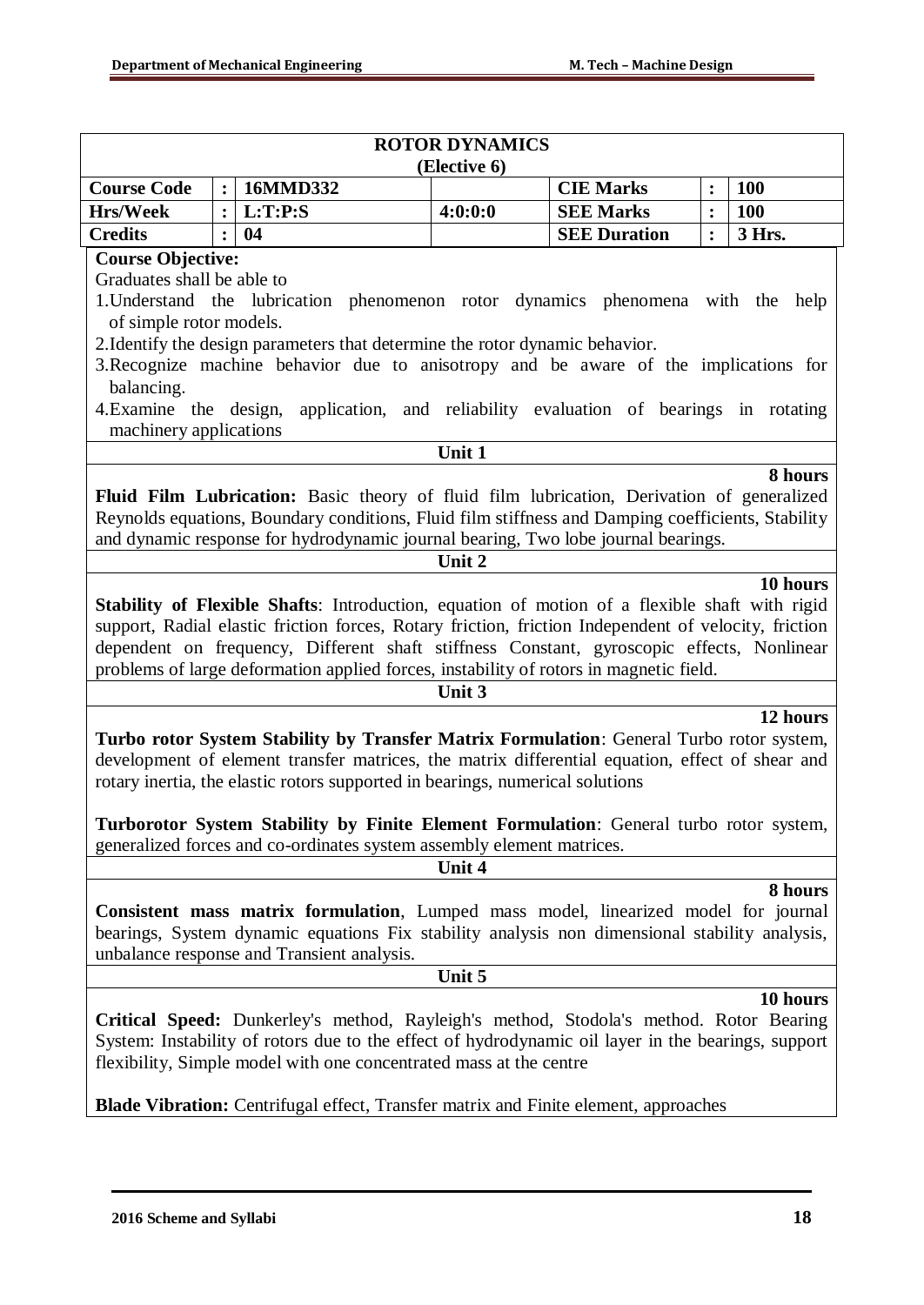### **References**

- 1. Cameron, "Principles of Lubrication", Longman Publishing Group, 1986,ISBN: 977-85- 233-5217-3
- 2. Bolotin , "Theory of elastic stability", Macmillan, 1963, ISBN: 978-63-213-1117-3
- 3. Adams M. L. Jr, "Rotating Machinery Vibration: From Analysis to troubleshooting, Marcel Dekker, Inc., New York.2001, ISBN: 0072-83-113-1217-1
- 4. Timoshenko , "Vibration Problems in Engineering", Oxford City Press, 2011 ISBN: 778-76-223-2217-8
- 5. Zienkiewicz, "The finite element method in engineering science", McGraw-Hill, 1971 ISBN: 975-66-113-2217-1

**Course Outcomes:** At the end of the course students will be able to

CO1: Emphasize on vibration phenomena exhibited by the machine undergoing high vibration.

CO2: Analyze rotor dynamics and vibration analysis as it relates to machinery condition monitoringsystems.

CO3:Implement proper steps to prevent torsional vibration problems occurring in rotating equipments.

CO4: Ability to develop FE procedures for blade vibration.

## **Scheme of Continuous Internal Evaluation (CIE)**

CIE will consist of TWO Tests, TWO Quizzes and ONE assignment. The test will be for 30 marks each and the quiz for 10 marks each. The assignment will be for 20 marks. The total marks for CIE (Theory) will be 100 marks.

### **Scheme of Semester End Examination (SEE)**

The question paper will have FIVE questions with internal choice from each unit. Each question will carry 20 marks. Student will have to answer one question from each unit. The total marks for SEE (Theory) will be 100 marks.

|                 | PO <sub>1</sub>          | PO <sub>2</sub> | <b>PO3</b> | <b>PO4</b>               | <b>PO5</b>               | <b>PO6</b> | PO7 | PO <sub>8</sub> | PO <sub>9</sub> | <b>PO10</b> | <b>PO11</b> |
|-----------------|--------------------------|-----------------|------------|--------------------------|--------------------------|------------|-----|-----------------|-----------------|-------------|-------------|
|                 | $\overline{\phantom{a}}$ |                 |            | $\overline{\phantom{0}}$ | $\overline{\phantom{0}}$ |            |     |                 |                 |             |             |
| CO <sub>2</sub> | M                        |                 |            |                          |                          |            |     |                 |                 |             |             |
| CO <sub>3</sub> |                          |                 |            |                          |                          |            |     |                 |                 |             |             |
| CO4             |                          |                 |            |                          |                          |            |     |                 |                 |             |             |

## **Mapping of Course Outcomes (CO) to Program Outcomes (PO)**

|                 | PSO <sub>1</sub> | PSO <sub>2</sub> |
|-----------------|------------------|------------------|
| CO1             | H                | М                |
| CO <sub>2</sub> |                  |                  |
| CO <sub>3</sub> |                  |                  |
| CO4             |                  |                  |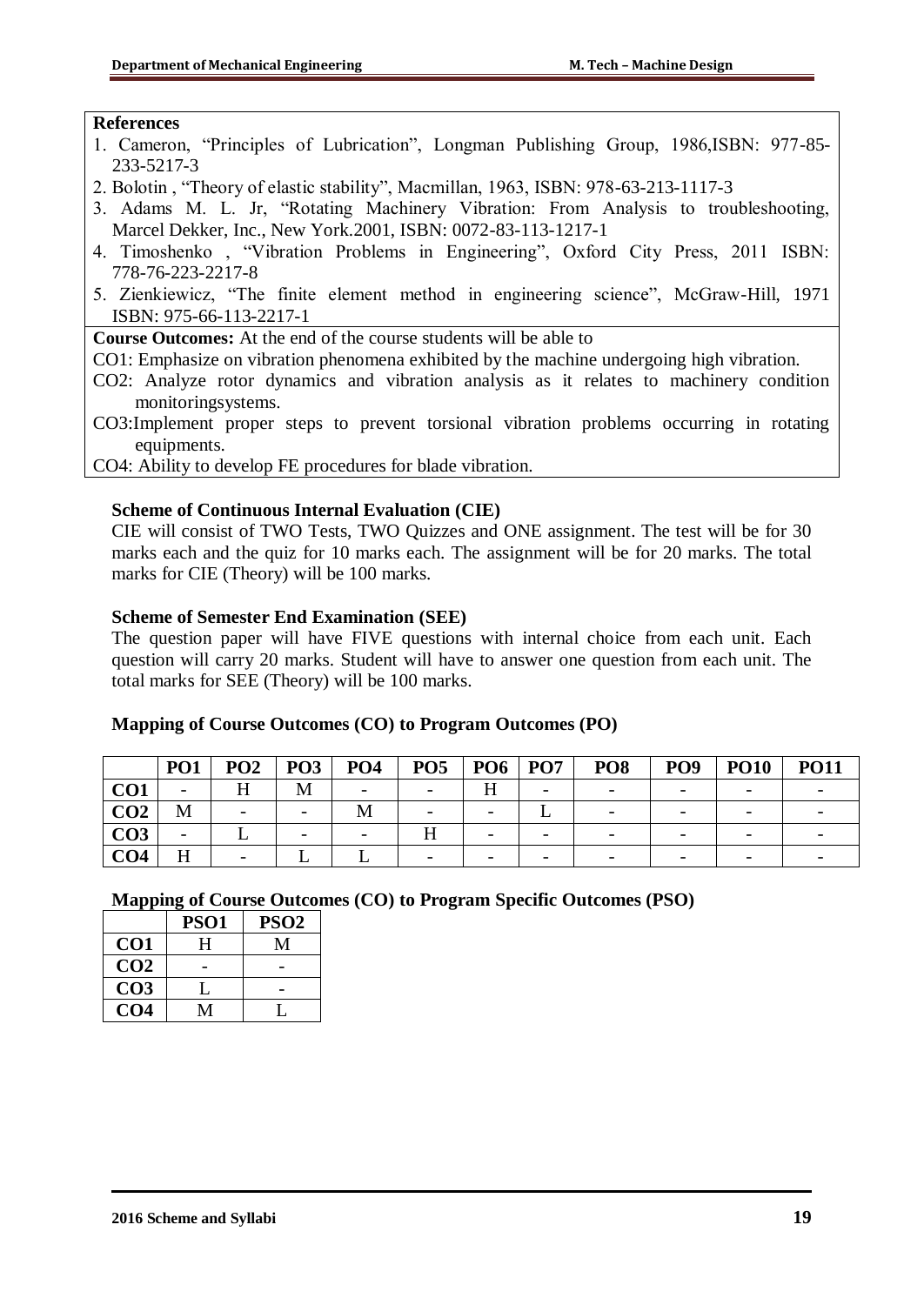| <b>Course Code</b><br><b>Hrs/Week</b><br><b>Credits</b><br><b>Course Objective:</b><br>Graduates will be able to | $\cdot$      |                                                                                 | (Elective 7) | <b>DESIGN OF SMART STRUCTURES</b>                                                                                                                                                                                                                                                                                                                                                                                                                                                                                                                                                                                                                             |                |            |
|------------------------------------------------------------------------------------------------------------------|--------------|---------------------------------------------------------------------------------|--------------|---------------------------------------------------------------------------------------------------------------------------------------------------------------------------------------------------------------------------------------------------------------------------------------------------------------------------------------------------------------------------------------------------------------------------------------------------------------------------------------------------------------------------------------------------------------------------------------------------------------------------------------------------------------|----------------|------------|
|                                                                                                                  |              | 16MMD341                                                                        |              | <b>CIE Marks</b>                                                                                                                                                                                                                                                                                                                                                                                                                                                                                                                                                                                                                                              | $\ddot{\cdot}$ | <b>100</b> |
|                                                                                                                  | $\mathbf{.}$ | L:T:P:S                                                                         | 4:0:0:0      | <b>SEE Marks</b>                                                                                                                                                                                                                                                                                                                                                                                                                                                                                                                                                                                                                                              | $\ddot{\cdot}$ | <b>100</b> |
|                                                                                                                  | $\cdot$      | 04                                                                              |              | <b>SEE Duration</b>                                                                                                                                                                                                                                                                                                                                                                                                                                                                                                                                                                                                                                           | $\ddot{\cdot}$ | 3 Hrs.     |
|                                                                                                                  |              | 3. Apply mechanisms of MR fluids for minimizing damping                         | Unit 1       | 1. To model different types of smart materials and to design simple smart structures.<br>2. Perform detailed analysis of the response of systems exhibiting shape memory effects<br>4. Illustrate the response of materials exhibiting piezoelectricity and piezo resistivity<br><b>Smart Structures:</b> Types of Smart Structures, Potential Feasibility of Smart Structures, Key<br>Elements Of Smart Structures, Applications of Smart Structures. Piezoelectric materials,<br>Properties, piezoelectric Constitutive Relations, Depoling and Coersive Field, field strain<br>relation. Hysteresis, Creep and Strain Rate effects, Inchworm Linear Motor. |                | 8 hours    |
|                                                                                                                  |              |                                                                                 | Unit 2       |                                                                                                                                                                                                                                                                                                                                                                                                                                                                                                                                                                                                                                                               |                |            |
| electrical Applications<br>Clatches, Dampers and Others.                                                         |              | through SMA, Multiplexing. Applications Of SMA and Problems                     | Unit 3       | Beam Modeling: Beam Modeling with induced strain Rate effects, Inchworm Linear Motor<br>Beam Modeling with induced strain Actuation-single Actuators, dual Actuators, Pure<br>Extension, Pure Bending harmonic excitation, Bernoulli-Euler beam Model, problems, Piezo<br>Shape memory Alloy: Experimental Phenomenology, Shape Memory Effect, Phase<br>Transformation, Tanaka's Constitutive Model, testing of SMA Wires, Vibration Control<br>ER and MR Fluids: Mechanisms and properties, Fluid Composition and behaviour, The<br>Bingham Plastic and Related Models, Pre-Yield Response. Post-Yield flow applications in                                  |                | 12 hours   |
| Detection, applications.                                                                                         |              |                                                                                 | Unit 4       | Vibration Absorbers: series and Parallel Damped Vibrations (Overview), Active Vibration<br>Absorbers, fibre Optics, Physical Phenomena, Characteristics, Sensors, Fibre Optics in Crack                                                                                                                                                                                                                                                                                                                                                                                                                                                                       |                |            |
|                                                                                                                  |              |                                                                                 |              |                                                                                                                                                                                                                                                                                                                                                                                                                                                                                                                                                                                                                                                               |                | 8 hours    |
|                                                                                                                  |              | Fundamentals of Theory, The Intrinsic Characteristics of MEMS, Miniaturization, |              | Control of Structures: Modeling, Control Strategies and Limitations, Active Structures in<br>Practice MEMS - Mechanical Properties of MEMS Materials, Scaling of Mechanical Systems,                                                                                                                                                                                                                                                                                                                                                                                                                                                                          |                |            |
| Microelectronics Integration.                                                                                    |              |                                                                                 |              |                                                                                                                                                                                                                                                                                                                                                                                                                                                                                                                                                                                                                                                               |                |            |
|                                                                                                                  |              |                                                                                 | Unit 5       |                                                                                                                                                                                                                                                                                                                                                                                                                                                                                                                                                                                                                                                               |                | 8 hours    |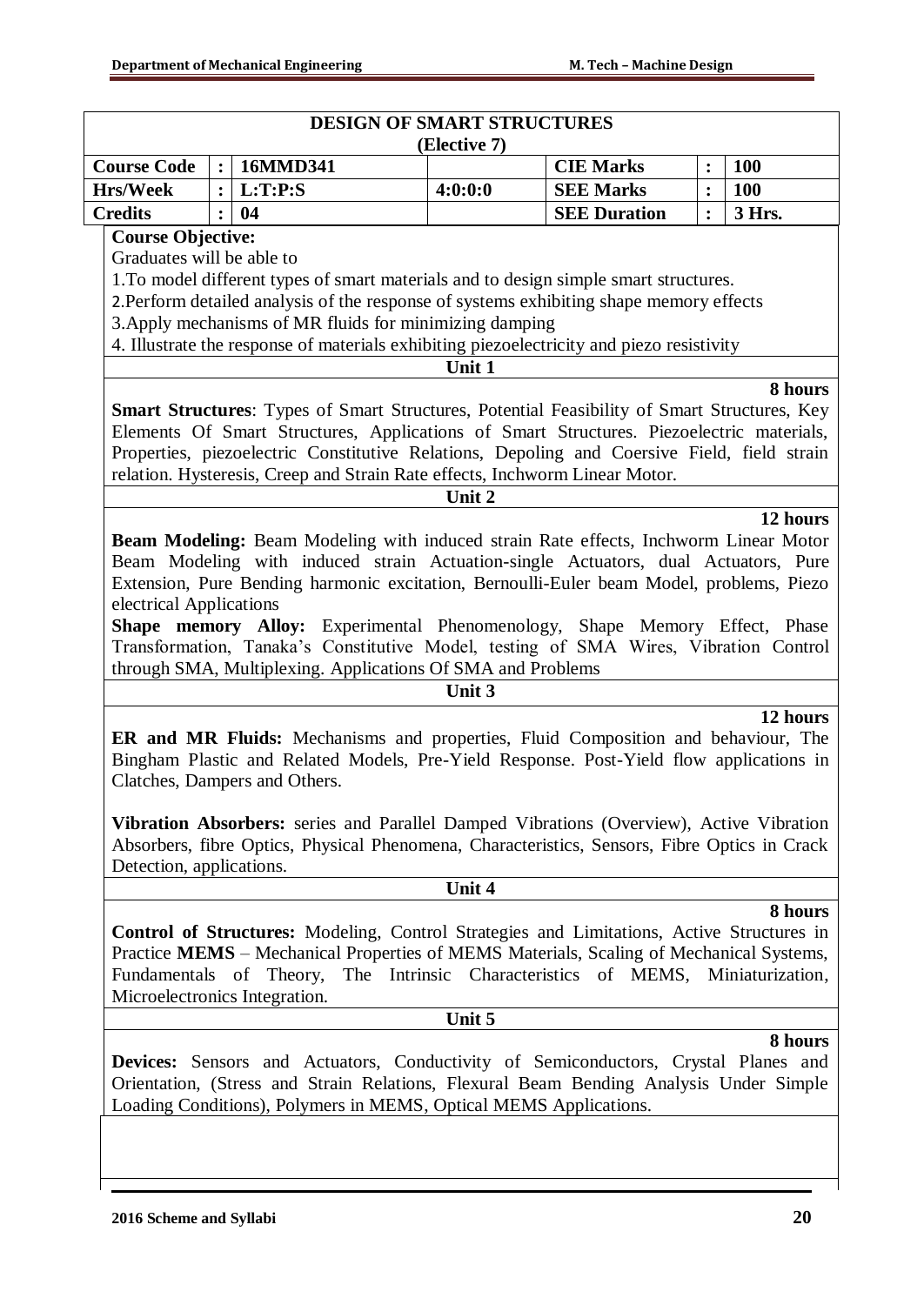**Course Outcomes:** At the end of the course students will be able to

CO1: Understand the behavior and applicability of various smart materials, beam models

CO2:Design detailed response of systems exhibiting shape memory effect

CO3: Perform modeling and control of active structures in practice

CO4: Apply the techniques to produce solutions to industrial problems using smart structures and materials

### **References**

1. Smart Materials and Structures - M. V. Gandhi and B. So Thompson, Chapman and Hall, London; New York, 1992 (ISBN: 0412370107).

2. Smart Structures and Materials - B. Culshaw, Artech House, Boston, 1996 (ISBN :0890066817).

3. Smart Structures: Analysis and Design - A. V. Srinivasan, Cambridge University Press, Cambridge; New York, 2001 (ISBN: 0521650267).

4. Piezoelectric Sensors: Force, Strain, Pressure, Acceleration and Acoustic Emission Sensors. Materials and Amplifiers, Springer, Berlin; New York, 2002 (ISBN: 3540422595).

5. Piezoelectric Actuators and ultrasonic Motors - K. Uchino, Kluwer Academic Publishers, Boston, 1997 (ISBN: 0792398114).

### **Scheme of Continuous Internal Evaluation (CIE)**

CIE will consist of TWO Tests, TWO Quizzes and ONE assignment. The test will be for 30 marks each and the quiz for 10 marks each. The assignment will be for 20 marks. The total marks for CIE (Theory) will be 100 marks.

### **Scheme of Semester End Examination (SEE)**

The question paper will have FIVE questions with internal choice from each unit. Each question will carry 20 marks. Student will have to answer one question from each unit. The total marks for SEE (Theory) will be 100 marks.

#### **Mapping of Course Outcomes (CO) to Program Outcomes (PO)**

|                 | PO <sub>1</sub>          | PO <sub>2</sub> | PO <sub>3</sub> | PO <sub>4</sub> | PO <sub>5</sub>          | PO <sub>6</sub>          | <b>PO7</b> | PO <sub>8</sub>          | PO <sub>9</sub> | <b>PO10</b> | <b>PO11</b> |
|-----------------|--------------------------|-----------------|-----------------|-----------------|--------------------------|--------------------------|------------|--------------------------|-----------------|-------------|-------------|
| CO <sub>1</sub> | -                        |                 |                 |                 | M                        |                          |            |                          |                 |             |             |
| CO <sub>2</sub> |                          |                 |                 | М               | $\overline{\phantom{0}}$ | $\overline{\phantom{0}}$ |            |                          |                 |             |             |
| CO3             | $\overline{\phantom{0}}$ | М               |                 |                 |                          |                          |            |                          |                 |             |             |
| CO4             | ТТ<br>п                  |                 |                 |                 | $\overline{\phantom{0}}$ | $\overline{\phantom{0}}$ |            | $\overline{\phantom{0}}$ |                 |             |             |

|                 | PSO <sub>1</sub> | PSO <sub>2</sub> |
|-----------------|------------------|------------------|
| CO1             |                  | H                |
| CO <sub>2</sub> |                  |                  |
| CO <sub>3</sub> |                  |                  |
| CO4             |                  |                  |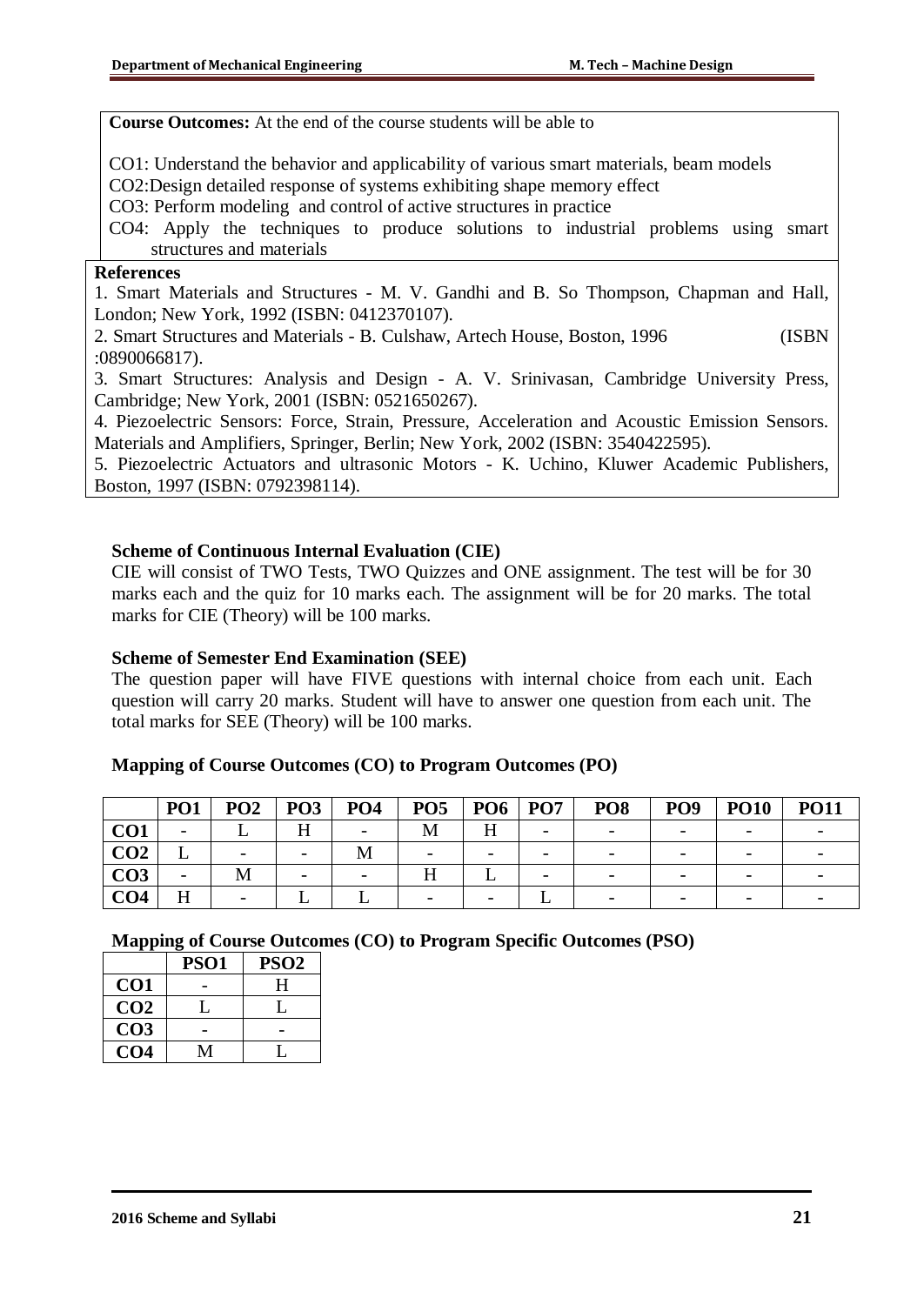|                                  |                | <b>DESIGN OF PRESSURE VESSELS</b>                                                                                                                                                                                                                                                                                                                                                                                                                                                                                                                                                                                                                                             | (Elective 7) |                     |                |            |
|----------------------------------|----------------|-------------------------------------------------------------------------------------------------------------------------------------------------------------------------------------------------------------------------------------------------------------------------------------------------------------------------------------------------------------------------------------------------------------------------------------------------------------------------------------------------------------------------------------------------------------------------------------------------------------------------------------------------------------------------------|--------------|---------------------|----------------|------------|
| <b>Course Code</b>               | $\ddot{\cdot}$ | 16MMD342                                                                                                                                                                                                                                                                                                                                                                                                                                                                                                                                                                                                                                                                      |              | <b>CIE Marks</b>    | :              | <b>100</b> |
| <b>Hrs/Week</b>                  | $\ddot{\cdot}$ | L:T:P:S                                                                                                                                                                                                                                                                                                                                                                                                                                                                                                                                                                                                                                                                       | 4:0:0:0      | <b>SEE Marks</b>    | $\ddot{\cdot}$ | <b>100</b> |
| <b>Credits</b>                   |                | 04                                                                                                                                                                                                                                                                                                                                                                                                                                                                                                                                                                                                                                                                            |              | <b>SEE Duration</b> | $\ddot{\cdot}$ | 3          |
| <b>Course Objective:</b>         |                |                                                                                                                                                                                                                                                                                                                                                                                                                                                                                                                                                                                                                                                                               |              |                     |                |            |
| Graduates will be able to        |                | 1. Understand basic design procedure for pressure vessel, using ASME code<br>2. Impart basic knowledge of design of pressure vessels and piping system<br>3.To Analyze stresses in pressure vessels of different shapes<br>4. To enable the students to design piping systems<br><b>Introduction:</b> Methods for determining stresses – Terminology and Ligament Efficiency –<br>Applications; Introduction to ASME cods for pressure vessel design, Pressure vessel and related<br>components' design using ASME codes; Supports for short vertical vessels, stress concentration at<br>a variable thickness transition section in a cylindrical vessel; Design of nozzles; | Unit 1       |                     |                | 5 hours    |
|                                  |                |                                                                                                                                                                                                                                                                                                                                                                                                                                                                                                                                                                                                                                                                               | Unit 2       |                     |                | 12 hours   |
| opening and reinforcement limits |                | stress Analysis of Vessel Shell components - Cylindrical shells, spherical Heads, conical heads -<br>Thermal Stresses -Discontinuity stresses in pressure vessels.<br>Bending of circular plates and determination of stresses in simply supported and clamped circular<br>plate; Thermal stresses; Stress concentration in plate having circular hole due to bi-axial loading,<br>excessive elastic deformation, plastic instability, brittle, rupture and creep. Theory of reinforced                                                                                                                                                                                       | Unit 3       |                     |                |            |
|                                  |                |                                                                                                                                                                                                                                                                                                                                                                                                                                                                                                                                                                                                                                                                               |              |                     |                |            |
|                                  |                | <b>Design Of Vessels:</b> Design of Tall cylindrical self-supporting process columns -Supports for<br>short, vertical and horizontal vessels $-$ stress concentration $-$ at a variable Thickness transition<br>section in a cylindrical vessel, about a circular hole, elliptical openings. Theory of Reinforcement<br>- pressure vessel Design. Introduction to ASME pressure vessel codes.                                                                                                                                                                                                                                                                                 |              |                     |                | 12 hours   |
|                                  |                |                                                                                                                                                                                                                                                                                                                                                                                                                                                                                                                                                                                                                                                                               | Unit 4       |                     |                |            |
| and axial loading.               |                | <b>Buckling of Vessels:</b> Buckling phenomenon – Elastic Buckling of circular ring and cylinders<br>under external pressure – collapse of thick walled cylinders or tubes under external pressure –<br>Effect of supports on Elastic Buckling of Cylinders - Buckling under combined External pressure                                                                                                                                                                                                                                                                                                                                                                       |              |                     |                | 10 hours   |
|                                  |                |                                                                                                                                                                                                                                                                                                                                                                                                                                                                                                                                                                                                                                                                               | Unit 5       |                     |                |            |
|                                  |                | <b>Piping:</b> Introduction – Flow diagram – piping layout and piping stress Analysis. Design of piping<br>system as per B31.1 piping code. Piping components - bends, tees, bellows and valves. Types of                                                                                                                                                                                                                                                                                                                                                                                                                                                                     |              |                     |                | 9 hours    |

**References**

1. John F. Harvey, Theory and Design of Pressure Vessels, CBS Publishers and Distributors, 1987.

piping supports and their behaviour; Introduction to piping Codes and Standards.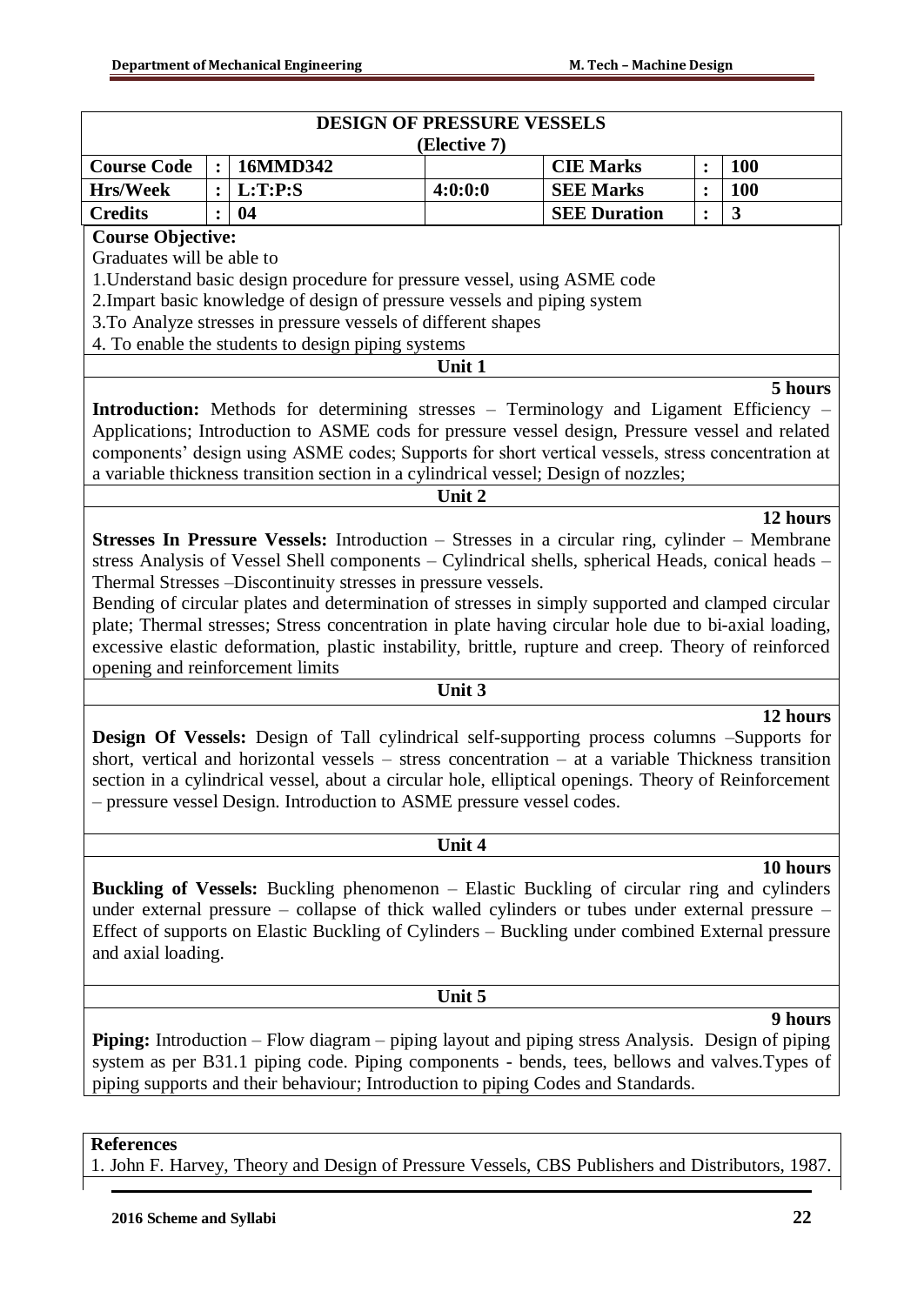### ISBN-12: 975-87-223-2301-5

2. Henry H. Bedner, "Pressure Vessels, Design Hand Book, CBS publishers and Distributors, 1987.ISBN-0-07-2118256-4

3. Stanley, M. Wales, "Chemical process equipment, selection and Design. Butterworths series in Chemical Engineering, 1988.. ISBN-14: 985-88-123-1302-7

4. William. J., Bees, "Approximate Methods in the Design and Analysis of Pressure Vessels and Piping", Pre ASME Pressure Vessels and Piping Conference, 1997. ISBN-11: 973-97-221-1801-4 5. ASME Pressure Vessel and Boiler code, Section VIII Div 1, 2, and 3.

**Course Outcomes:** At the end of the course students will be able to

CO1: Ability to analyse thin plates and shells for various types of stresses.

CO2. Design shells, end closures and nozzles of pressure vessels using ASME codes.

CO3. Analyse buckling of vessels and their failures due to external loads.

CO4: To identify, formulate, and solve simple problems in piping systems

### **Scheme of Continuous Internal Evaluation (CIE)**

CIE will consist of TWO Tests, TWO Quizzes and ONE assignment. The test will be for 30 marks each and the quiz for 10 marks each. The assignment will be for 20 marks. The total marks for CIE (Theory) will be 100 marks.

### **Scheme of Semester End Examination (SEE)**

The question paper will have FIVE questions with internal choice from each unit. Each question will carry 20 marks. Student will have to answer one question from each unit. The total marks for SEE (Theory) will be 100 marks.

### **Mapping of Course Outcomes (CO) to Program Outcomes (PO)**

|                 | PO <sub>1</sub> | PO <sub>2</sub>          | PO <sub>3</sub>          | PO <sub>4</sub> | PO <sub>5</sub>          | PO <sub>6</sub>          | <b>PO7</b>               | PO <sub>8</sub> | PO <sub>9</sub>          | <b>PO10</b> | <b>PO11</b> |
|-----------------|-----------------|--------------------------|--------------------------|-----------------|--------------------------|--------------------------|--------------------------|-----------------|--------------------------|-------------|-------------|
| CO <sub>1</sub> |                 | $\overline{\phantom{0}}$ |                          | M               |                          |                          | $\overline{\phantom{0}}$ |                 | $\overline{\phantom{0}}$ |             |             |
| CO <sub>2</sub> |                 | $\overline{\phantom{0}}$ |                          |                 | $\overline{\phantom{0}}$ | $\overline{\phantom{0}}$ |                          |                 | -                        |             |             |
| CO <sub>3</sub> | M               |                          | $\overline{\phantom{0}}$ |                 |                          | M                        | $\overline{\phantom{0}}$ |                 | $\overline{\phantom{0}}$ |             |             |
| CO4             |                 |                          |                          |                 | M                        | $\overline{\phantom{0}}$ |                          |                 | $\overline{\phantom{0}}$ |             |             |

|                 | PSO1 | PSO <sub>2</sub> |
|-----------------|------|------------------|
| CO <sub>1</sub> |      | H                |
| CO <sub>2</sub> | н    |                  |
| CO <sub>3</sub> |      |                  |
| CO4             |      | M                |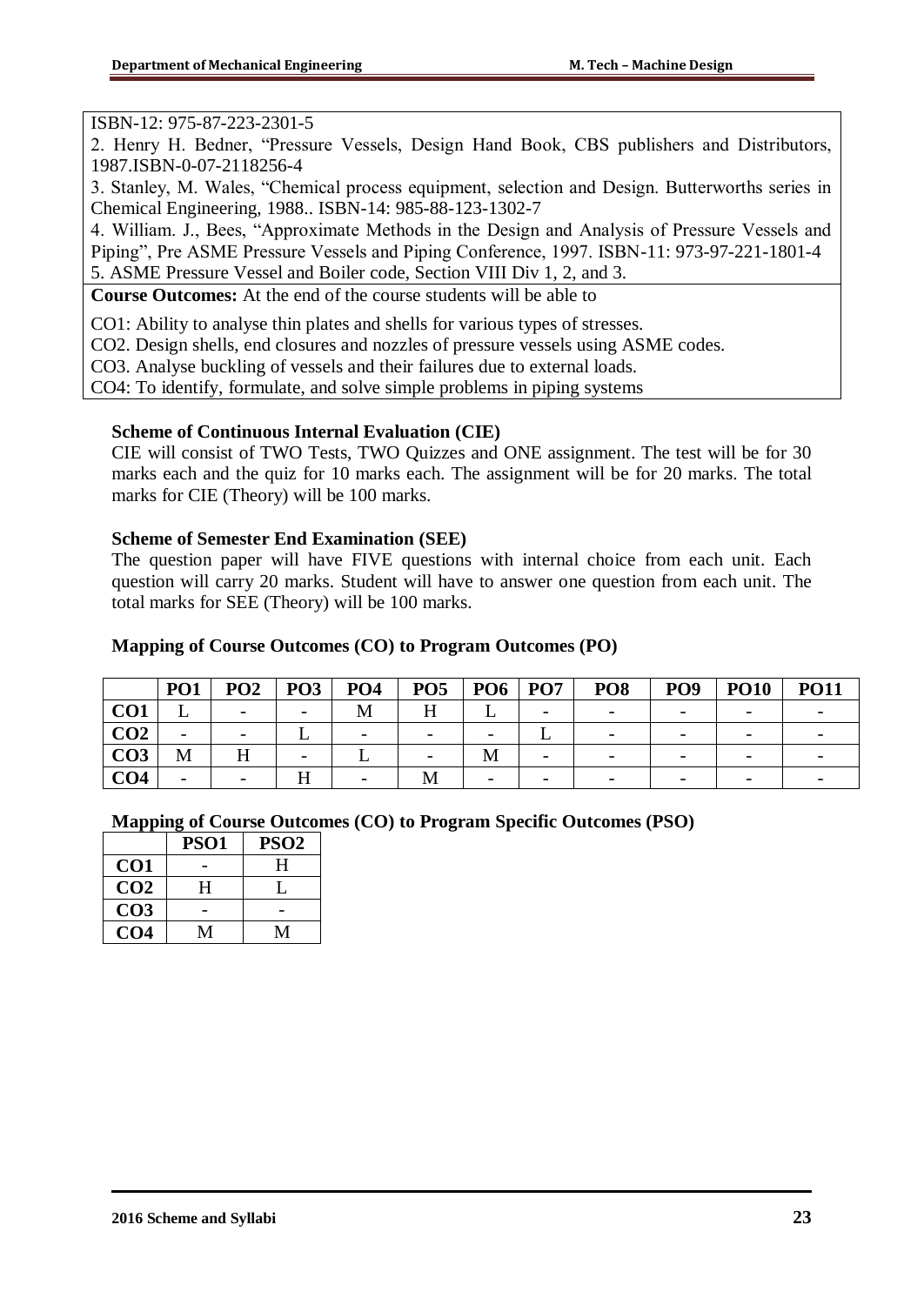|                                                                                       |                                                                                              |                | <b>INTERNSHIP / INDUSTRIAL TRAINING</b>                                                          |                                  |                     |                |               |  |  |  |
|---------------------------------------------------------------------------------------|----------------------------------------------------------------------------------------------|----------------|--------------------------------------------------------------------------------------------------|----------------------------------|---------------------|----------------|---------------|--|--|--|
| <b>Course Code</b>                                                                    |                                                                                              | $\ddot{\cdot}$ | <b>16MMD35</b>                                                                                   |                                  | <b>CIE Marks</b>    | $\ddot{\cdot}$ | <b>100</b>    |  |  |  |
| <b>Hrs/Week</b>                                                                       |                                                                                              | $\ddot{\cdot}$ | L:T:P:S                                                                                          | 0:0:6:0                          | <b>SEE Marks</b>    | $\ddot{\cdot}$ | <b>100</b>    |  |  |  |
| <b>Credits</b>                                                                        |                                                                                              | $\ddot{\cdot}$ | 3                                                                                                |                                  | <b>SEE Duration</b> | $\ddot{\cdot}$ | <b>30 min</b> |  |  |  |
|                                                                                       |                                                                                              |                |                                                                                                  | <b>GUIDELINES FOR INTERNSHIP</b> |                     |                |               |  |  |  |
|                                                                                       |                                                                                              |                | <b>Course Learning Objectives (CLO):</b>                                                         |                                  |                     |                |               |  |  |  |
| The students shall be able to:                                                        |                                                                                              |                |                                                                                                  |                                  |                     |                |               |  |  |  |
| provide services.                                                                     |                                                                                              |                | (1) Understand the process of applying engineering knowledge to produce product and              |                                  |                     |                |               |  |  |  |
|                                                                                       |                                                                                              |                | (2) Explain the importance of management and resource utilization                                |                                  |                     |                |               |  |  |  |
| (3) Comprehend the importance of team work, protection of environment and sustainable |                                                                                              |                |                                                                                                  |                                  |                     |                |               |  |  |  |
| solutions.                                                                            |                                                                                              |                |                                                                                                  |                                  |                     |                |               |  |  |  |
|                                                                                       |                                                                                              |                | (4) Imbibe values, professional ethics for life long learning.                                   |                                  |                     |                |               |  |  |  |
|                                                                                       |                                                                                              |                |                                                                                                  |                                  |                     |                |               |  |  |  |
| 1)                                                                                    |                                                                                              |                | The duration of the internship shall be for a period of 8 weeks on full time basis between II    |                                  |                     |                |               |  |  |  |
|                                                                                       |                                                                                              |                | semester final exams and beginning of III semester.                                              |                                  |                     |                |               |  |  |  |
| 2)                                                                                    |                                                                                              |                | The student must submit letters from the industry clearly specifying his / her name and the      |                                  |                     |                |               |  |  |  |
|                                                                                       |                                                                                              |                | duration of the internship on the company letter head with authorized signature.                 |                                  |                     |                |               |  |  |  |
| 3)                                                                                    |                                                                                              |                | Internship must be related to the field of specialization or the M.Tech program in which the     |                                  |                     |                |               |  |  |  |
|                                                                                       | student has enrolled.                                                                        |                |                                                                                                  |                                  |                     |                |               |  |  |  |
| 4)                                                                                    | Students undergoing internship training are advised to use ICT tools such as skype to report |                |                                                                                                  |                                  |                     |                |               |  |  |  |
|                                                                                       |                                                                                              |                | their progress and submission of periodic progress reports to the faculty members.               |                                  |                     |                |               |  |  |  |
| 5)                                                                                    |                                                                                              |                | Every student has to write and submit his/her own internship report to the designated faculty.   |                                  |                     |                |               |  |  |  |
| 6)                                                                                    |                                                                                              |                | Students have to make a presentation on their internship activities in front of the departmental |                                  |                     |                |               |  |  |  |
|                                                                                       |                                                                                              |                | committee and only upon approval of the presentation should the student proceed to prepare       |                                  |                     |                |               |  |  |  |
|                                                                                       |                                                                                              |                | and submit the hard copy of the internship final report. However interim or periodic reports     |                                  |                     |                |               |  |  |  |
|                                                                                       |                                                                                              |                | and reports as required by the industry / organization can be submitted as per the format        |                                  |                     |                |               |  |  |  |
|                                                                                       |                                                                                              |                | acceptable to the respective industry/organizations.                                             |                                  |                     |                |               |  |  |  |
| 7)                                                                                    |                                                                                              |                | The reports shall be printed on bond paper $-$ 80GSM, back to back print, with soft binding $-$  |                                  |                     |                |               |  |  |  |
|                                                                                       |                                                                                              |                | A4 size with 1.5 spacing and times new roman font size 12.                                       |                                  |                     |                |               |  |  |  |
| 8)                                                                                    |                                                                                              |                | The broad format of the internship final report shall be as follows                              |                                  |                     |                |               |  |  |  |
|                                                                                       |                                                                                              |                | <b>Cover Page</b>                                                                                |                                  |                     |                |               |  |  |  |
|                                                                                       |                                                                                              |                | Certificate from College                                                                         |                                  |                     |                |               |  |  |  |
|                                                                                       |                                                                                              |                | Certificate from Industry / Organization                                                         |                                  |                     |                |               |  |  |  |
|                                                                                       |                                                                                              |                | Acknowledgement                                                                                  |                                  |                     |                |               |  |  |  |
|                                                                                       | Synopsis                                                                                     |                |                                                                                                  |                                  |                     |                |               |  |  |  |
|                                                                                       |                                                                                              |                | <b>Table of Contents</b>                                                                         |                                  |                     |                |               |  |  |  |
|                                                                                       |                                                                                              |                | Chapter 1 - Profile of the Organization – Organizational structure, Products, Services,          |                                  |                     |                |               |  |  |  |
|                                                                                       |                                                                                              |                | Business Partners, Financials, Manpower, Societal Concerns, Professional Practices,              |                                  |                     |                |               |  |  |  |
| $\bullet$                                                                             |                                                                                              |                | Chapter 2 - Activities of the Department -                                                       |                                  |                     |                |               |  |  |  |
|                                                                                       |                                                                                              |                | Chapter 3 - Tasks Performed - summaries the tasks performed during 8 week period                 |                                  |                     |                |               |  |  |  |
|                                                                                       |                                                                                              |                | Chapter 4 – Reflections – Highlight specific technical and soft skills that you acquired         |                                  |                     |                |               |  |  |  |
|                                                                                       |                                                                                              |                | during internship                                                                                |                                  |                     |                |               |  |  |  |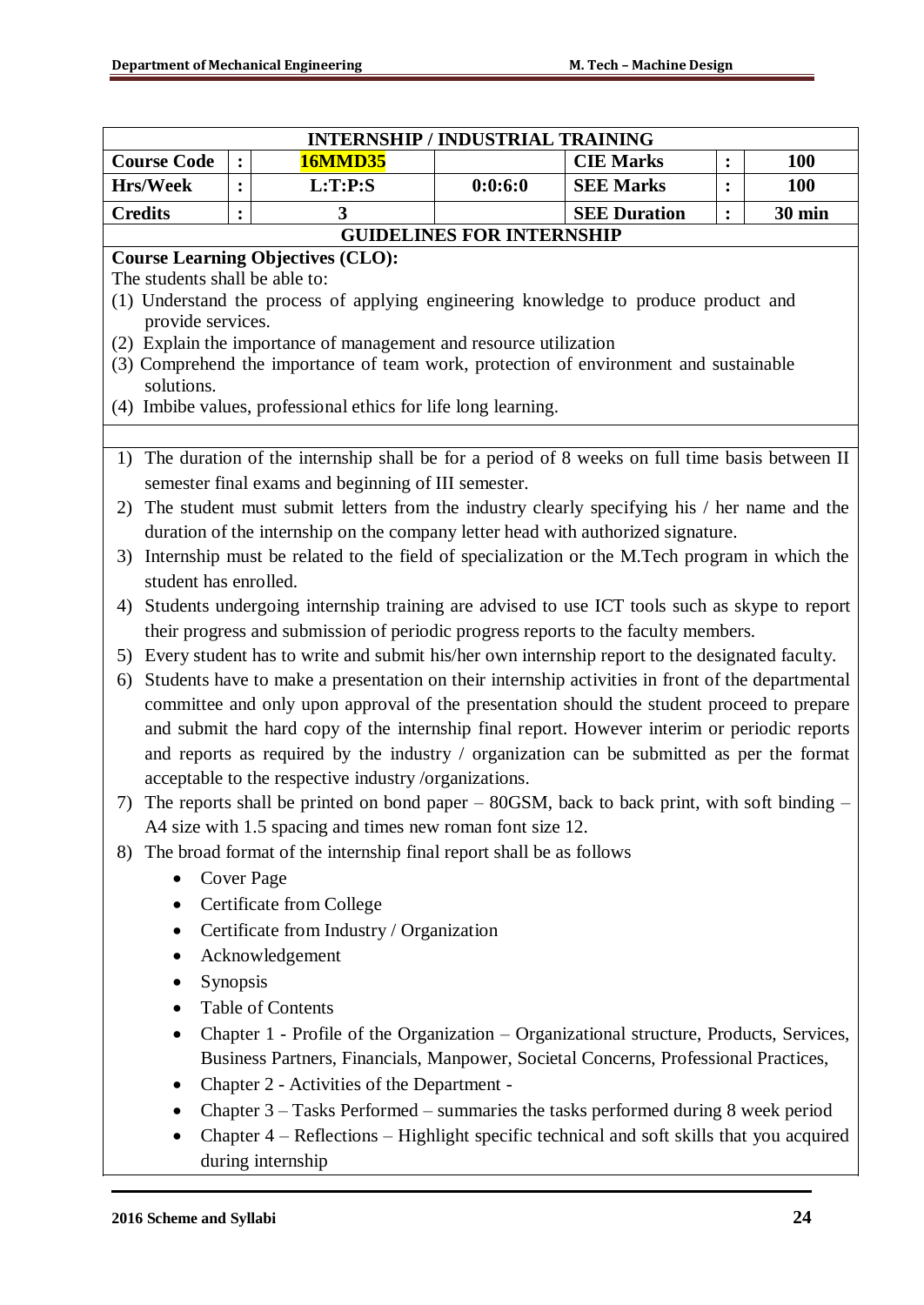• References & Annexure

### **Course Outcomes:**

After going through the internship the student will be able to:

- CO1: Apply engineering and management principles
- CO2: Analyze real-time problems and suggest alternate solutions
- CO3: Communicate effectively and work in teams
- CO4: Imbibe the practice of professional ethics and need for lifelong learning.

### **Scheme of Continuous Internal Evaluation (CIE):**

A committee comprising of the Head of the Department / Associate Dean, Associate Professor, Assistant Professor and Guide would review the presentation and the progress reports in two phases. The evaluation criteria shall be as per the rubrics given below:

### **Scheme for Semester End Evaluation (SEE):**

The evaluation will be done by ONE senior faculty from the department and ONE external faculty member from Academia / Industry / Research Organization. The following weightages would be given for the examination. Evaluation will be done in batches, not exceeding 6 students.

- (1) Explanation of the application of engineering knowledge in industries 35%
- (2) Ability to comprehend the functioning of the organization/ departments 20%
- (3) Importance of resource management, environment and sustainability 25%
- (4) Presentation Skills and Report 20%

### **Mapping of Course Outcomes (CO) to Program Outcomes (PO)**

|                 | <b>PO1</b> | PO <sub>2</sub> | PO <sub>3</sub> | $\frac{1}{2}$ . The components $\frac{1}{2}$ or $\frac{1}{2}$ . The components $\frac{1}{2}$ of $\frac{1}{2}$<br>PO <sub>4</sub> | PO <sub>5</sub> | <b>PO6</b> | <b>PO7</b> | <b>PO8</b> | PO <sub>9</sub> | <b>PO10</b> | <b>PO11</b> |
|-----------------|------------|-----------------|-----------------|----------------------------------------------------------------------------------------------------------------------------------|-----------------|------------|------------|------------|-----------------|-------------|-------------|
| CO <sub>1</sub> |            | М               |                 | М                                                                                                                                |                 | M          |            |            |                 |             |             |
| CO <sub>2</sub> |            |                 |                 |                                                                                                                                  | M               | M          |            |            |                 |             |             |
| CO <sub>3</sub> |            |                 |                 |                                                                                                                                  |                 |            | М          | H          |                 |             |             |
| CO <sub>4</sub> |            |                 |                 |                                                                                                                                  |                 |            | ТТ         |            |                 |             |             |

### **Mapping of Course Outcomes (CO) to Program Specific Outcomes (PSO)**

|                 | <b>PSO1</b> | PSO <sub>2</sub> |
|-----------------|-------------|------------------|
| CO <sub>1</sub> | н           |                  |
| CO <sub>2</sub> |             |                  |
| CO <sub>3</sub> |             |                  |
| CO4             |             |                  |

# **GUIDELINES FOR INDUSTRIAL TRAINING**

## **Course Learning Objectives (CLO):**

The students shall be able to:

- (1) Understand the process of applying engineering knowledge to industrial products & processes
- (2) Explain the importance of skilling, training and resource management.
- (3) Comprehend the importance of team work, communication and sustainable solutions.
- (4) Imbibe values, professional ethics for life long learning.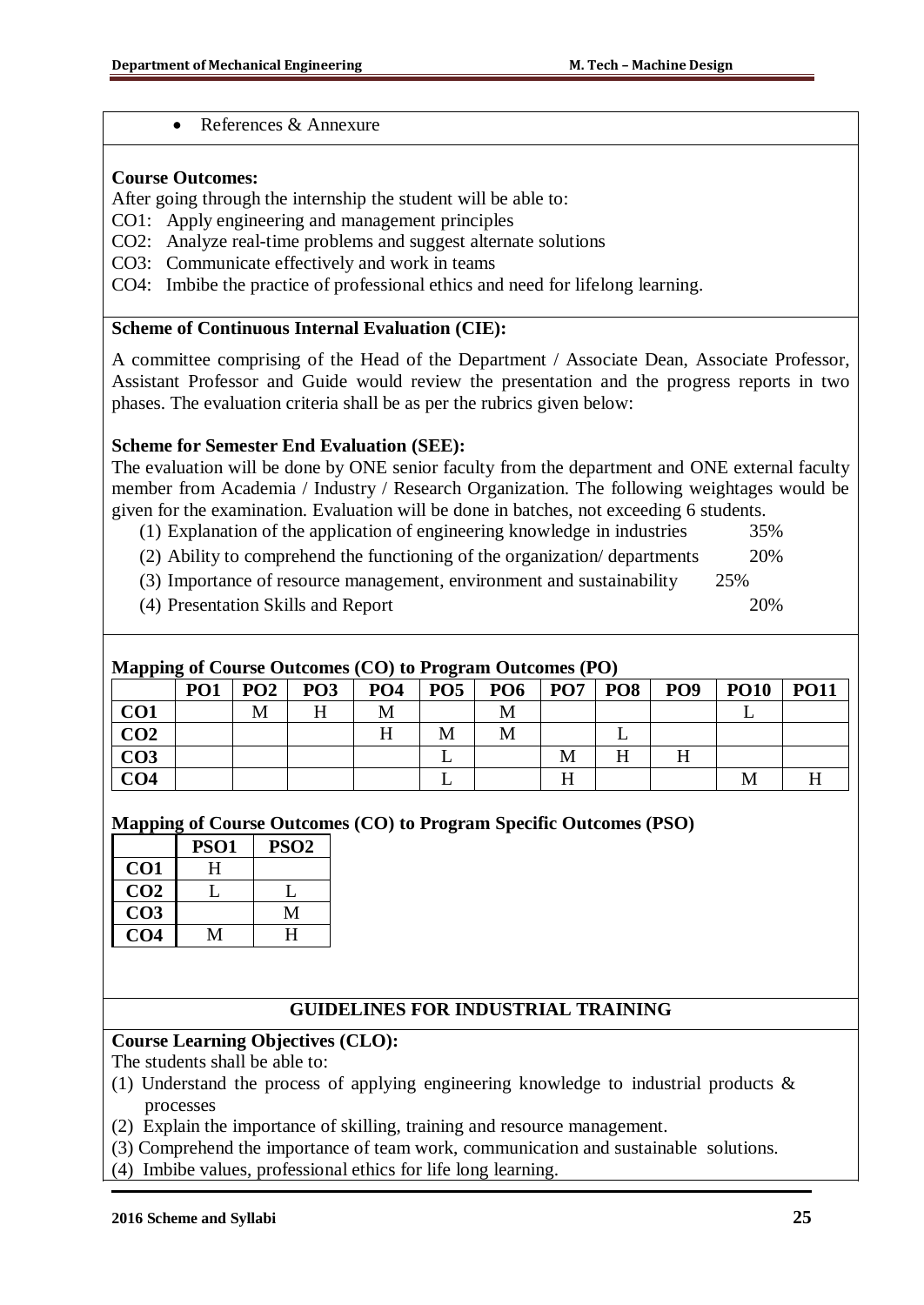- 1) The duration of industrial training must be for a minimum of 1 week and maximum of 8 weeks on full time basis.
- 2) Industrial Training in which students pays a fee to the organization / industry will not be considered.
- 3) He/she can undergo training in one or more industry /organization.
- 4) The student must submit letters from the industry clearly specifying his / her name and the duration of the training provided by the company with authorized signatures.
- 5) Industrial training must be related to the field of specialization or the M.Tech program in which the student has enrolled.
- 6) Students undergoing industrial training are advised to use ICT tools such as skype to report their progress and submission of periodic progress reports to the faculty members.
- 7) Every student has to write and submit his/her own industrial training report to the designated faculty.
- 8) Students have to make a presentation on their industrial training in front of the departmental cmmittee and only upon approval of the presentation should the student proceed to prepare and submit the hard copy of the final report.
- 9) The reports shall be printed on bond paper 80GSM, back to back print, with soft binding A4 size with 1.5 spacing and times new roman font size 12.
- 10) The broad format of the industrial training report shall be as follows
	- Cover Page
	- Certificate from College
	- Training Certificate from Industry / Organization
	- Acknowledgement
	- Executive Summary
	- Table of Contents
	- Chapter 1 Profile of the Organization –Organizational structure, Products, Services, Business Partners, Financials, Manpower, Societal Concerns, Professional Practices
	- Chapter  $2$  Details of the Training Modules
	- Chapter  $3 -$  Reflections Highlight specific technical and soft skills that you acquired References & Annexure

## **Course Outcomes:**

After going through the industrial training the student will be able to:

- CO1: Understand the process of applying engineering knowledge to solve industrial problems
- CO2: Develop skills through training relevant to industrial requirement
- CO3: Communicate effectively and work in teams
- CO4: Imbibe ethical practices and develop it as life skill.

### **Scheme of Continuous Internal Evaluation (CIE):**

A committee comprising of Head of the Department / Associate Dean, Associate Professor, Assistant Professor and Guide would review the presentation and the progress reports in two phases. The evaluation criteria shall be as per the rubrics given below: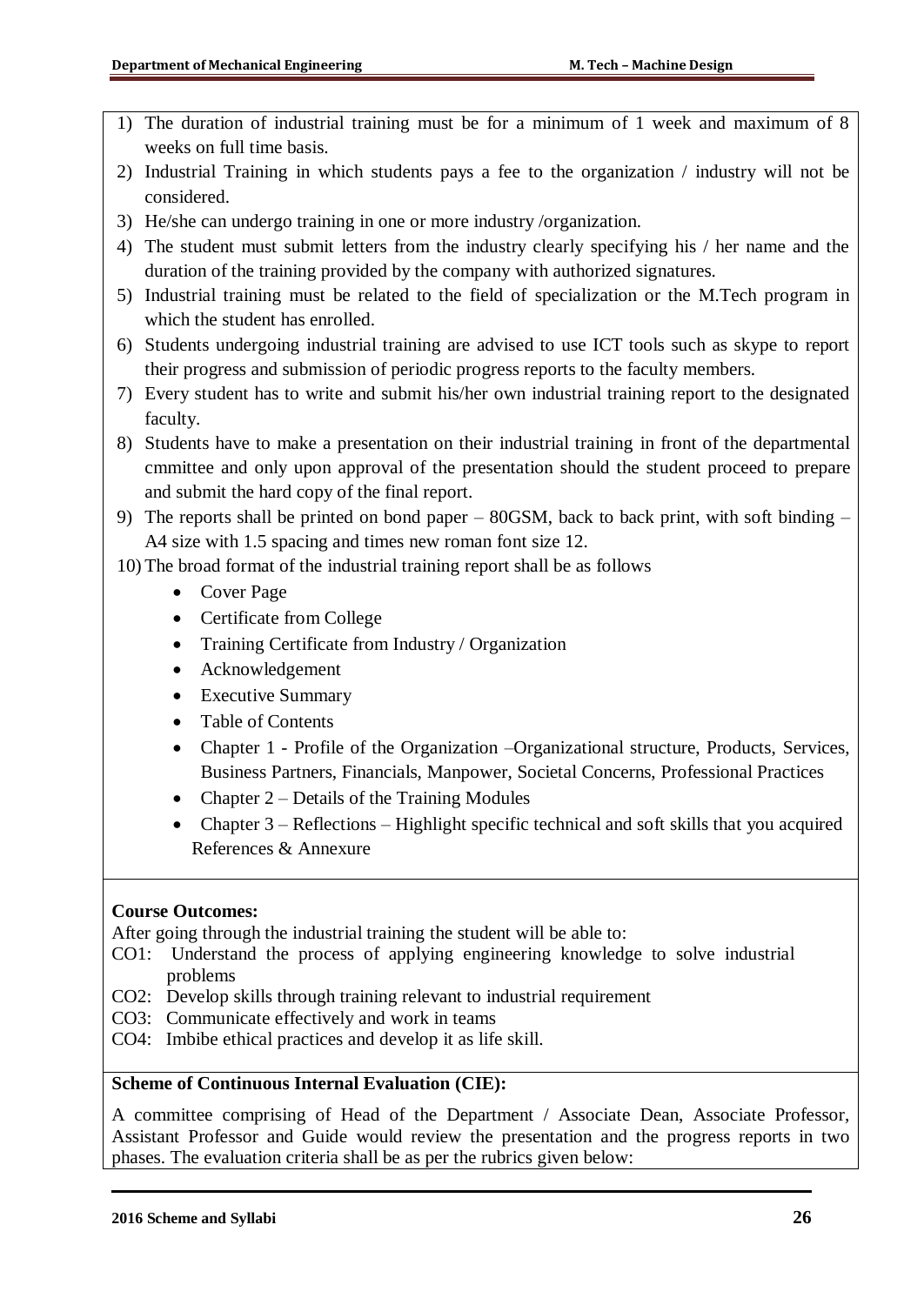## **Scheme for Semester End Evaluation (SEE):**

The evaluation will be done by ONE senior faculty from the department and ONE external faculty member from Academia / Industry / Research Organization. The following weightages would be given for the examination. Evaluation will be done in batches, not exceeding 6 students.

- (1) Explanation on the application of engineering knowledge 25% (2) Ability to comprehend the importance of skilling and training 25% (3) Importance of communication, professional ethics, sustainability 20%
- (4) Oral Presentation and Report 30%
- 

| Mapping of Course Outcomes (CO) to Program Outcomes (PO) |  |  |  |
|----------------------------------------------------------|--|--|--|
|----------------------------------------------------------|--|--|--|

|                 | PO <sub>1</sub> | PO <sub>2</sub> | PO <sub>3</sub> | PO <sub>4</sub> | PO <sub>5</sub> | PO <sub>6</sub> | PO <sub>7</sub> | PO <sub>8</sub> | PO <sub>9</sub> | <b>PO10</b> | <b>PO11</b> |
|-----------------|-----------------|-----------------|-----------------|-----------------|-----------------|-----------------|-----------------|-----------------|-----------------|-------------|-------------|
| CO <sub>1</sub> |                 | М               |                 | М               |                 | M               |                 |                 |                 |             |             |
| CO <sub>2</sub> |                 |                 |                 | Н               | М               | M               |                 |                 |                 |             |             |
| CO <sub>3</sub> |                 |                 |                 |                 |                 |                 | M               |                 |                 |             |             |
| CO <sub>4</sub> |                 |                 |                 |                 |                 |                 | H               |                 |                 | M           |             |

**Mapping of Course Outcomes (CO) to Program Specific Outcomes (PSO)**

|                 | PSO <sub>1</sub> | <b>PSO2</b> |
|-----------------|------------------|-------------|
| CO <sub>1</sub> | H                |             |
| CO <sub>2</sub> |                  |             |
| CO <sub>3</sub> |                  | М           |
| CO <sub>4</sub> |                  | H           |

## **GUIDELINES FOR INDUSTRIAL VISITS**

## **Course Learning Objectives (CLO):**

The students shall be able to:

- (1) Understand the role of industries and service organization in meeting the demands of the society.
- (2) Explain the working of different industries and organizations with an engineering perspective
- (3) Comprehend the importance of team work, communication and sustainable solutions.
- (4) Imbibe values, professional ethics for life long learning.
- 1) Student must visit a minimum of THREE organizations/industry. The duration of the visit per organization must be for ONE full day, during which he/she must comprehend the importance of organization structure, function of various departments, application of engineering knowledge, resource management, importance to environment and safety, professional ethics.
- 2) It is mandatory to visit ONE private multi-national company or public sector industry / organization, ONE medium-small enterprise and ONE rural based or NG organization.
- 3) The student must submit letter from the industry clearly specifying his / her name and the date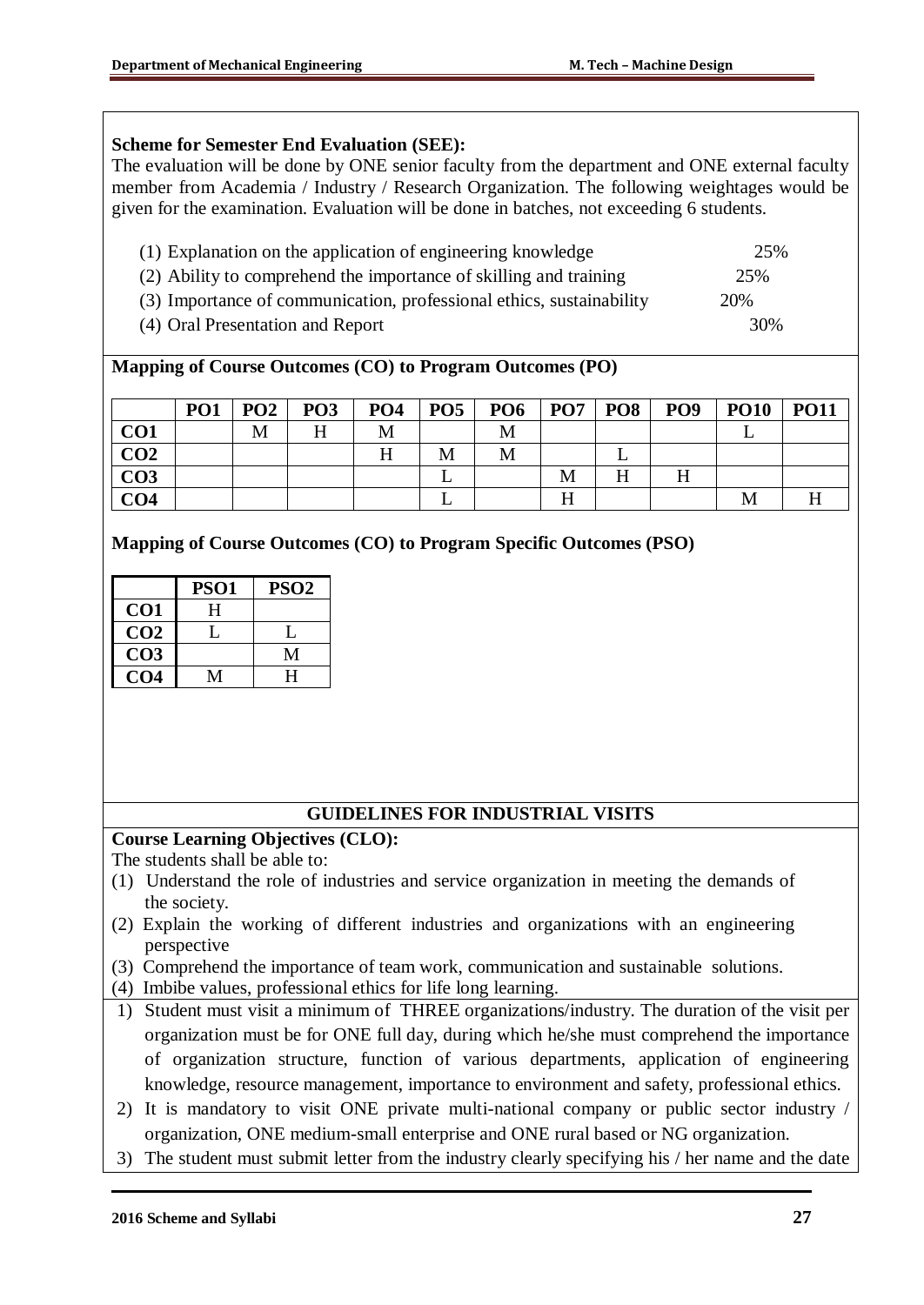of visit to the industry with authorized signatures.

- 4) Industrial visit must be related to the field of specialization or the M.Tech program in which the student has enrolled.
- 5) Every student has to write and submit his/her own report on each industrial visit and submit the report to the designated faculty advisor for evaluation.
- 6) A photograph outside the industry with the name and logo of the industry in the background along with the students and faculty members could be included in the report.
- 7) Students have to make a presentation on their industrial visit in front of the departmental committee and only upon approval of the presentation should the student proceed to prepare and submit the hard copy of the final report.
- 8) The reports shall be printed on bond paper 80GSM, back to back print, with soft binding A4 size with 1.5 spacing and times new roman font size 12.
- 9) The broad format of the industrial visit report shall be as follows
	- Cover Page
	- Certificate from College
	- Acknowledgement
	- Synopsis / Executive Summary
	- Table of Contents
	- Chapter 1 Profile of the PSU or MNC must include Organizational structure, Products, Services, Financials, Manpower, Societal Concerns, Professional Practices
	- Chapter 2 Profile of the SME must include Organizational structure, Products, Services, Financials, Manpower, Societal Concerns, Professional Practices
	- Chapter 3 Profile of the NGO must include Organizational structure, services, Manpower, Societal Concerns, Professional Practices
	- Chapter  $4$  Comparative Analysis of PSU/MNC SME NGO
	- References & Annexure (Permission letters from the organizations for the visit & photographs)

## **Course Outcomes:**

After going through this course the student will be able to:

- CO1: Classify the role of different industries and organization in addressing the needs of the society.
- CO2: Explain the process of applying engineering knowledge in industries and organizations.
- CO3: Describe the importance of communication and team work

CO4: Recognize the importance of practicing professional ethics and need for life skills.

## **Scheme of Continuous Internal Evaluation (CIE):**

A committee comprising of Head of the Department / Associate Dean, Associate Professor, Assistant Professor and Guide would review the presentation and the progress reports in two phases. The evaluation criteria shall be as per the rubrics given below:

## **Scheme for Semester End Evaluation (SEE):**

The evaluation will be done by ONE senior faculty from the department and ONE external faculty member from Academia / Industry / Research Organization. The following weightages would be given for the examination. Evaluation will be done in batches, not exceeding 6 students.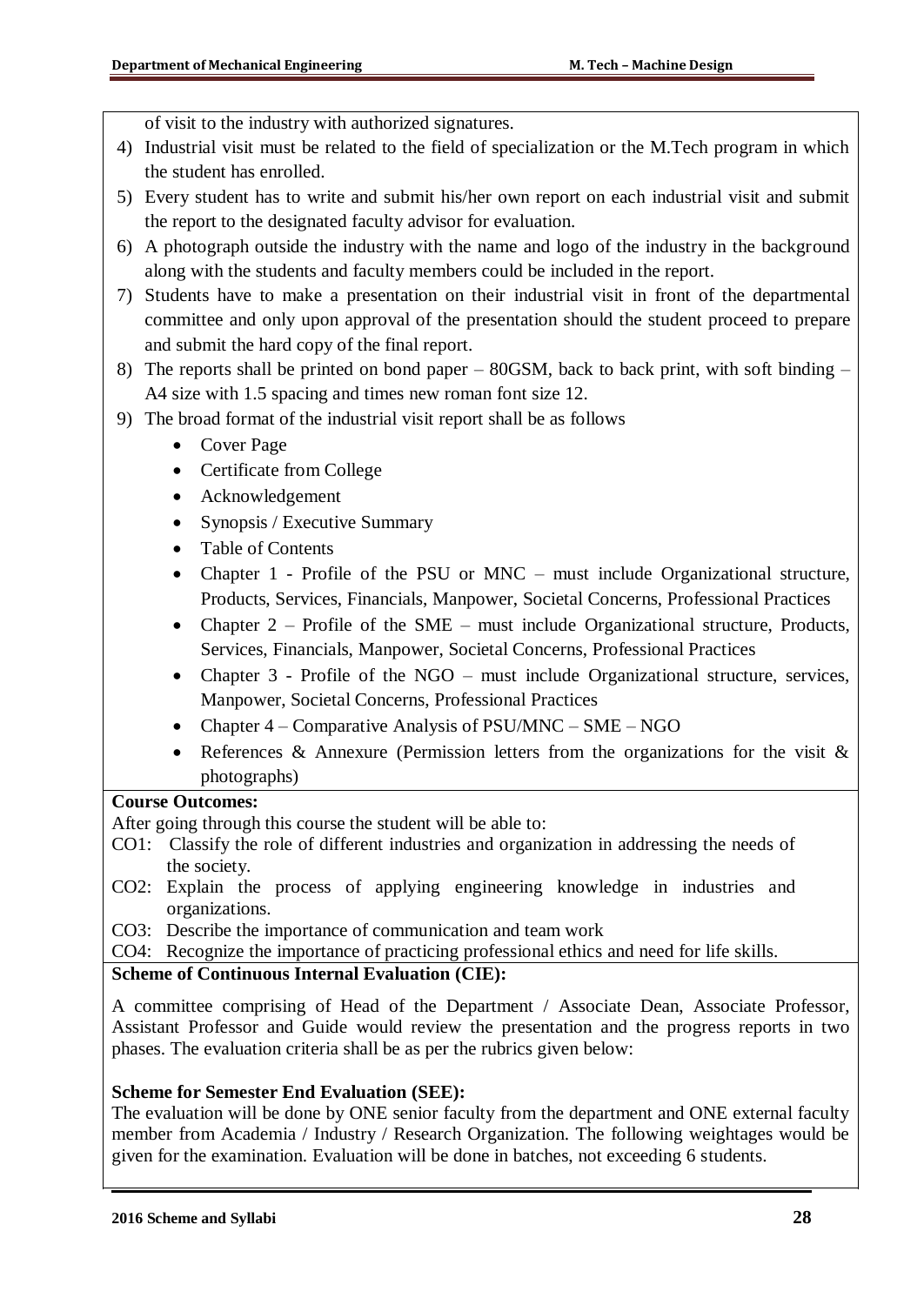- (1) Explanation of the application of engineering knowledge in industries 25%
- (2) Ability to comprehend the functioning of the organization/ departments 30%
- (3) Importance of resource management, environment and sustainability 20%
- (4) Presentation Skills and Report 25%

**Mapping of Course Outcomes (CO) to Program Outcomes (PO)**

|                 | PO <sub>1</sub> | PO <sub>2</sub> | PO <sub>3</sub> | PO <sub>4</sub> | <b>PO5</b> | PO <sub>6</sub> | $PO7$ PO8 |   | PO <sub>9</sub> | <b>PO10</b> | <b>PO11</b> |
|-----------------|-----------------|-----------------|-----------------|-----------------|------------|-----------------|-----------|---|-----------------|-------------|-------------|
| CO <sub>1</sub> |                 | M               | п               | М               |            | M               |           |   |                 |             |             |
| CO <sub>2</sub> |                 |                 |                 |                 | М          | Μ               |           |   |                 |             |             |
| CO <sub>3</sub> |                 |                 |                 |                 |            |                 | М         | п | H               |             |             |
| CO <sub>4</sub> |                 |                 |                 |                 |            |                 |           |   |                 | M           |             |

|                 | PSO <sub>1</sub> | <b>PSO2</b> |
|-----------------|------------------|-------------|
| CO <sub>1</sub> | H                |             |
| CO <sub>2</sub> |                  |             |
| CO <sub>3</sub> |                  |             |
| CO <sub>4</sub> |                  | H           |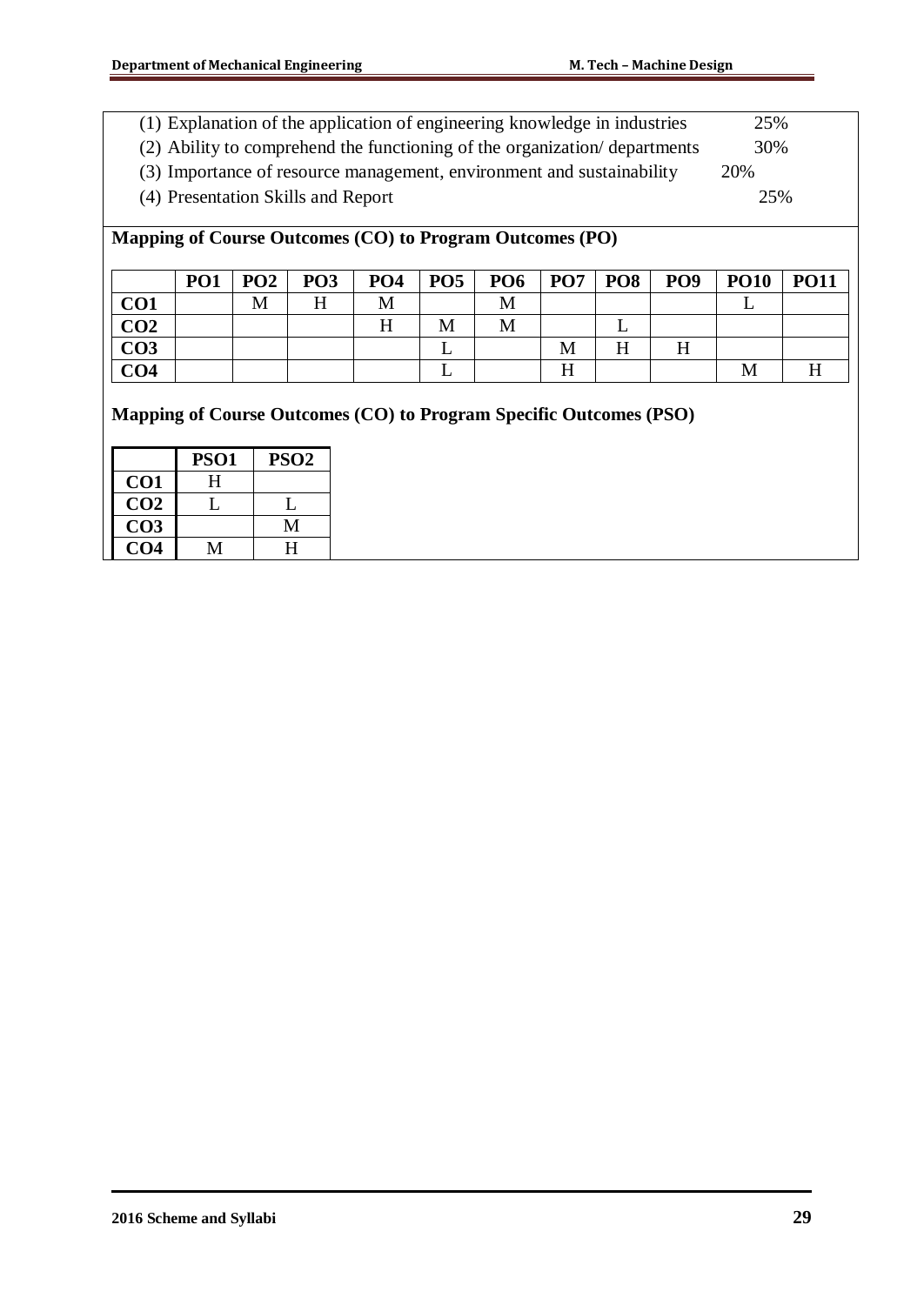|                    | <b>TECHNICAL SEMINAR</b> |                |         |                     |  |                  |  |  |
|--------------------|--------------------------|----------------|---------|---------------------|--|------------------|--|--|
| <b>Course Code</b> |                          | <b>16MMD36</b> |         | <b>CIE Marks</b>    |  | 50               |  |  |
| <b>Hrs/Week</b>    |                          | L:T:PS         | 0:0:4:0 | <b>SEE Marks</b>    |  | 50               |  |  |
| <b>Credits</b>     |                          |                |         | <b>SEE Duration</b> |  | $30 \text{ min}$ |  |  |
|                    |                          |                |         |                     |  |                  |  |  |

### **Course Learning Objectives (CLO):**

The students shall be able to:

- (1) Understand the technological developments in their chosen field of interest
- (2) Explain the scope of work and challenges in the domain area
- (3) Analyze these engineering developments in the context of sustainability and societal concerns.
- (4) Improve his/her presentation skills and technical report writing skills

### **GUIDELINES**

- 1) The presentation will have to be done by individual students.
- 2) The topic of the seminar must be in one of the thrust areas with in-depth review and analysis on a current topic that is relevant to industry or on-going research.
- 3) The topic could be an extension or complementary to the project
- 4) The student must be able to highlight or relate these technological developments with sustainability and societal relevance.
- 5) Each student must submit both hard and soft copies of the presentation.

### **Course Outcomes:**

After going through this course the student will be able to:

CO1:Identify topics that are relevant to the present context of the world

CO2: Perform survey and review relevant information to the field of study.

CO3: Enhance presentation skills and report writing skills.

CO4: Develop alternative solutions which are sustainable

**Scheme of Continuous Internal Evaluation (CIE):** Evaluation would be carried out in TWO phases. The evaluation committee shall comprise of Head of the Department / Associate Dean, Associate Professor, Assistant Professor and Guide. The evaluation criteria shall be as per the rubrics given below:

## **Scheme for Semester End Evaluation (SEE):**

The evaluation will be done by ONE senior faculty from the department and ONE external faculty member from Academia / Industry / Research Organization. The following weightages would be given for the examination. Evaluation will be done in batches, not exceeding 6 students.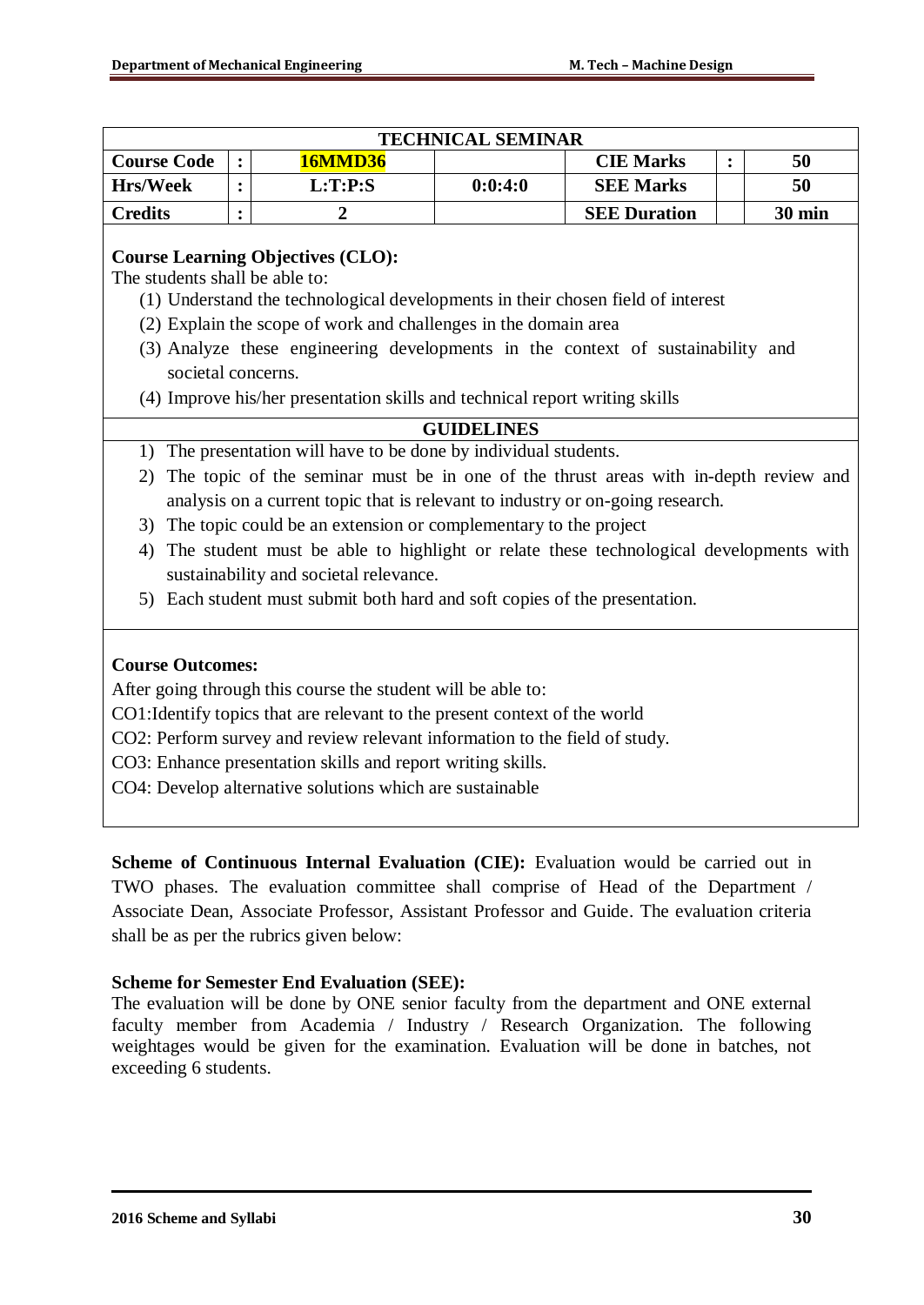## **Rubrics for Evaluation:**

| 1) Topic – Technical Relevance, Sustainability and Societal Concerns |     | 15% |
|----------------------------------------------------------------------|-----|-----|
| 2) Review of literature                                              | 25% |     |
| 3) PresentationSkills                                                | 35% |     |
| 4) Report                                                            | 25% |     |

# **Mapping of Course Outcomes (CO) to Program Outcomes (PO)**

|                 | PO <sub>1</sub> | PO <sub>2</sub> | PO <sub>3</sub> | PO <sub>4</sub> | PO <sub>5</sub> | <b>PO6</b> | PO <sub>7</sub> | PO <sub>8</sub> | PO <sub>9</sub> | <b>PO10</b> | <b>PO11</b> |
|-----------------|-----------------|-----------------|-----------------|-----------------|-----------------|------------|-----------------|-----------------|-----------------|-------------|-------------|
| CO1             |                 |                 | M               |                 |                 | т т        | H               | $- -$           | $- - -$         |             |             |
| CO <sub>2</sub> |                 | M               |                 |                 |                 |            |                 |                 |                 |             |             |
| CO <sub>3</sub> |                 |                 |                 |                 |                 |            |                 | Μ               | H               |             |             |
| CO <sub>4</sub> |                 |                 | M               |                 |                 | т т        |                 |                 |                 |             |             |

|                 | PSO <sub>1</sub> | PSO <sub>2</sub> |
|-----------------|------------------|------------------|
| CO <sub>1</sub> | H                |                  |
| CO <sub>2</sub> | $\mathsf{M}$     | H                |
| CO <sub>3</sub> | М                |                  |
| CO4             | H                |                  |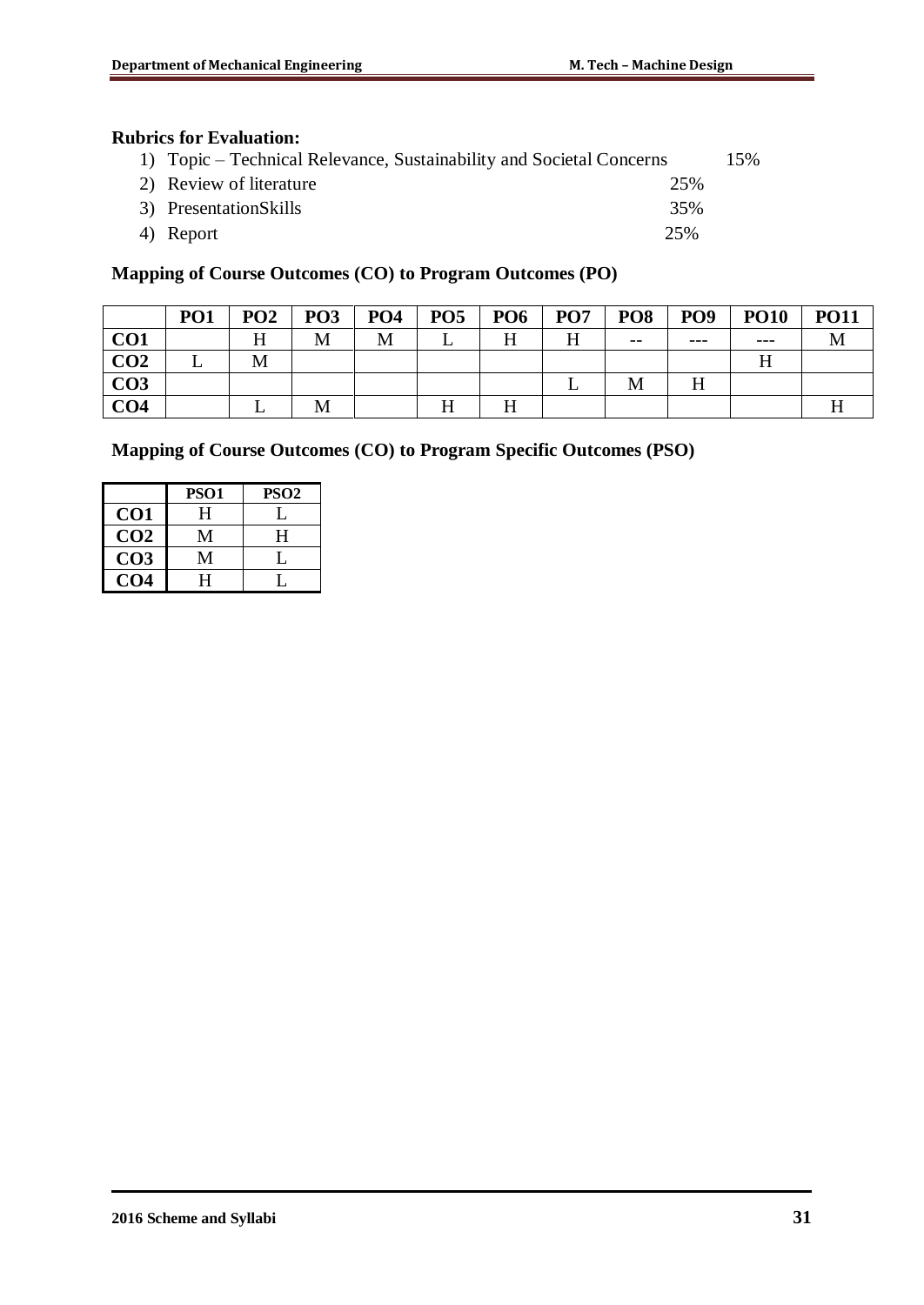# **IV SEMESTER**

|                         |                                                                                       |                |                                                                                                 | <b>MAJOR PROJECT</b> |                     |                |            |  |  |
|-------------------------|---------------------------------------------------------------------------------------|----------------|-------------------------------------------------------------------------------------------------|----------------------|---------------------|----------------|------------|--|--|
| <b>Course Code</b>      |                                                                                       | $\ddot{\cdot}$ | <b>16MMD41</b>                                                                                  |                      | <b>CIE Marks</b>    | $\ddot{\cdot}$ | <b>100</b> |  |  |
| <b>Hrs/Week</b>         |                                                                                       | $\ddot{\cdot}$ | L:T:P:S                                                                                         | 0:0:52:0             | <b>SEE Marks</b>    | $\ddot{\cdot}$ | 100        |  |  |
| <b>Credits</b>          |                                                                                       | $\ddot{\cdot}$ | 26                                                                                              |                      | <b>SEE Duration</b> | $\ddot{\cdot}$ | 3 Hours    |  |  |
|                         |                                                                                       |                | <b>Course Learning Objectives:</b>                                                              |                      |                     |                |            |  |  |
|                         |                                                                                       |                | The students shall be able to                                                                   |                      |                     |                |            |  |  |
| 1.                      |                                                                                       |                | Understand the method of applying engineering knowledge to solve specific problems.             |                      |                     |                |            |  |  |
| 2.                      |                                                                                       |                | Apply engineering and management principles while executing the project                         |                      |                     |                |            |  |  |
|                         |                                                                                       |                | 3. Demonstrate good verbal presentation and technical report writing skills.                    |                      |                     |                |            |  |  |
|                         |                                                                                       |                | 4. Identify and solve complex engineering problems using professionally prescribed standards.   |                      |                     |                |            |  |  |
|                         |                                                                                       |                |                                                                                                 | <b>GUIDELINES</b>    |                     |                |            |  |  |
| 1.                      |                                                                                       |                | Major project will have to be done by only one student in his/her area of interest.             |                      |                     |                |            |  |  |
| 2.                      |                                                                                       |                | Each student has to select a contemporary topic that will use the technical knowledge of their  |                      |                     |                |            |  |  |
|                         |                                                                                       |                | program of specialization.                                                                      |                      |                     |                |            |  |  |
| 3.                      |                                                                                       |                | Allocation of the guides preferably in accordance with the expertise of the faculty.            |                      |                     |                |            |  |  |
| 4.                      |                                                                                       |                | The number of projects that a faculty can guide would be limited to three.                      |                      |                     |                |            |  |  |
| 5.                      |                                                                                       |                | The project can be carried out on-campus or in an industry or an organization with prior        |                      |                     |                |            |  |  |
|                         |                                                                                       |                | approval from the Head of the Department.                                                       |                      |                     |                |            |  |  |
| 6.                      |                                                                                       |                | The standard duration of the project is for 16 weeks, however if the guide and the evaluation   |                      |                     |                |            |  |  |
|                         |                                                                                       |                | committee of the department, after the assessment feel that the work is insufficient and it     |                      |                     |                |            |  |  |
|                         |                                                                                       |                | has to be extended, then the student will have to continue as per the directions of the guide   |                      |                     |                |            |  |  |
|                         | and the committee.                                                                    |                |                                                                                                 |                      |                     |                |            |  |  |
| 7.                      |                                                                                       |                | It is mandatory for the student to present his/her work in one of the international conferences |                      |                     |                |            |  |  |
|                         |                                                                                       |                | or publish the research finding in a reputed unpaid journal with impact factor.                 |                      |                     |                |            |  |  |
| <b>Course Outcomes:</b> |                                                                                       |                |                                                                                                 |                      |                     |                |            |  |  |
|                         |                                                                                       |                | After going through this course the students will be able to                                    |                      |                     |                |            |  |  |
| <b>CO1:</b>             |                                                                                       |                | Conceptualize, design and implement solutions for specific problems.                            |                      |                     |                |            |  |  |
| <b>CO2:</b>             | Communicate the solutions through presentations and technical reports.                |                |                                                                                                 |                      |                     |                |            |  |  |
| <b>CO3:</b>             | Apply project and resource managements skills, professional ethics, societal concerns |                |                                                                                                 |                      |                     |                |            |  |  |
| <b>CO4:</b>             |                                                                                       |                | Synthesize self-learning, sustainable solutions and demonstrate life long learning              |                      |                     |                |            |  |  |
|                         | <b>Scheme of Continuous Internal Examination (CIE)</b>                                |                |                                                                                                 |                      |                     |                |            |  |  |

Evaluation will be carried out in THREE Phases. The evaluation committee will comprise of: guide, two senior faculty members, one industry member and Head of the Department.

| <b>Phase</b>   | <b>Activity</b>                                                                | Weightage |
|----------------|--------------------------------------------------------------------------------|-----------|
| $\bf{I}$       | Synopsis, Preliminary report for the approval of selected topic along          | 20%       |
| $5th$ week     | with literature survey, objectives and methodology.                            |           |
| $\mathbf{I}$   | Mid-term progress review shall check the compliance with the                   |           |
| $10^{th}$ week | objectives and methodology presented in Phase I, review the work<br>performed. | 40%       |
|                |                                                                                |           |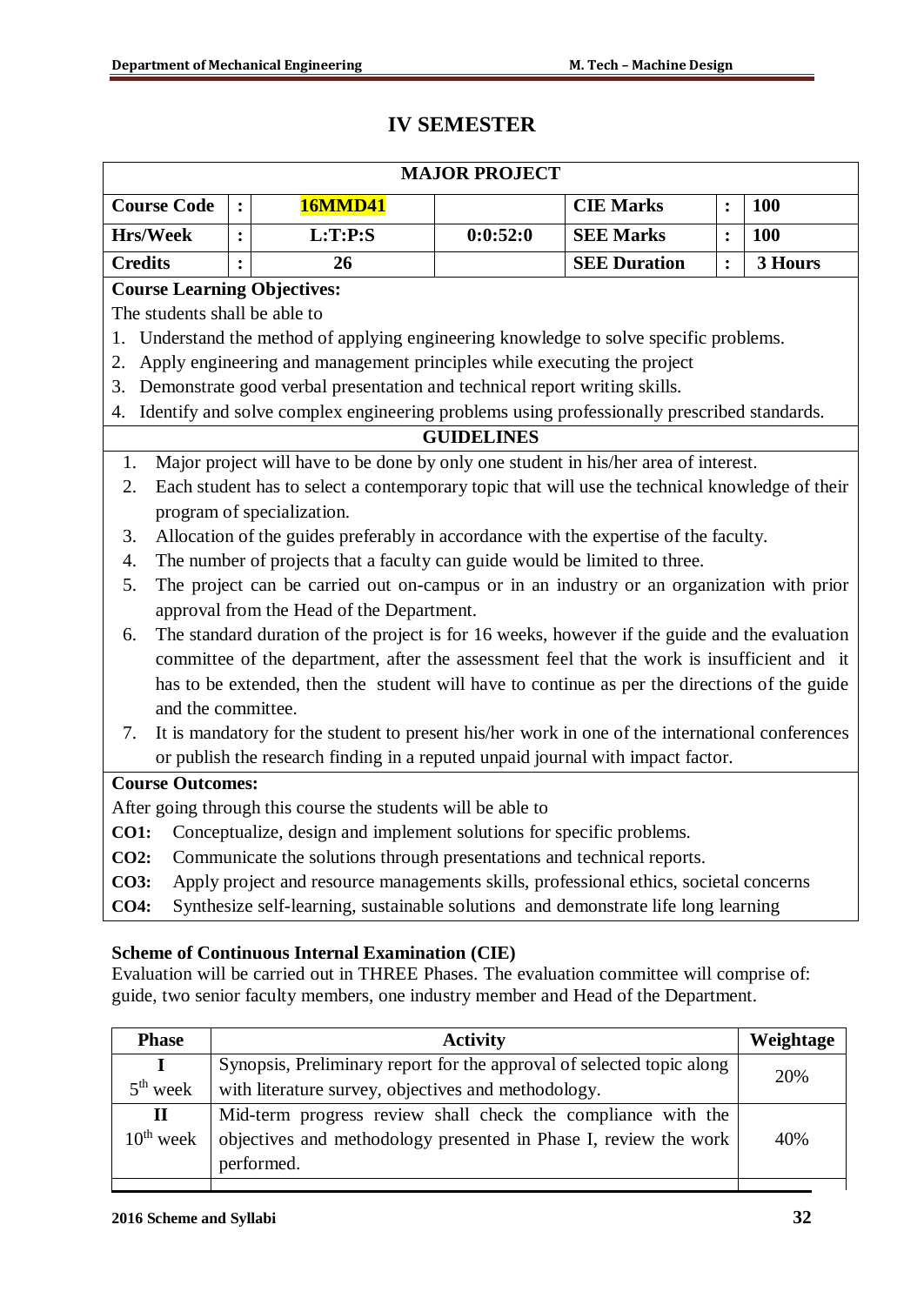| Ш | Oral presentation, demonstration and submission of project report.            |     |
|---|-------------------------------------------------------------------------------|-----|
|   | $15th$ week   After this presentation, the student will have one week time to | 40% |
|   | correct / modify his report to address the issues raised by the               |     |
|   | committee members.                                                            |     |

### **CIE Evaluation shall be done with marks distribution as follows:**

| • Selection of the topic $&$ formulation of objectives           | 10% |
|------------------------------------------------------------------|-----|
| • Design and simulation/algorithm development/experimental setup | 25% |
| • Conducting experiments / implementation / testing / analysis   | 25% |
| • Demonstration $&$ Presentation                                 | 20% |
| • Report writing                                                 | 20% |

### **Scheme for Semester End Evaluation (SEE):**

The evaluation will be done by ONE senior faculty from the department and ONE external faculty member from Academia / Industry / Research Organization. The following weightages would be given for the examination. Evaluation will be done in batches, not exceeding 6 students.

| 1. Brief write-up about the project                       | 5%  |
|-----------------------------------------------------------|-----|
| 2. Formulation of Project Objectives & Methodology        | 20% |
| 3. Experiments / Analysis Performed; Results & Discussion | 25% |
| 4. Report                                                 | 20% |
| 5. Viva Voce                                              | 30% |

### **Mapping of Course Outcomes (CO) to Program Outcomes (PO)**

|                 | PO1 | PO2 | $PO3$ PO4 |   | PO5   PO6   PO7 |   | PO <sub>8</sub> | PO <sub>9</sub> | <b>PO10</b> | <b>PO11</b> |
|-----------------|-----|-----|-----------|---|-----------------|---|-----------------|-----------------|-------------|-------------|
| CO <sub>1</sub> | H   | H   | H         | M | М               | ⊥ |                 |                 |             |             |
| CO2             |     |     |           |   |                 |   | M               | H               |             |             |
| CO <sub>3</sub> |     |     |           |   | M               | M |                 |                 | Η           |             |
| CO <sub>4</sub> |     |     |           |   | М               | Η | M               |                 |             |             |

|                 | PSO <sub>1</sub> | PSO <sub>2</sub> |
|-----------------|------------------|------------------|
| CO1             | H                |                  |
| CO <sub>2</sub> |                  | н                |
| CO <sub>3</sub> |                  | H                |
| CO4             | н                | H                |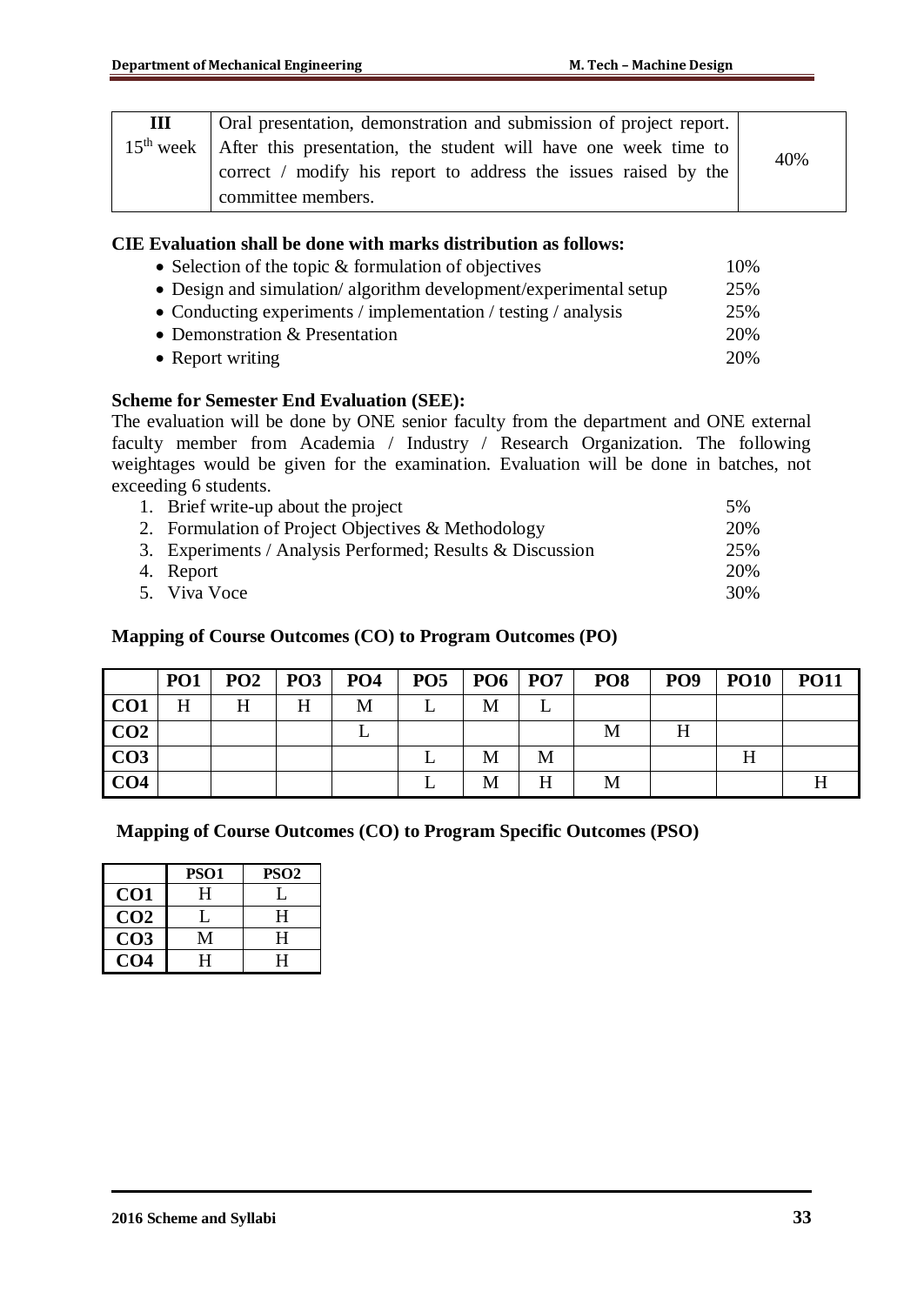|                                           |                |                                                                                                  | <b>SEMINAR</b>    |                     |                |               |
|-------------------------------------------|----------------|--------------------------------------------------------------------------------------------------|-------------------|---------------------|----------------|---------------|
| <b>Course Code</b>                        | $\ddot{\cdot}$ | <b>16MMD42</b>                                                                                   |                   | <b>CIE Marks</b>    | $\ddot{\cdot}$ | 50            |
| <b>Hrs/Week</b>                           | :              | L:T:P:S                                                                                          | 0:0:4:0           | <b>SEE Marks</b>    |                | 50            |
| <b>Credits</b>                            |                | 2                                                                                                |                   | <b>SEE Duration</b> |                | <b>30 min</b> |
|                                           |                | <b>Course Learning Objectives (CLO):</b>                                                         |                   |                     |                |               |
| The students shall be able to:            |                |                                                                                                  |                   |                     |                |               |
|                                           |                | 1) Understand the technological developments in their chosen field of interest                   |                   |                     |                |               |
|                                           |                | 2) Explain the scope of work and challenges in the domain area                                   |                   |                     |                |               |
|                                           |                | 3) Analyze these engineering developments in the context of sustainability, societal             |                   |                     |                |               |
|                                           |                | concerns and project management.                                                                 |                   |                     |                |               |
|                                           |                | 4) Improve his/her verbal presentation and report writing skills                                 |                   |                     |                |               |
|                                           |                |                                                                                                  | <b>GUIDELINES</b> |                     |                |               |
|                                           |                | 1) The presentation will have to be done by individual students.                                 |                   |                     |                |               |
| 2)                                        |                | The topic of the seminar must be in one of the thrust areas with in-depth review and             |                   |                     |                |               |
|                                           |                | analysis on a current topic that is relevant to industry or on-going research.                   |                   |                     |                |               |
|                                           |                | 3) The topic could be an extension or complementary to the project topic.                        |                   |                     |                |               |
|                                           |                | 4) Topics could be in multidisciplinary areas and strongly address the technical design issues.  |                   |                     |                |               |
|                                           |                | 5) The student must be able to highlight or relate these technological developments with         |                   |                     |                |               |
|                                           |                | sustainability and societal relevance.                                                           |                   |                     |                |               |
|                                           |                | 6) The students must mandatorily address legal, ethical issues as related to the topic of study. |                   |                     |                |               |
| 7).                                       |                | The student shall make an attempt to perform financial / cost analysis or apply project          |                   |                     |                |               |
|                                           |                | management tools as related to his/her topic of study.                                           |                   |                     |                |               |
|                                           |                | 8) Each student must submit both hard and soft copies of the presentation.                       |                   |                     |                |               |
|                                           |                |                                                                                                  |                   |                     |                |               |
| <b>Course Outcomes:</b>                   |                |                                                                                                  |                   |                     |                |               |
|                                           |                | After going through this course the student will be able to:                                     |                   |                     |                |               |
|                                           |                | CO1: Identify topics that are relevant in the present context of the world and relate it to      |                   |                     |                |               |
|                                           |                | sustainability and societal relevance.                                                           |                   |                     |                |               |
|                                           |                | CO2: Perform literature/market/product survey and analyse information to the field of study.     |                   |                     |                |               |
|                                           |                | CO3: Enhance presentation and report writing skills.                                             |                   |                     |                |               |
| CO4: Develop creative thinking abilities. |                |                                                                                                  |                   |                     |                |               |

**Stermal Evaluation (CIE):** Evaluation would be carried out in TWO phases. The evaluation committee shall comprise of TWO senior faculty members. The evaluation criteria shall be as per the rubrics given below:

## **Scheme for Semester End Evaluation (SEE):**

The evaluation will be done by ONE senior faculty from the department and ONE external faculty member from Academia / Industry / Research Organization. The following weightages would be given for the examination. Evaluation will be done in batches, not exceeding 6 students.